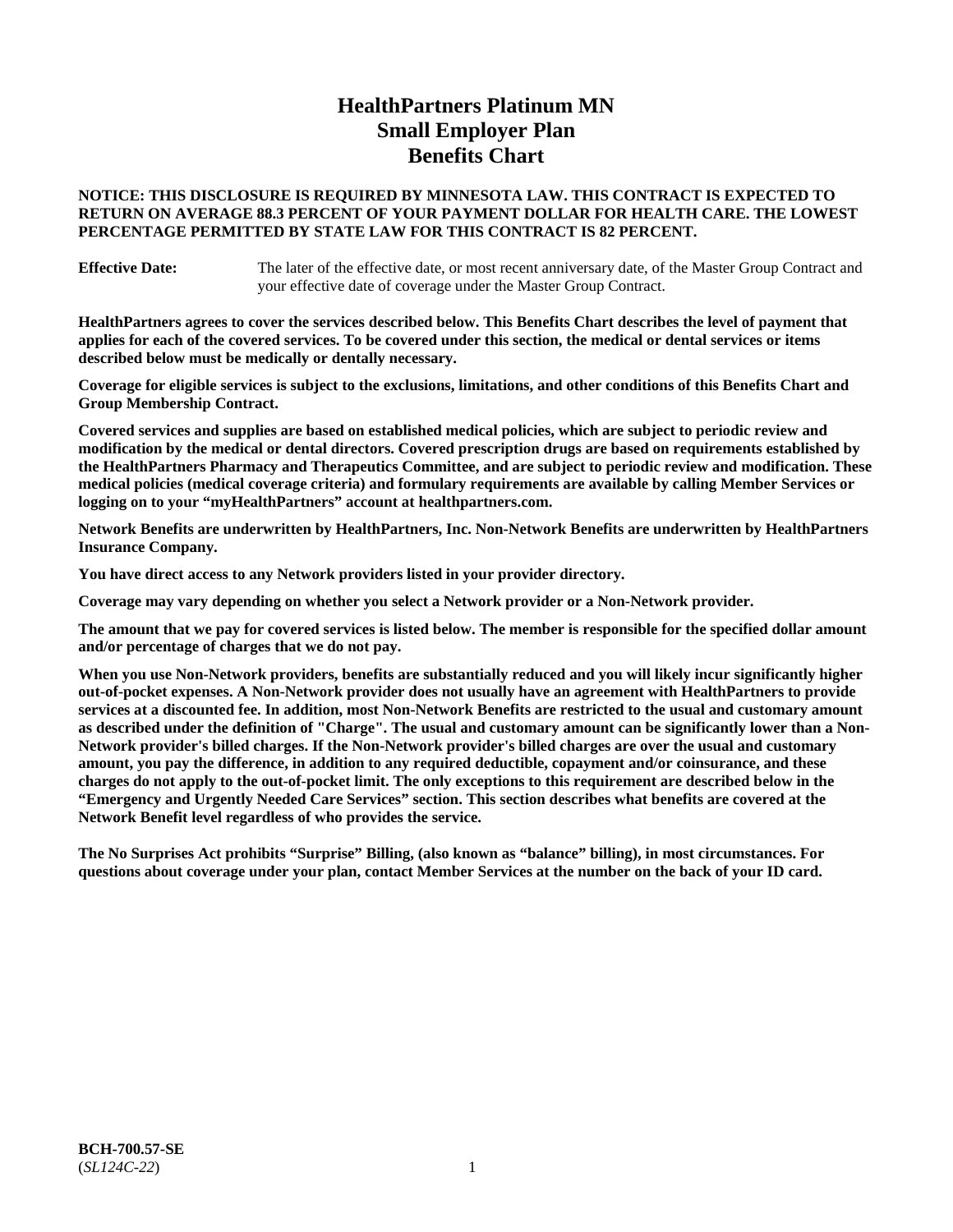# **These definitions apply to this Benefits Chart. They also apply to the Contract.**

| <b>Biosimilar Drugs:</b> | A prescription drug, approved by the Food and Drug Administration (FDA), that the FDA has<br>determined is biosimilar to and interchangeable with a biological brand name drug. Biosimilar<br>drugs are not considered generic drugs and are not covered under the generic drug benefit.                                                                                                                                                                                                                                                                                                                                           |
|--------------------------|------------------------------------------------------------------------------------------------------------------------------------------------------------------------------------------------------------------------------------------------------------------------------------------------------------------------------------------------------------------------------------------------------------------------------------------------------------------------------------------------------------------------------------------------------------------------------------------------------------------------------------|
| <b>Brand Name Drug:</b>  | A prescription drug, approved by the Food and Drug Administration (FDA), that is manufactured,<br>sold, or licensed for sale under a trademark by the pharmaceutical company that originally<br>researched and developed the drug. Brand name drugs have the same active-ingredient formula as<br>the generic version of the drug. However, generic drugs are manufactured and sold by other drug<br>manufacturers and are generally not available until after the patent on the brand name drug has<br>expired. A few brand name drugs may be covered at the generic drug benefit level if this is<br>indicated on the formulary. |
| <b>Calendar Year:</b>    | This is the 12-month period beginning 12:01 A.M. Central Time, on January 1, and ending 12:00<br>A.M. Central Time of the next following December 31.                                                                                                                                                                                                                                                                                                                                                                                                                                                                              |
| <b>Charge:</b>           | For covered services delivered by participating network providers, this is the provider's discounted<br>charge for a given medical/surgical service, procedure or item.                                                                                                                                                                                                                                                                                                                                                                                                                                                            |
|                          | For covered services delivered by non-network providers, a contracted rate may apply if such<br>arrangement is available to HealthPartners.                                                                                                                                                                                                                                                                                                                                                                                                                                                                                        |
|                          | For the Usual and Customary charge for covered services delivered by non-network providers, our<br>payment is calculated using one of the following options to be determined at HealthPartners'<br>discretion: 1) a percentage of the Medicare fee schedule; 2) a comparable schedule if the services<br>is not on the Medicare fee schedule; 3) a commercially reasonable rate for such service.                                                                                                                                                                                                                                  |
|                          | The Usual and Customary Charge is the maximum amount allowed that we consider in the<br>calculation of the payment of charges incurred for certain covered services. You must pay for any<br>charges above the usual and customary charge, and they do not apply to the out-of-pocket limit.                                                                                                                                                                                                                                                                                                                                       |
|                          | A charge is incurred for covered ambulatory medical and surgical services, on the date the service<br>or item is provided. A charge is incurred for covered inpatient services, on the date of admission to<br>a hospital. To be covered, a charge must be incurred on or after the member's effective date and<br>on or before the termination date.                                                                                                                                                                                                                                                                              |
| Copayment/Coinsurance:   | The specified dollar amount, or percentage, of charges incurred for covered services, which we do<br>not pay, but which a member must pay, each time a member receives certain medical services,<br>procedures or items. Our payment for those covered services or items begins after the copayment<br>or coinsurance is satisfied. Covered services or items requiring a copayment or coinsurance are<br>specified in this Benefits Chart.                                                                                                                                                                                        |
|                          | For services provided by a network provider:                                                                                                                                                                                                                                                                                                                                                                                                                                                                                                                                                                                       |
|                          | An amount which is listed as a flat dollar copayment is applied to a network provider's discounted<br>charges for a given service. However, if the network provider's discounted charge for a service or<br>item is less than the flat dollar copayment, you will pay the network provider's discounted charge.<br>An amount which is listed as a percentage of charges or coinsurance is based on the network<br>provider's discounted charges, calculated at the time the claim is processed, which may include an<br>agreed upon fee schedule rate for case rate or withhold arrangements.                                      |
|                          | For services provided by a non-network provider:                                                                                                                                                                                                                                                                                                                                                                                                                                                                                                                                                                                   |
|                          | Any copayment or coinsurance is applied to the lesser of the provider's charges or the usual and<br>customary charge for a service.                                                                                                                                                                                                                                                                                                                                                                                                                                                                                                |
|                          | A copayment or coinsurance is due at the time a service is provided, or when billed by the<br>provider. The copayment or coinsurance applicable for a scheduled visit with a network provider<br>will be collected for each visit, late cancellation and failed appointment. Services may not be<br>withheld for failure to pay a deductible or coinsurance at or prior to the time of service.                                                                                                                                                                                                                                    |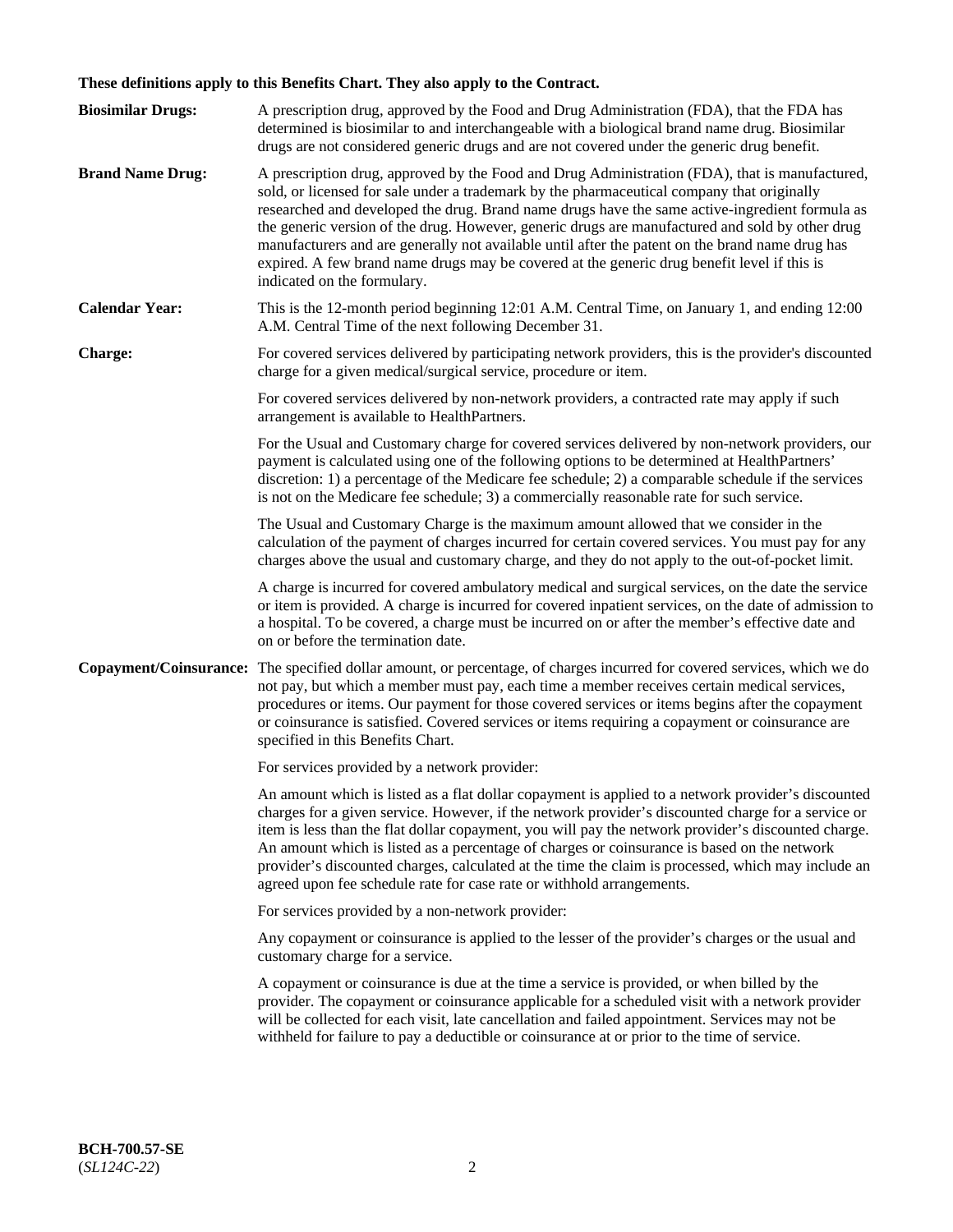| Deductible:                | The specified dollar amount of charges incurred for covered services, which we do not pay, but a<br>member or a family has to pay first in a calendar year. Our payment for those services or items<br>begins after the deductible is satisfied. For network providers, the amount of the charges that apply<br>to the deductible are based on the network provider's discounted charges, calculated at the time<br>the claim is processed, which may include an agreed upon fee schedule rate for case rate or<br>withhold arrangements. For non-network providers, the amount of charges that apply to the<br>deductible are the lesser of the provider's charges or the usual and customary charge for a service.                                                                                                                                                                                                                                                                                                                                                                                                                                                                                                                                             |
|----------------------------|------------------------------------------------------------------------------------------------------------------------------------------------------------------------------------------------------------------------------------------------------------------------------------------------------------------------------------------------------------------------------------------------------------------------------------------------------------------------------------------------------------------------------------------------------------------------------------------------------------------------------------------------------------------------------------------------------------------------------------------------------------------------------------------------------------------------------------------------------------------------------------------------------------------------------------------------------------------------------------------------------------------------------------------------------------------------------------------------------------------------------------------------------------------------------------------------------------------------------------------------------------------|
|                            | Any amounts paid or reimbursed by a third party, including but not limited to: point of service<br>rebates, manufacturer coupons, manufacturer debit cards or other forms of direct reimbursement to<br>a member for a product or service, will not apply toward your deductible, to the extent permitted<br>under state and federal law.                                                                                                                                                                                                                                                                                                                                                                                                                                                                                                                                                                                                                                                                                                                                                                                                                                                                                                                        |
|                            | Your plan has an embedded deductible. This means once a member meets the individual<br>deductible, the plan begins paying benefits for that person. If two or more members of the family<br>meet the family deductible, the plan begins paying benefits for all members of the family,<br>regardless of whether each member has met the individual deductible. However, a member may<br>not contribute more than the individual deductible toward the family deductible.                                                                                                                                                                                                                                                                                                                                                                                                                                                                                                                                                                                                                                                                                                                                                                                         |
|                            | All services are subject to the deductible unless otherwise indicated below in this Benefits Chart.                                                                                                                                                                                                                                                                                                                                                                                                                                                                                                                                                                                                                                                                                                                                                                                                                                                                                                                                                                                                                                                                                                                                                              |
| Formulary:                 | This is a current list, which may be revised from time to time, of formulary prescription drugs,<br>medications, equipment and supplies covered by us as indicated in the Benefits Chart which are<br>covered at the highest benefit level. Some drugs may require prior authorization to be covered as<br>formulary drugs. You may be granted an exception to the formulary that is available to you upon<br>request. These guidelines and procedures include exceptions to the formulary for anti-psychotic<br>prescription drugs prescribed to treat emotional disturbances or mental illness if your health care<br>provider (1) indicates to the dispensing pharmacist, orally or in writing, that the prescription must<br>be dispensed as indicated and (2) certifies in writing to us that the prescribed drug will best treat<br>your condition. Also, you may continue to receive certain non-formulary prescription drugs for<br>diagnosed mental illness or emotional disturbance when our formulary changes or you change<br>health plans for up to one year following the change. We also have written guidelines and<br>procedures for granting formulary exceptions for other drugs that are available to you upon request<br>or on our website. |
|                            | <b>HMO Formulary Exception Process (including antipsychotic drugs).</b> If you are prescribed a<br>drug, we must promptly grant you an exception to our formulary when your health care provider<br>indicates to us that:                                                                                                                                                                                                                                                                                                                                                                                                                                                                                                                                                                                                                                                                                                                                                                                                                                                                                                                                                                                                                                        |
|                            | (1) the formulary drug causes an adverse reaction to the patient;<br>(2) the formulary drug is contraindicated for the patient; or<br>(3) the health care provider demonstrates that the prescription drug must be dispensed as written<br>to provide maximum medical benefit to the patient.                                                                                                                                                                                                                                                                                                                                                                                                                                                                                                                                                                                                                                                                                                                                                                                                                                                                                                                                                                    |
|                            | The formulary, and information on drugs that require authorization, are available by calling<br>Member Services or logging on to your "myHealthPartners" account at healthpartners.com.                                                                                                                                                                                                                                                                                                                                                                                                                                                                                                                                                                                                                                                                                                                                                                                                                                                                                                                                                                                                                                                                          |
|                            | Formulary Changes. The formulary may change throughout the year. If you are affected by a<br>formulary change, you will receive at least 30 days' advanced notice of that change, and you<br>may request a formulary exception.                                                                                                                                                                                                                                                                                                                                                                                                                                                                                                                                                                                                                                                                                                                                                                                                                                                                                                                                                                                                                                  |
| <b>Generic Drug:</b>       | A prescription drug, approved by the Food and Drug Administration (FDA) that the FDA has<br>determined is comparable to a brand name drug product in dosage form, strength, route of<br>administration, quality, intended use and documented bioequivalence. Generally, generic drugs<br>cost less than brand name drugs. Some brand name drugs may be covered at the generic drug<br>benefit level if this is indicated on the formulary.                                                                                                                                                                                                                                                                                                                                                                                                                                                                                                                                                                                                                                                                                                                                                                                                                       |
| <b>Non-Formulary Drug:</b> | This is a prescription drug approved by the Food and Drug Administration (FDA) that is not on<br>the formulary, is medically necessary and is not investigative or otherwise excluded under this<br>Benefits Chart.                                                                                                                                                                                                                                                                                                                                                                                                                                                                                                                                                                                                                                                                                                                                                                                                                                                                                                                                                                                                                                              |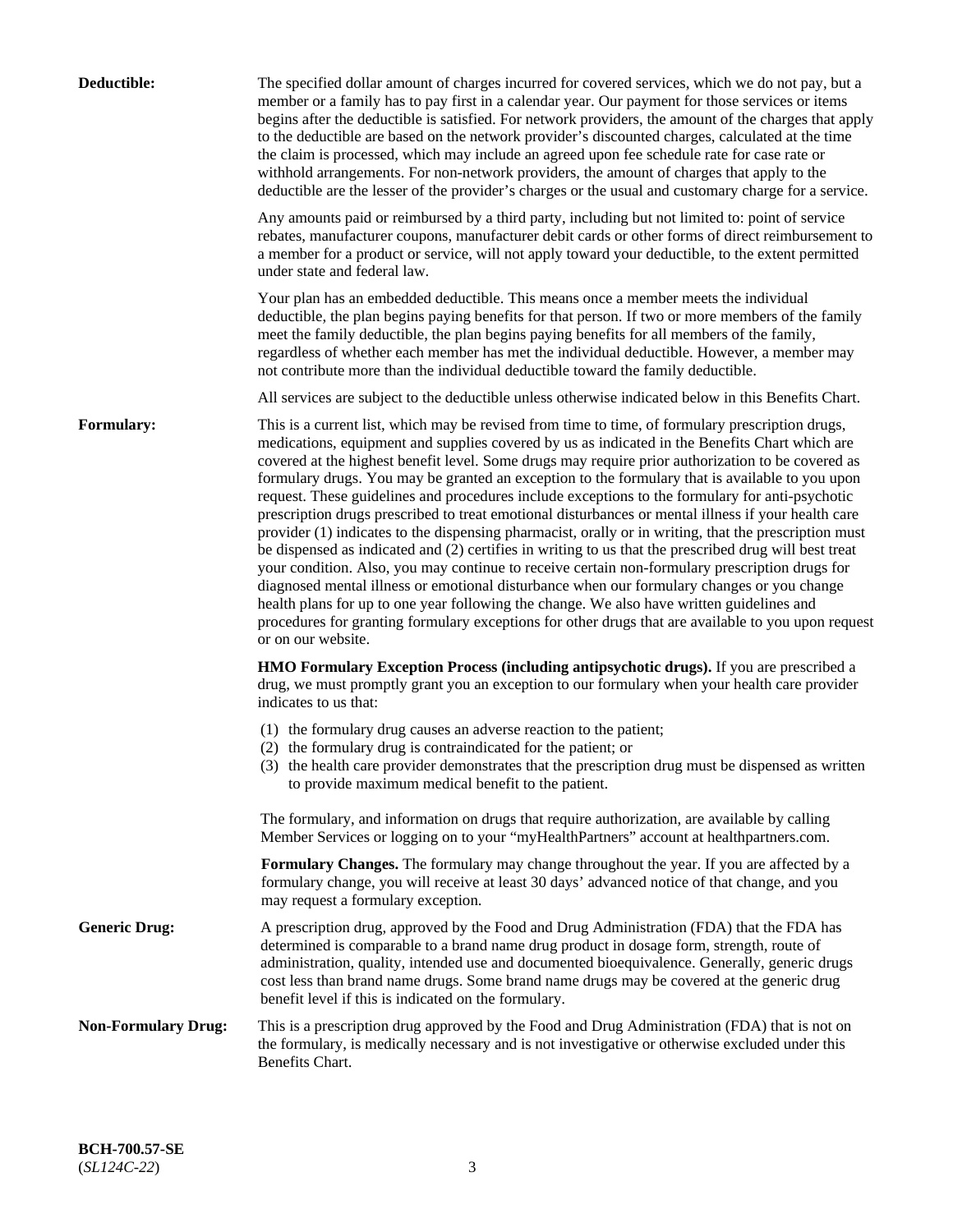| <b>Out-of-Pocket Expenses:</b> | You pay the specified copayments/coinsurance and deductibles applicable for particular services,<br>subject to the out-of-pocket limit described below. These amounts are in addition to the monthly<br>enrollment payments.                                                                                                                                                                                                                                                                                                        |
|--------------------------------|-------------------------------------------------------------------------------------------------------------------------------------------------------------------------------------------------------------------------------------------------------------------------------------------------------------------------------------------------------------------------------------------------------------------------------------------------------------------------------------------------------------------------------------|
| <b>Out-of-Pocket Limit:</b>    | You pay the copayments/coinsurance and deductibles for covered services, to the individual or<br>family out-of-pocket limit. Thereafter we cover 100% of the charges incurred for all other covered<br>services, for the rest of the calendar year. You pay amounts greater than the out-of-pocket limit if<br>you exceed any visit or day limits.                                                                                                                                                                                  |
|                                | Non-Network Benefits above the usual and customary charge (see definition of charge above) do<br>not apply to the out-of-pocket limit.                                                                                                                                                                                                                                                                                                                                                                                              |
|                                | Non-Network benefits for transplant surgery do not apply to the out-of-pocket limit.                                                                                                                                                                                                                                                                                                                                                                                                                                                |
|                                | Any amounts paid or reimbursed by a third party, including but not limited to: point of service<br>rebates, manufacturer coupons, manufacturer debit cards or other forms of direct reimbursement to<br>a member for a product or service, will not apply as an out of pocket expense, to the extent<br>permitted under state and federal law.                                                                                                                                                                                      |
|                                | You are responsible to keep track of the out-of-pocket expenses. Contact our Member Services<br>department for assistance in determining the amount paid by the enrollee for specific eligible<br>services received. Claims for reimbursement under the out-of-pocket limit provisions are subject<br>to the same time limits and provisions described under the "Claims Provisions" section of the<br>Contract.                                                                                                                    |
| <b>Specialty Drug List:</b>    | This is a current list, which may be revised from time to time, of prescription drugs, medications,<br>equipment and supplies, which are typically bio-pharmaceuticals. The purpose of a specialty drug<br>list is to facilitate enhanced monitoring of complex therapies used to treat specific conditions.<br>Specialty drugs are covered by us as indicated in this Benefits Chart. The specialty drug list is<br>available by calling Member Services or logging on to your "myHealthPartners" account at<br>healthpartners.com |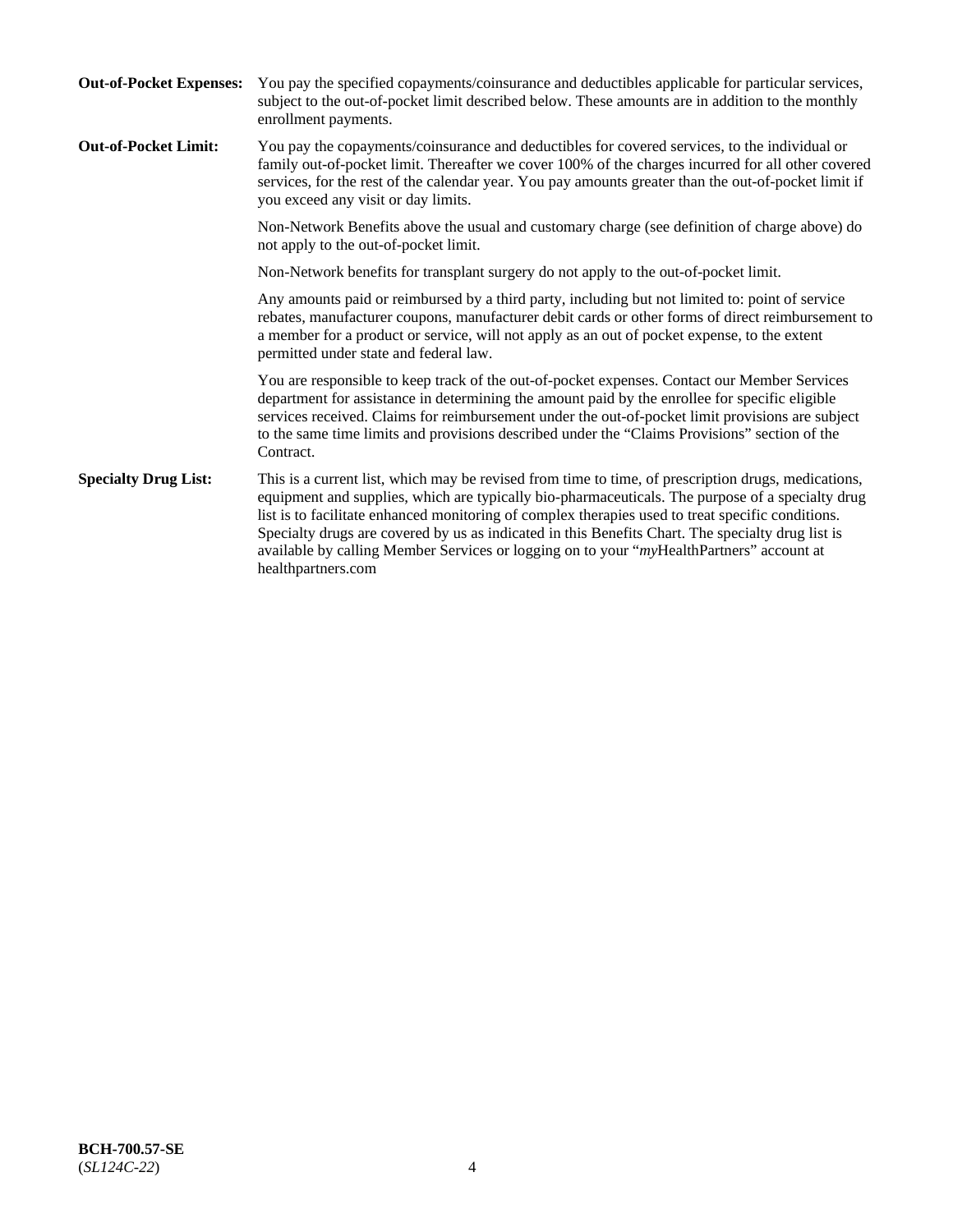## **DEDUCTIBLES AND OUT-OF-POCKET LIMITS**

### **Individual Calendar Year Deductible**

| <b>Network Benefits</b> | <b>Non-Network Benefits</b> |
|-------------------------|-----------------------------|
| \$500                   | \$10,000                    |

## **Family Calendar Year Deductible**

| <b>Network Benefits</b> | <b>Non-Network Benefits</b> |
|-------------------------|-----------------------------|
| \$1,500                 | \$20,000                    |

Separate deductibles must be satisfied under the Network Benefits and Non-Network Benefits.

Your plan has an embedded deductible. This means once a member meets the individual deductible, the plan begins paying benefits for that person. If two or more members of the family meet the family deductible, the plan begins paying benefits for all members of the family, regardless of whether each member has met the individual deductible. However, a member may not contribute more than the individual deductible toward the family deductible.

Any amounts paid or reimbursed by a third party, including but not limited to: point of service rebates, manufacturer coupons, debit cards or other forms of direct reimbursement to a member for a product or service, will not apply toward your deductible, to the extent permitted under state and federal law.

#### **Individual Calendar Year Out-of-Pocket Limit**

| <b>Network Benefits</b> | <b>Non-Network Benefits</b> |
|-------------------------|-----------------------------|
| \$3,500                 | \$30,000                    |

#### **Family Calendar Year Out-of-Pocket Limit**

| <b>Network Benefits</b> | Non-Network Benefits |
|-------------------------|----------------------|
| \$7,000                 | \$60,000             |

Separate Out-of-Pocket Limits must be satisfied under the Network Benefits and Non-Network Benefits.

Non-Network Benefits above the usual and customary charge will not apply toward the individual or family out-of-pocket limit.

Non-Network benefits for transplant surgery do not apply to the out-of-pocket limit.

Any amounts paid or reimbursed by a third party, including but not limited to: point of service rebates, manufacturer coupons, manufacturer debit cards or other forms of direct reimbursement to a member for a product or service, will not apply as an out of pocket expense, to the extent permitted under state and federal law.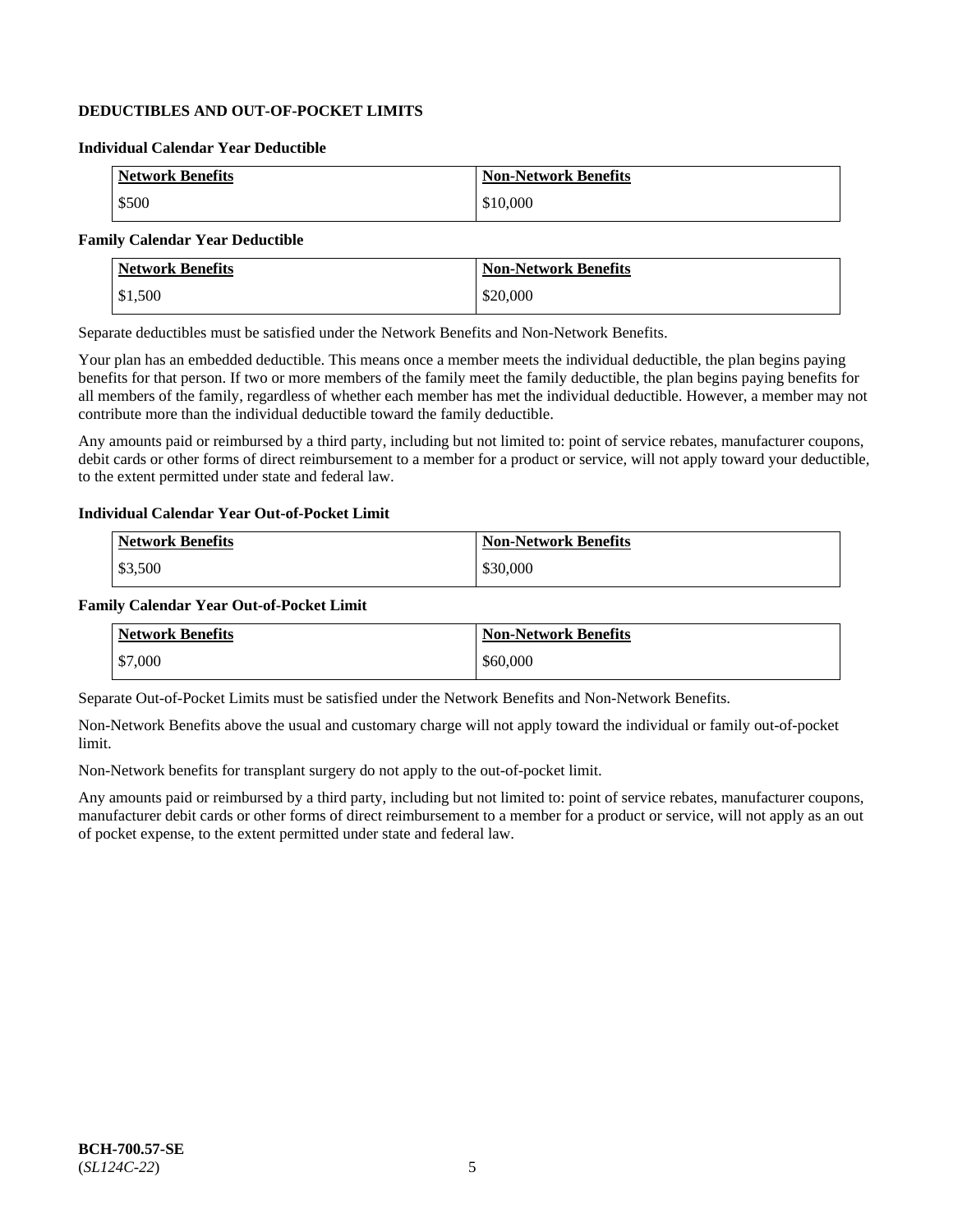## **AMBULANCE AND MEDICAL TRANSPORTATION**

### **Covered Services:**

We cover ambulance and medical transportation for medical emergencies.

We also cover medically necessary, non-emergency medical transportation if it meets our medical coverage criteria.

Covered services and supplies are based on established medical policies, which are subject to periodic review and modification by the medical or dental directors. These medical policies (medical coverage criteria) and applicable prior authorization requirements are available by calling Member Services or logging on to your "myHealthPartners" account at [healthpartners.com.](https://www.healthpartners.com/hp/index.html)

| <b>Network Benefits</b>       | <b>Non-Network Benefits</b> |
|-------------------------------|-----------------------------|
| 180% of the charges incurred. | See Network Benefits.       |

#### **Not Covered:**

See "Services Not Covered" in the Group Membership Contract.

## **BEHAVIORAL HEALTH SERVICES**

#### **Covered Services:**

Covered services are based on established medical policies, which are subject to periodic review and modification by the medical directors. These medical policies (medical coverage criteria) are available by calling Member Services or logging on to your "*my*HealthPartners" account at [healthpartners.com.](http://www.healthpartners.com/)

You have rights to parity in mental health and substance use disorder treatment as required by the federal Mental Health Parity and Addiction Equity Act and Minnesota Statutes, section 62Q.47. These laws require:

- That mental health and substance use disorder services be covered on the same basis as medical services;
- That cost-sharing for mental health and substance use disorder services can be no more restrictive than cost-sharing for similar medical services;
- That treatment restrictions and limitation such as prior authorization and medical necessity can be no more restrictive than for similar medical services;
- That if enrollees have concerns they can call Member Services, file a complaint with HealthPartners, or file a complaint with the Minnesota Department of Health.

### **Mental health services**

We cover services for: mental health diagnoses as described in the Diagnostic and Statistical Manual of Mental Disorders – Fifth Edition (DSM-5) (most recent edition).

We also provide coverage for mental health treatment ordered by a Minnesota court under a valid court order that is issued on the basis of a behavioral care evaluation performed by a licensed psychiatrist or doctoral level licensed psychologist, which includes a diagnosis and an individual treatment plan for care in the most appropriate, least restrictive environment. We must be given a copy of the court order and the behavioral care evaluation, the service must be a covered benefit under this plan, and the service must be provided by a network provider, or other provider as required by law. We cover the evaluation upon which the court order was based if it was provided by a network provider. We also provide coverage for the initial mental health evaluation of a child, regardless of whether that evaluation leads to a court order for treatment, if the evaluation is ordered by a Minnesota juvenile court.

**Outpatient services, including intensive outpatient and day treatment:** We cover medically necessary outpatient professional mental health services for evaluation, crisis intervention, and treatment of mental health disorders.

A comprehensive diagnostic assessment will be used as the basis for a determination by a mental health professional, concerning the appropriate treatment and the extent of services required.

Outpatient services we cover for a diagnosed mental health condition include the following:

- Individual, group, family, and multi-family therapy;
- Medication management provided by a physician, certified nurse practitioner, or physician's assistant;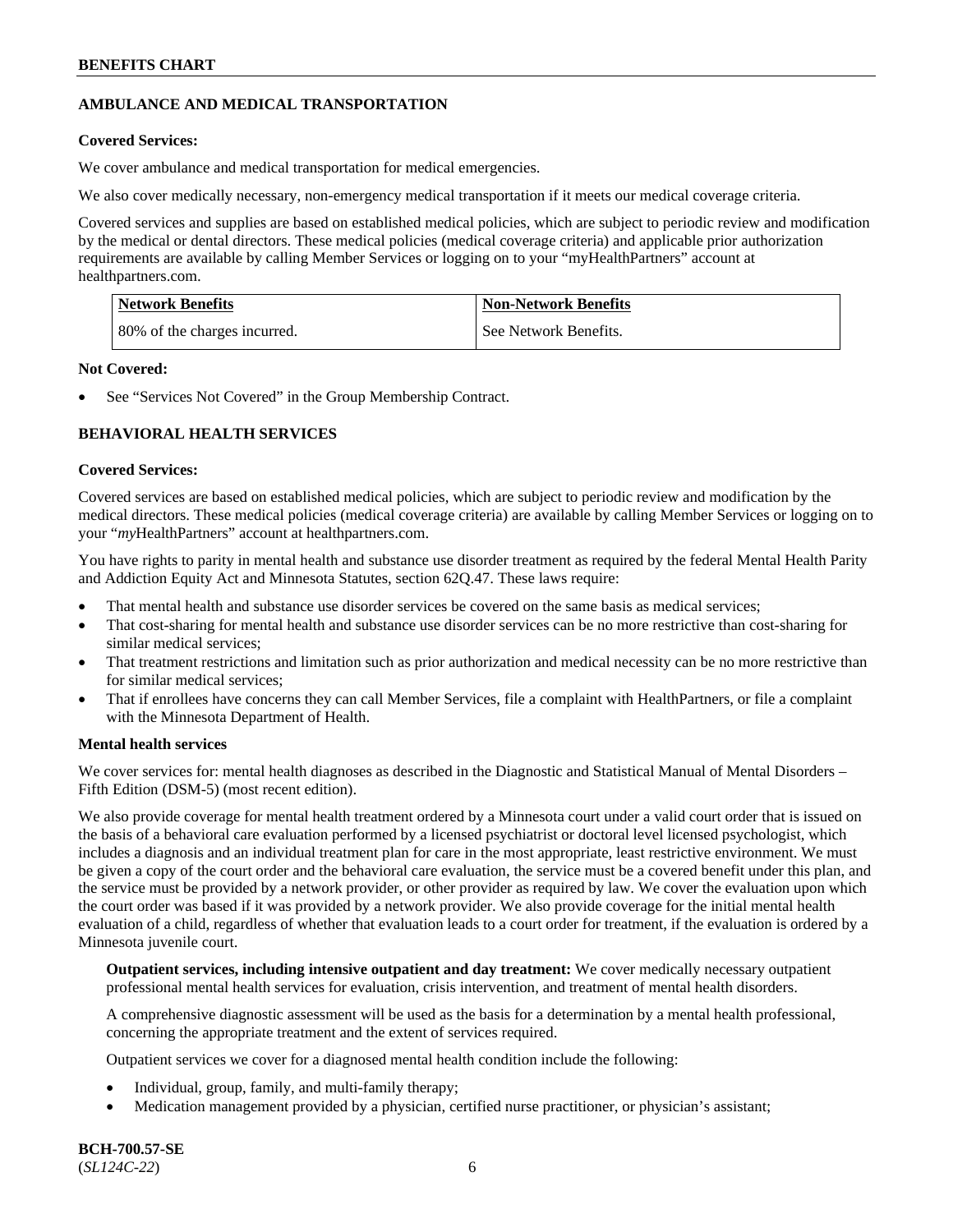- Psychological testing services for the purposes of determining the differential diagnoses and treatment planning for patients currently receiving behavioral health services;
- Day treatment and intensive outpatient services in a licensed program;
- Partial hospitalization services in a licensed hospital or community mental health center;
- Psychotherapy and nursing services provided in the home if authorized by us; and
- Treatment for gender dysphoria.

| <b>Network Benefits</b>                                                                                                                                                                                                                                        | <b>Non-Network Benefits</b>  |
|----------------------------------------------------------------------------------------------------------------------------------------------------------------------------------------------------------------------------------------------------------------|------------------------------|
| 100% of the charges incurred, subject to a member<br>copayment of \$25 per visit.<br>Deductible does not apply.<br>For family therapy, only one member copayment will<br>be charged, regardless of the number of members<br>primarily involved in the therapy. | 50% of the charges incurred. |

#### **Group therapy**

| Network Benefits                                                                                                | <b>Non-Network Benefits</b>   |
|-----------------------------------------------------------------------------------------------------------------|-------------------------------|
| 100% of the charges incurred, subject to a member<br>copayment of \$10 per visit.<br>Deductible does not apply. | 150% of the charges incurred. |

#### **Inpatient services, including mental health residential treatment services:** We cover the following:

- Medically necessary inpatient services in a hospital and professional services for treatment of mental health disorders. Medical stabilization is covered under inpatient hospital services in the "Hospital and Skilled Nursing Facility Services" section; and
- Medically necessary mental health residential treatment services. This care must be authorized by us and provided by a hospital or residential behavioral health treatment facility licensed by the local state or Department of Health and Human Services. Services not covered under this benefit include halfway houses, group homes, extended care facilities, shelter services, correctional services, detention services, transitional services, group residential services, foster care services and wilderness programs.

| <b>Network Benefits</b>      | <b>Non-Network Benefits</b>  |
|------------------------------|------------------------------|
| 80% of the charges incurred. | 50% of the charges incurred. |

#### **Substance use disorder (SUD) services**

We cover medically necessary services for assessments by a licensed alcohol and drug counselor and treatment of substanceuse disorders as defined in the latest edition of the DSM-5.

**Outpatient services, including intensive outpatient and day treatment:** We cover medically necessary outpatient professional services for the diagnosis and treatment of substance use disorders. Substance use disorder treatment programs must be licensed by the applicable state agency.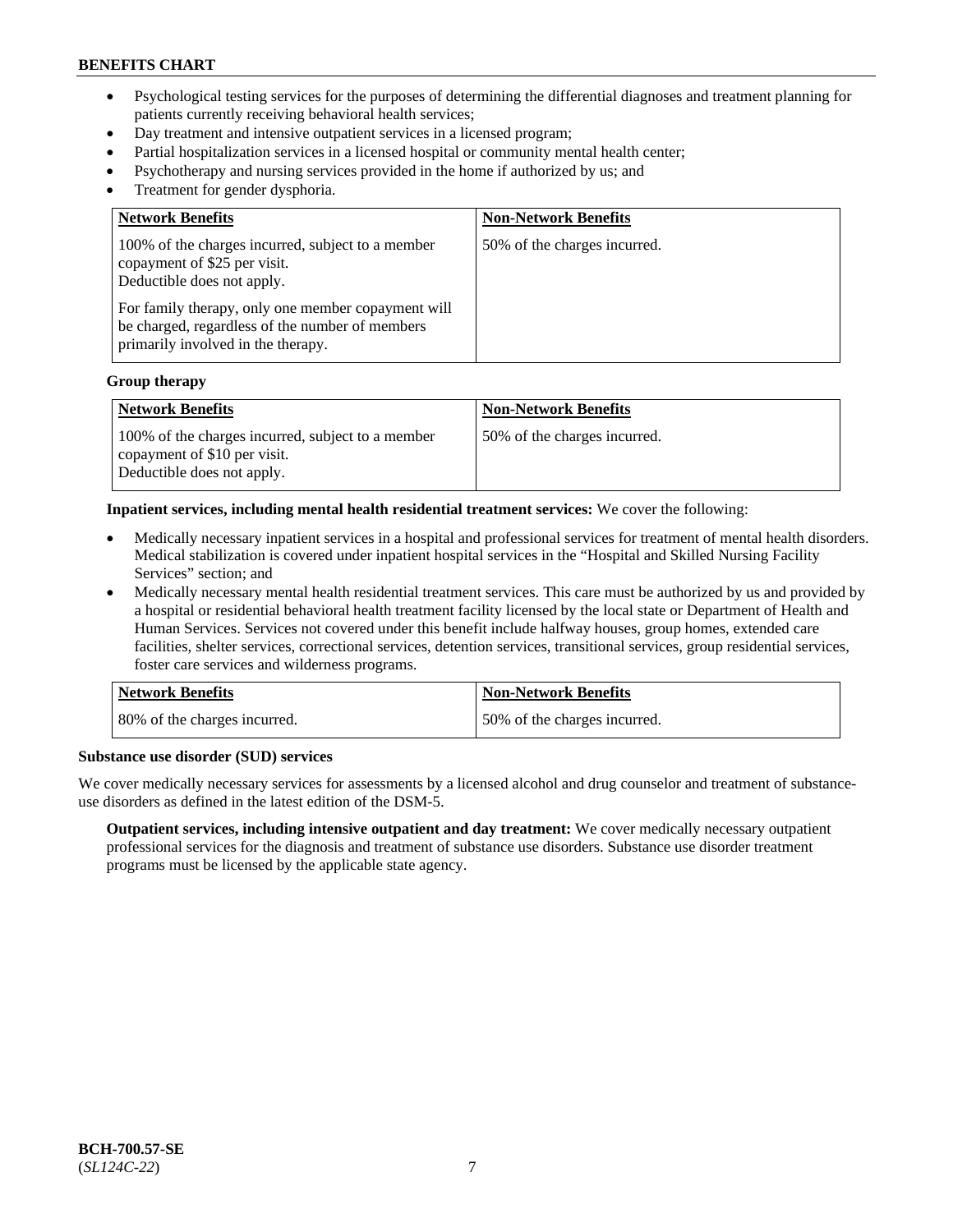Outpatient services we cover for a diagnosed substance use disorder include the following:

- Individual, group, family, and multi-family therapy provided in an office setting;
- Opiate replacement therapy including methadone and buprenorphine treatment; and
- Day treatment and intensive outpatient services in a licensed program.

| <b>Network Benefits</b>                                                                                                                     | <b>Non-Network Benefits</b>  |
|---------------------------------------------------------------------------------------------------------------------------------------------|------------------------------|
| 100% of the charges incurred, subject to a member<br>copayment of \$25 per visit.<br>Deductible does not apply.                             | 50% of the charges incurred. |
| For family therapy, only one member copayment will<br>be charged, regardless of the number of members<br>primarily involved in the therapy. |                              |

**Inpatient services:** We cover the following:

- Medically necessary inpatient services in a hospital or primary residential treatment in a licensed substance use disorder treatment center. Primary residential treatment is an intensive residential treatment program of limited duration, typically 30 days or less.
- Services provided in a hospital that is licensed by the local state and accredited by Medicare.
- Detoxification services in a hospital or community detoxification facility if it is licensed by the local Department of Health and Human Services.

| <b>Network Benefits</b>       | <b>Non-Network Benefits</b>  |
|-------------------------------|------------------------------|
| 180% of the charges incurred. | 50% of the charges incurred. |

### **Not Covered:**

See "Services Not Covered" in the Group Membership Contract.

## **CHIROPRACTIC SERVICES**

### **Covered Services:**

We cover chiropractic services for rehabilitative care, provided to diagnose and treat acute neuromusculo-skeletal conditions.

Massage therapy which is performed in conjunction with other treatment/modalities by a chiropractor, is part of a prescribed treatment plan and is not billed separately is covered.

| <b>Network Benefits</b>                                                                                         | <b>Non-Network Benefits</b>                                           |
|-----------------------------------------------------------------------------------------------------------------|-----------------------------------------------------------------------|
| 100% of the charges incurred, subject to a member<br>copayment of \$25 per visit.<br>Deductible does not apply. | 50% of the charges incurred.<br>Limit of 20 visits per calendar year. |

### **Not Covered:**

- Massage therapy for the purpose of comfort or convenience of the member.
- See "Services Not Covered" in the Group Membership Contract.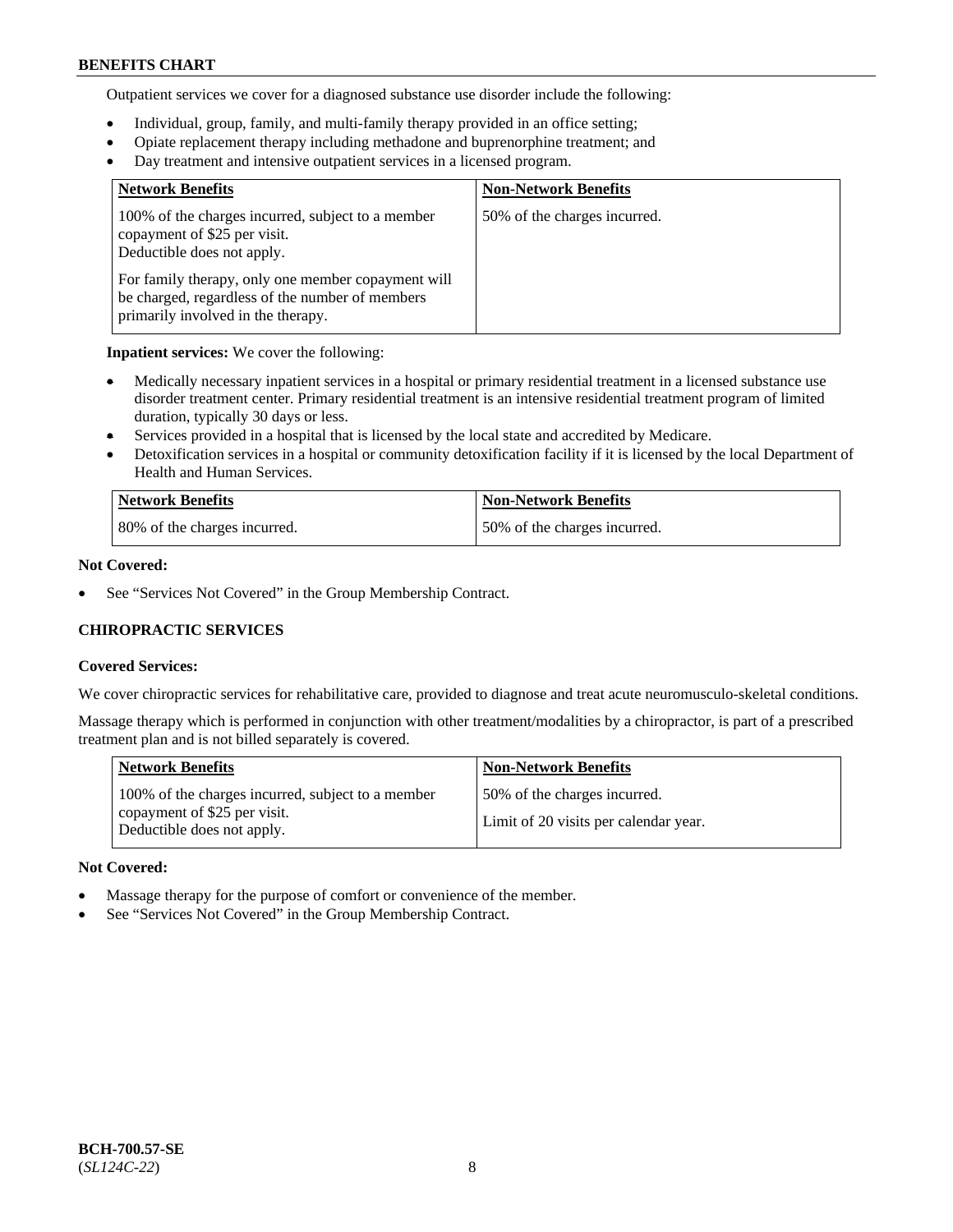## **CLINICAL TRIALS**

## **Covered Services:**

We cover certain routine services if you participate in a Phase I, Phase II, Phase III or Phase IV clinical trial that is conducted in relation to the prevention, detection, or treatment of cancer or other life-threatening disease or condition as defined in the Affordable Care Act. We cover routine patient costs for services that would be eligible under this Benefits Chart if the service was provided outside of a clinical trial.

| <b>Network Benefits</b>                                | <b>Non-Network Benefits</b>                            |
|--------------------------------------------------------|--------------------------------------------------------|
| Coverage level is same as corresponding Network        | Coverage level is same as corresponding Non-Network    |
| Benefit, depending on type of service provided such as | Benefit, depending on type of service provided such as |
| Office Visits for Illness or Injury, Inpatient or      | Office Visits for Illness or Injury, Inpatient or      |
| <b>Outpatient Hospital Services.</b>                   | <b>Outpatient Hospital Services.</b>                   |

### **Not Covered:**

- The investigative item, device or service itself.
- Items or services that are provided solely to satisfy data collection and analysis needs and that are not used in the direct clinical management of the patient.
- A service that is clearly inconsistent with widely accepted and established standards of care for a particular diagnosis.
- See "Services Not Covered" in the Group Membership Contract.

## **DENTAL SERVICES**

## **Covered Services:**

We cover services as described below.

**Accidental dental services:** We cover dentally necessary services to treat and restore damage done to sound, natural, unrestored teeth as a result of an accidental injury. Coverage is for damage caused by external trauma to face and mouth only, not for cracked or broken teeth which result from biting or chewing. We cover restorations, root canals, crowns and replacement of teeth lost that are directly related to the accident in which the member was involved. We cover initial exams, xrays, and palliative treatment including extractions, and other oral surgical procedures directly related to the accident. Subsequent treatment must be initiated within the specified time-frame and must be directly related to the accident. We do not cover restoration and replacement of teeth that are not "sound and natural" at the time of the accident.

Full mouth rehabilitation to correct occlusion (bite) and malocclusion (misaligned teeth not due to the accident) are not covered.

When an implant-supported dental prosthetic treatment is pursued, the accidental dental benefit will be applied to the prosthetic procedure. Benefits are limited to the amount that would be paid toward the placement of a removable dental prosthetic appliance that could be used in the absence of implant treatment. Care must be provided or pre-authorized by a HealthPartners dentist.

| <b>Network Benefits</b>      | <b>Non-Network Benefits</b>   |
|------------------------------|-------------------------------|
| 80% of the charges incurred. | 150% of the charges incurred. |

For all accidental dental services, treatment and/or restoration must be initiated within six months of the date of the injury. Coverage is limited to the initial course of treatment and/or initial restoration. Services must be provided within twenty-four months of the date of injury to be covered.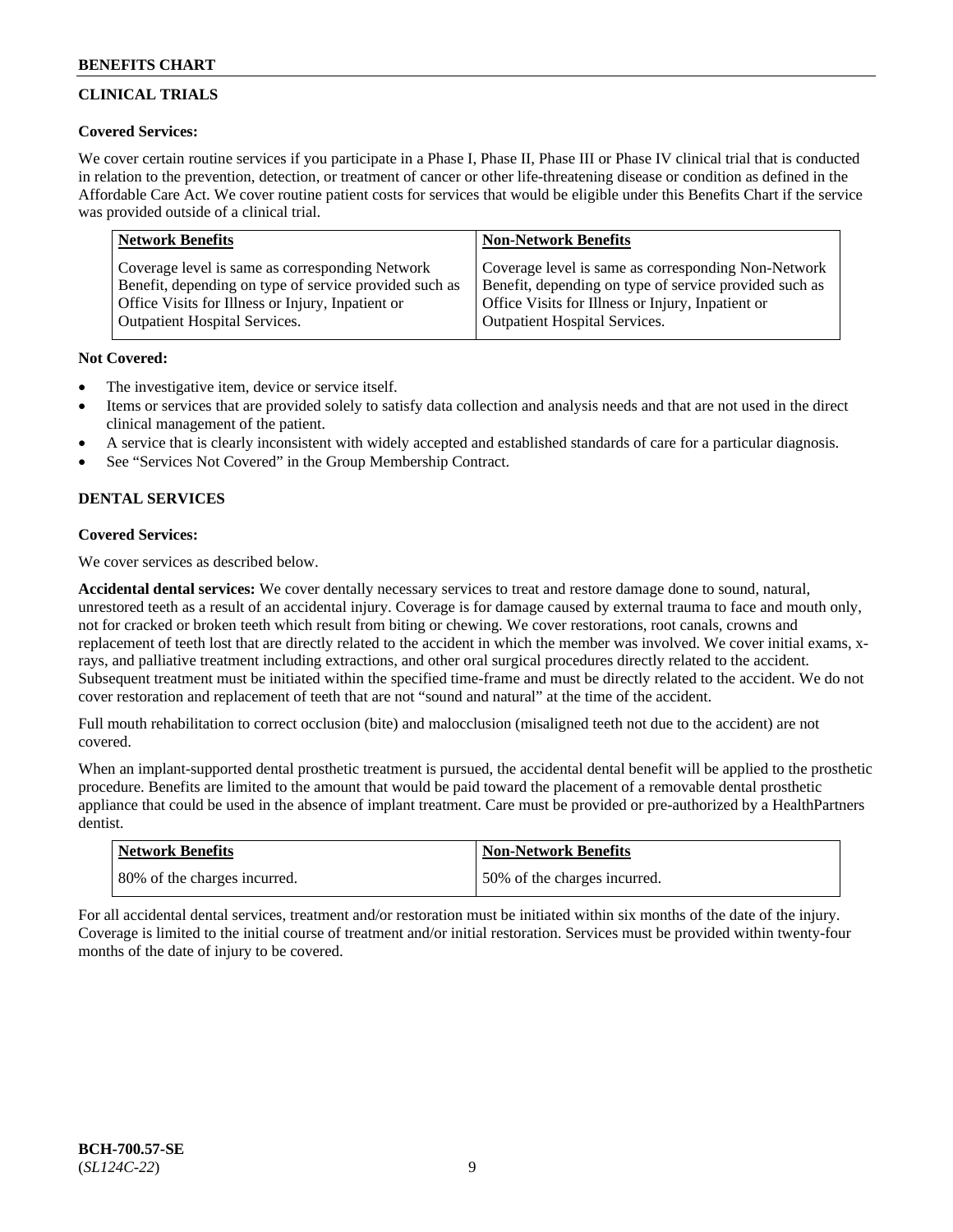## **Medical referral dental services**

**Medically necessary outpatient dental services:** We cover medically necessary outpatient dental services. Coverage is limited to dental services required for treatment of an underlying medical condition, e.g., removal of teeth to complete radiation treatment for cancer of the jaw, cysts and lesions.

| <b>Network Benefits</b>                                                                                         | <b>Non-Network Benefits</b>  |
|-----------------------------------------------------------------------------------------------------------------|------------------------------|
| 100% of the charges incurred, subject to a member<br>copayment of \$25 per visit.<br>Deductible does not apply. | 50% of the charges incurred. |

**Medically necessary hospitalization and anesthesia for dental care:** We cover medically necessary hospitalization for dental care. This is limited to charges incurred by a member who: (1) is a child under age 5; (2) is severely disabled; (3) has a medical condition and requires hospitalization or general anesthesia for dental care treatment; or (4) is a child between age 5 and 12 and care in dental offices has been attempted unsuccessfully and usual methods of behavior modification have not been successful, or when extensive amounts of restorative care, exceeding four appointments, are required. Coverage is limited to facility and anesthesia charges. Oral surgeon/dentist professional fees are not covered.

| Network Benefits             | <b>Non-Network Benefits</b>  |
|------------------------------|------------------------------|
| 80% of the charges incurred. | 50% of the charges incurred. |

**Medical complications of dental care:** We cover medical complications of dental care. Treatment must be medically necessary care and related to medical complications of non-covered dental care, including complications of the head, neck, or substructures.

| <b>Network Benefits</b>                                                                                         | <b>Non-Network Benefits</b>  |
|-----------------------------------------------------------------------------------------------------------------|------------------------------|
| 100% of the charges incurred, subject to a member<br>copayment of \$25 per visit.<br>Deductible does not apply. | 50% of the charges incurred. |

**Oral surgery**: We cover oral surgery. Coverage is limited to treatment of medical conditions requiring oral surgery, such as treatment of oral neoplasm, non-dental cysts, fracture of the jaws, trauma of the mouth and jaws.

| <b>Network Benefits</b>                                                                                         | <b>Non-Network Benefits</b>  |
|-----------------------------------------------------------------------------------------------------------------|------------------------------|
| 100% of the charges incurred, subject to a member<br>copayment of \$25 per visit.<br>Deductible does not apply. | 50% of the charges incurred. |

**Treatment of cleft lip and cleft palate:** We cover treatment of cleft lip and cleft palate of a dependent child to age 26, including orthodontic treatment and oral surgery directly related to the cleft. Benefits are limited to inpatient or outpatient expenses arising from medical and dental treatment that was scheduled or initiated prior to the dependent turning age 19. Dental services that are not required for the treatment of cleft lip or cleft palate are not covered. If a dependent child covered under this Contract is also covered under a dental plan which includes orthodontic services, that dental plan shall be considered primary for the necessary orthodontic services. Oral appliances are subject to the same copayment, conditions and limitations as durable medical equipment.

| Network Benefits                                                                                                | <b>Non-Network Benefits</b>  |
|-----------------------------------------------------------------------------------------------------------------|------------------------------|
| 100% of the charges incurred, subject to a member<br>copayment of \$25 per visit.<br>Deductible does not apply. | 50% of the charges incurred. |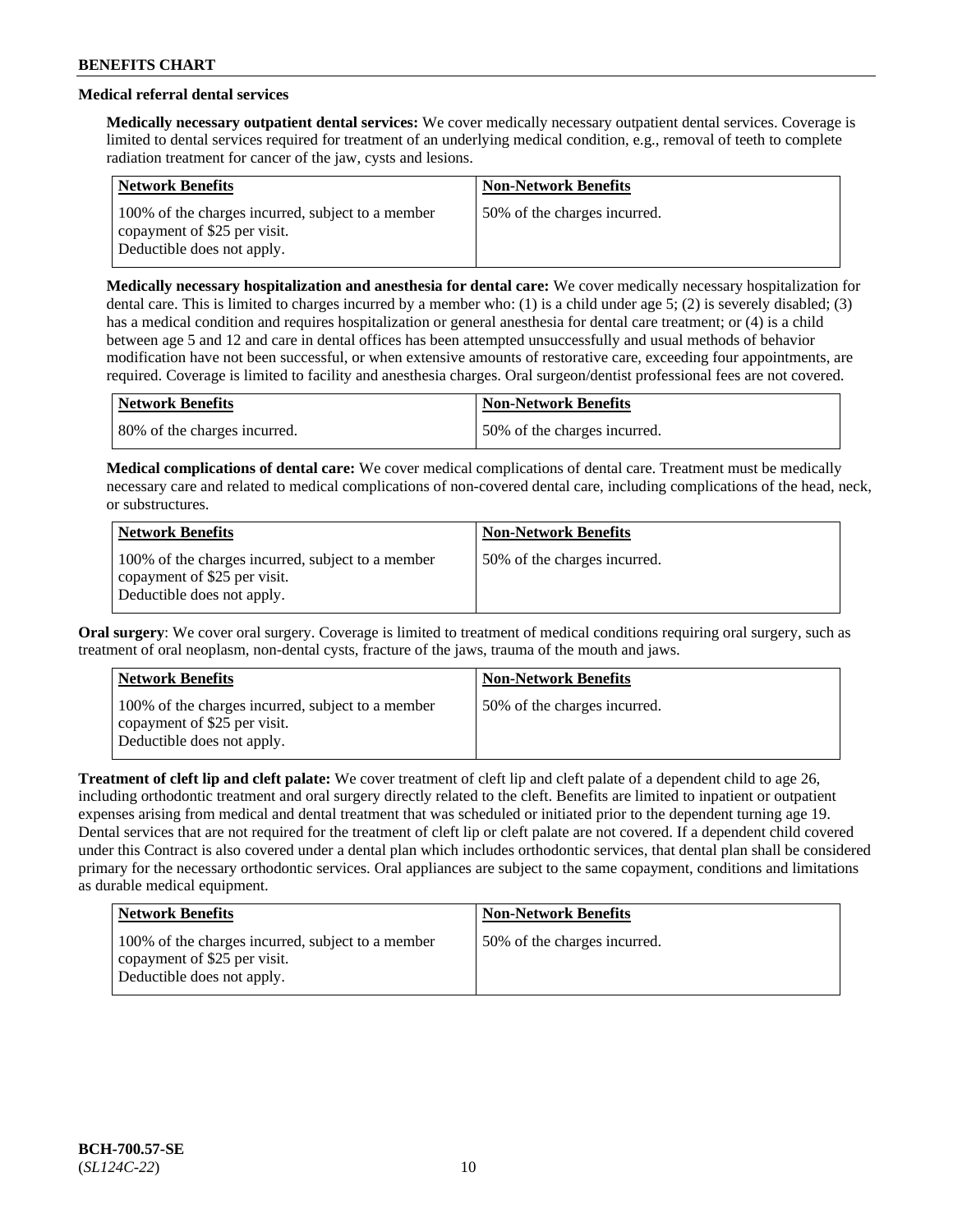**Treatment of temporomandibular disorder (TMD) and craniomandibular disorder (CMD):** We cover surgical and nonsurgical treatment of temporomandibular disorder (TMD) and craniomandibular disorder (CMD), which is medically necessary care. Dental services which are not required to directly treat TMD or CMD are not covered.

| <b>Network Benefits</b>                                                                                         | <b>Non-Network Benefits</b>  |
|-----------------------------------------------------------------------------------------------------------------|------------------------------|
| 100% of the charges incurred, subject to a member<br>copayment of \$25 per visit.<br>Deductible does not apply. | 50% of the charges incurred. |

### **Not Covered:**

- Dental treatment, procedures or services not listed in this Benefits Chart.
- Accident related dental services if treatment is (1) provided to teeth which are not sound and natural, (2) to teeth which have been restored, (3) initiated beyond six months from the date of the injury, (4) received beyond the initial treatment or restoration or (5) received beyond twenty-four months from the date of injury.
- Oral surgery to remove wisdom teeth.
- Orthognathic treatment or procedures and all related services, unless it is required to treat TMD or CMD and it meets our medical coverage criteria.
- See "Services Not Covered" in the Group Membership Contract.

### **DIABETES AND HYPERTENSION DISEASE MANAGEMENT PROGRAM**

#### **Covered Services:**

If you meet criteria for coverage, you may qualify for the Diabetes and/or Hypertension Disease Management Program.

The program covers group health coaching which focuses on weight loss, exercise, behavior modification and health education through Omada Health.

| <b>Network Benefits</b>                                     | <b>Non-Network Benefits</b> |
|-------------------------------------------------------------|-----------------------------|
| 100% of the charges incurred.<br>Deductible does not apply. | Not applicable.             |

#### **Not Covered:**

See "Services Not Covered" in the Group Membership Contract.

### **DIABETIC EQUIPMENT AND SUPPLIES**

#### **Covered Services:**

We cover physician prescribed medically appropriate and necessary drugs and supplies used in the management and treatment of diabetes for members with gestational, Type I or Type II diabetes including durable diabetic equipment and disposable supplies, as described below.

Certain items are only covered if your condition meets our coverage criteria and obtained through an authorized vendor. For more information on what we cover and any prior authorization requirements, call Member Services or log on to your "*my*HealthPartners" account at [healthpartners.com.](http://www.healthpartners.com/)

Insulin and medications for diabetes are covered as outpatient drugs under the "Prescription Drug Services" section.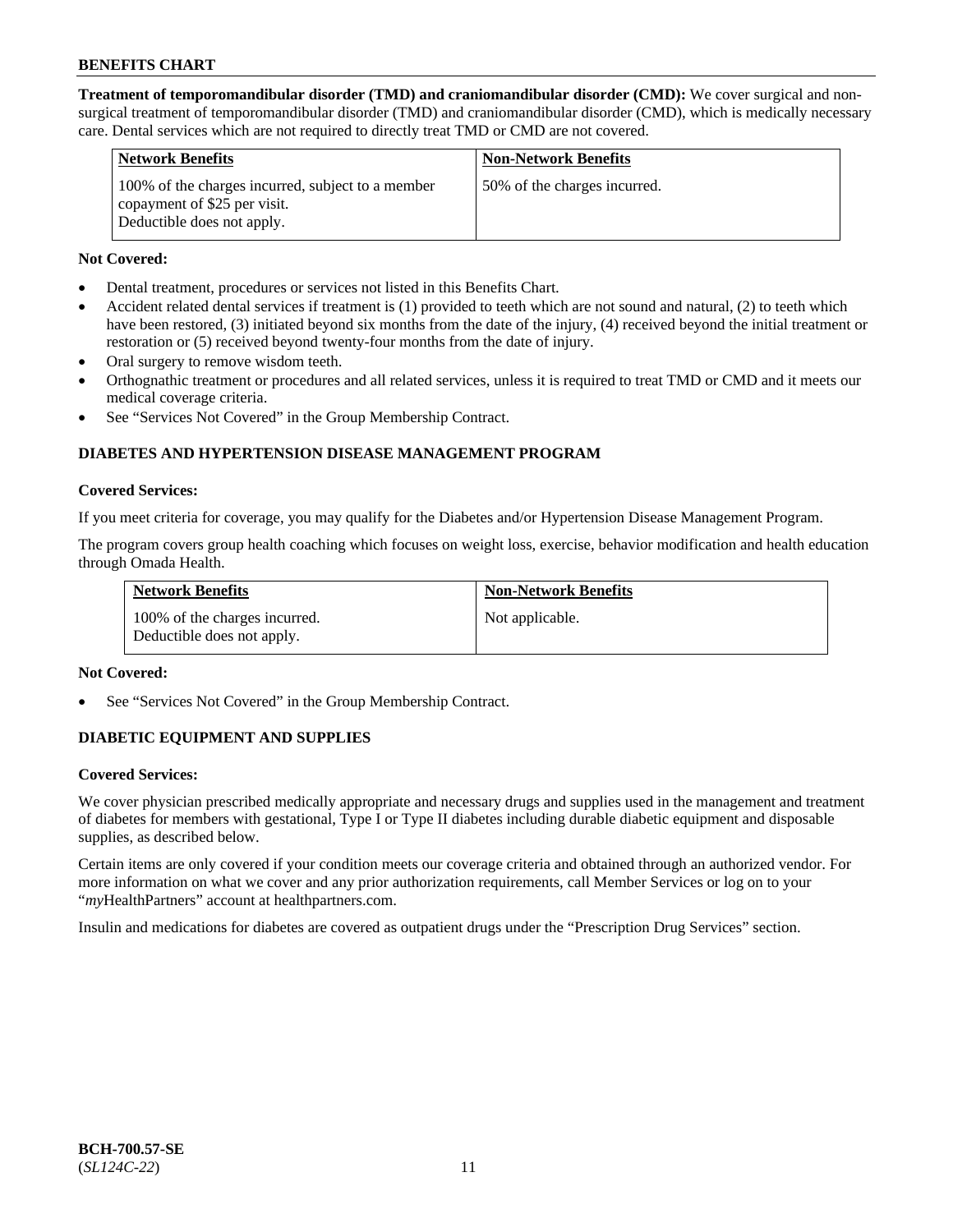**Pumps and Pump Supplies.** These include diabetic insulin pumps, diabetic infusion pumps and infusion pump supplies such as infusion sets, tubing, connectors and syringe reservoirs.

| <b>Network Benefits</b>                                                                     | <b>Non-Network Benefits</b>  |
|---------------------------------------------------------------------------------------------|------------------------------|
| Pumps received at a pharmacy:<br>80% of the charges incurred.<br>Deductible does not apply. | 50% of the charges incurred. |
| Pumps received from a non-pharmacy approved<br>vendor:<br>80% of the charges incurred.      |                              |

## **All other durable equipment and diabetic supplies**

Durable Diabetic Equipment and Supplies. These include continuous glucose monitoring system (CGMS), transmitter, sensors and receivers, diabetic blood glucose monitors and control/calibrating solutions (for checking accuracy or testing equipment and test strips).

Disposable Diabetic Supplies. These are one-time use supplies, including syringes, lancets, lancet devices, blood and urine ketone test strips, and needles.

Certain diabetic supplies and equipment must be purchased at a pharmacy.

| <b>Network Benefits</b>                                                                                              | <b>Non-Network Benefits</b>  |
|----------------------------------------------------------------------------------------------------------------------|------------------------------|
| If received through a pharmacy:<br>80% of the charges incurred.<br>Deductible does not apply.                        | 50% of the charges incurred. |
| If received through a non-pharmacy provider:<br>80% of the charges incurred if purchased from an<br>approved vendor. |                              |

### **Limitations:**

- No more than a 93-day supply of diabetic supplies is covered and dispensed at a time.
- We require that certain diabetic supplies and equipment be purchased at a pharmacy.
- Diabetic supplies and equipment are limited to certain models and brands.
- Durable medical equipment and supplies must be obtained from or repaired by approved vendors.
- Covered services and supplies are based on established medical policies which are subject to periodic review and modification by the medical directors. Our coverage policy for diabetic supplies includes information on our required models and brands. These medical policies (medical coverage criteria) are available by calling Member Services or logging on to your "*my*HealthPartners" account at [healthpartners.com.](http://www.healthpartners.com/)

### **Not Covered:**

- Replacement or repair of any covered items, if the items are (i) damaged or destroyed by misuse, abuse or carelessness, (ii) lost; or (iii) stolen.
- Duplicate or similar items.
- Labor and related charges for repair of any covered items which are more than the cost of replacement by an approved vendor.
- Batteries for monitors and equipment.
- Sales tax, mailing, delivery charges, service call charges.
- See "Services Not Covered" in the Group Membership Contract.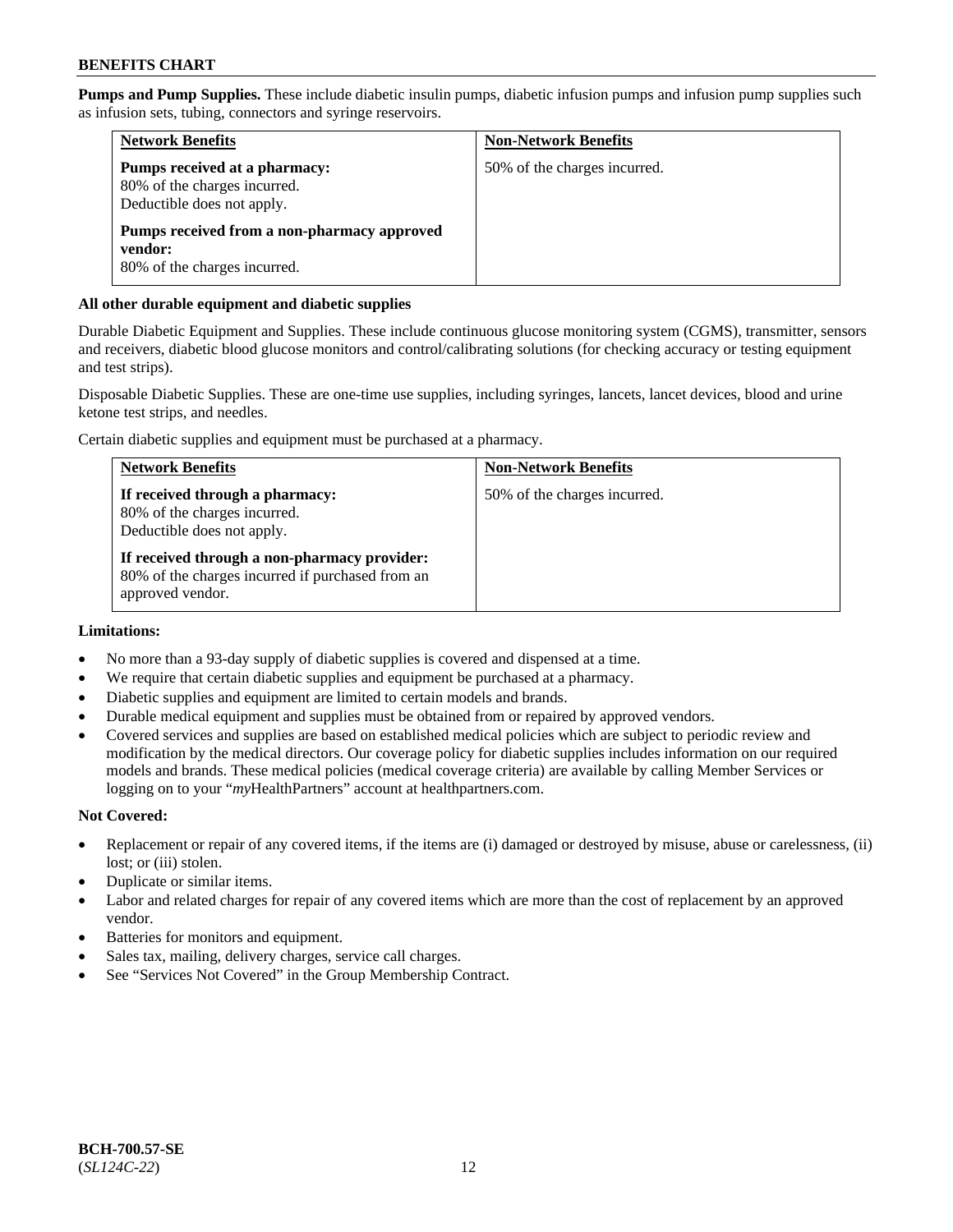## **DIAGNOSTIC IMAGING SERVICES**

### **Covered Services:**

We cover diagnostic imaging, when ordered by a provider and provided in a clinic or outpatient hospital facility.

For Network Benefits, non-emergent, scheduled outpatient Magnetic Resonance Imaging (MRI) and Computed Tomography (CT) must be provided at a designated facility. Your physician or facility will obtain or verify prior authorization for these services with HealthPartners, as needed.

We cover services provided in a clinic or outpatient hospital facility (to see the benefit level for inpatient hospital or skilled nursing facility services, see benefits under Inpatient Hospital and Skilled Nursing Facility Services).

#### **Outpatient magnetic resonance imaging (MRI) and computed tomography (CT)**

| Network Benefits             | <b>Non-Network Benefits</b>  |
|------------------------------|------------------------------|
| 80% of the charges incurred. | 50% of the charges incurred. |

#### **All other outpatient diagnostic imaging services for illness or injury**

#### **Services for illness or injury**

| Network Benefits             | Non-Network Benefits         |
|------------------------------|------------------------------|
| 80% of the charges incurred. | 50% of the charges incurred. |

#### **Preventive services (MRI/CT procedures are not considered preventive)**

Diagnostic imaging services associated with preventive services are covered at the benefit level shown in the "Preventive Services" section of this Benefits Chart.

#### **Not Covered:**

See "Services Not Covered" in the Group Membership Contract.

### **DURABLE MEDICAL EQUIPMENT, PROSTHETICS, ORTHOTICS, AND SUPPLIES**

### **Covered Services:**

We cover equipment and services, as described below.

We cover durable medical equipment and services, prosthetics, orthotics and supplies, subject to the limitations below.

External hearing aids (including osseointegrated or bone anchored) for members age 18 or younger who have hearing loss that is not correctable by other covered procedures. Coverage is limited to one basic, standard hearing aid for each ear every three years. A basic hearing aid is defined as a hearing device that consists of a microphone, amplifier, volume control, battery and receiver. It does not include upgrades above and beyond the functionality of a basic hearing aid, including but not limited to hearing improvements for group settings, background noise, Bluetooth/remote control functionality, or extended warranties. Charges for upgrades above the cost of a basic, standard hearing aid are not covered.

Diabetic equipment and supplies are covered under the "Diabetic Equipment and Supplies" section.

#### **Special dietary treatment for Phenylketonuria (PKU) if it meets our medical coverage criteria**

| <b>Network Benefits</b>                                    | <b>Non-Network Benefits</b>  |
|------------------------------------------------------------|------------------------------|
| 80% of the charges incurred.<br>Deductible does not apply. | 50% of the charges incurred. |

### **Oral amino acid based elemental formula if it meets our medical coverage criteria**

| Network Benefits             | <b>Non-Network Benefits</b>  |
|------------------------------|------------------------------|
| 80% of the charges incurred. | 50% of the charges incurred. |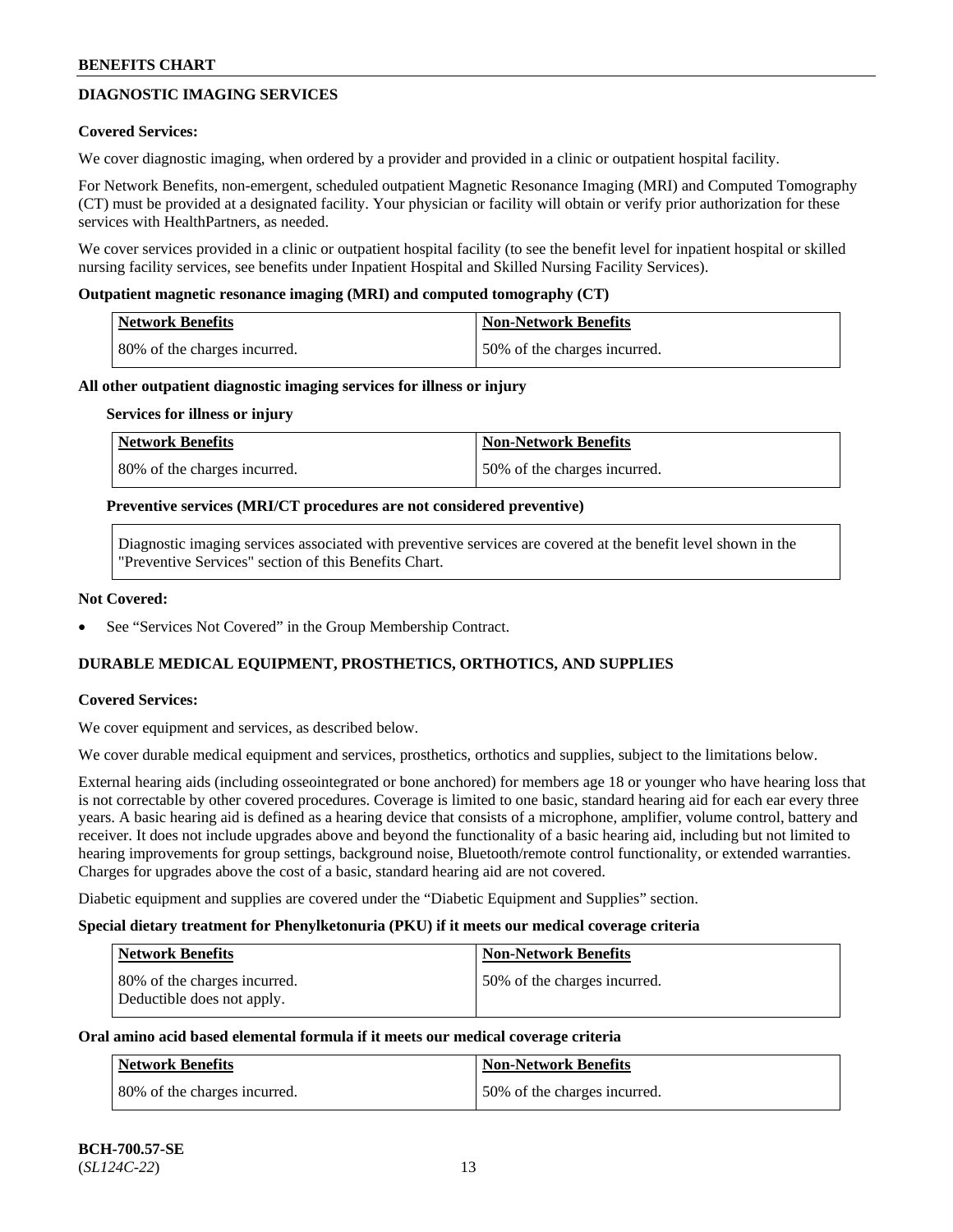## **All other durable medical equipment, prosthetics, orthotics and supplies**

| <b>Network Benefits</b>      | <b>Non-Network Benefits</b>  |
|------------------------------|------------------------------|
| 80% of the charges incurred. | 50% of the charges incurred. |

### **Limitations:**

Coverage of durable medical equipment is limited by the following:

- Payment will not exceed the cost of an alternate piece of equipment or service that is effective and medically necessary.
- Wigs for hair loss resulting from alopecia areata are limited to one per calendar year.
- For prosthetic benefits, other than hair prostheses (i.e., wigs) for hair loss resulting from alopecia areata and oral appliances for cleft lip and cleft palate, payment will not exceed the cost of an alternate piece of equipment or service that is effective, medically necessary and enables members to conduct standard activities of daily living.
- We reserve the right to determine if an item will be approved for rental vs. purchase.
- Durable medical equipment and supplies must be obtained from or repaired by approved vendors.
- Covered services and supplies are based on established medical policies, which are subject to periodic review and modification by the medical or dental directors. Our coverage policy for diabetic supplies includes information on our required models and brands. These medical policies (medical coverage criteria) are available by calling Member Services or logging on to your "*my*HealthPartners" account a[t healthpartners.com.](https://www.healthpartners.com/hp/index.html)

## **Not Covered:**

Items that are not eligible for coverage include, but are not limited to:

- Replacement or repair of any covered items, if the items are (i) damaged or destroyed by misuse, abuse or carelessness, (ii) lost; or (iii) stolen.
- Duplicate or similar items.
- Labor and related charges for repair of any covered items which are more than the cost of replacement by an approved vendor.
- Sales tax, mailing, delivery charges, service call charges.
- Items that are primarily educational in nature or for hygiene, vocation, comfort, convenience or recreation.
- Communication aids or devices: equipment to create, replace or augment communication abilities including, but not limited to, speech processors, receivers, communication boards, or computer or electronic assisted communication.
- Hearing aids (implantable and external, including osseointegrated or bone anchored) and their fitting, except as specifically described in this Benefits Chart. This exclusion does not apply to cochlear implants.
- Eyeglasses, contact lenses and their fitting, measurement and adjustment, except as specifically described in this Benefits Chart.
- Hair prostheses (wigs), except as specifically described in this Benefits Chart.
- Household equipment which primarily has customary uses other than medical, such as, but not limited to, exercise cycles, air purifiers, central or unit air conditioners, water purifiers, non-allergenic pillows, mattresses or waterbeds.
- Household fixtures including, but not limited to, escalators or elevators, ramps, swimming pools and saunas.
- Modifications to the structure of the home including, but not limited to, wiring, plumbing or charges for installation of equipment.
- Vehicle, car or van modifications including, but not limited to, hand brakes, hydraulic lifts and car carrier.
- Rental equipment while owned equipment is being repaired by non-contracted vendors, beyond one month rental of medically necessary equipment.
- Other equipment and supplies, including but not limited to assistive devices, that we determine are not eligible for coverage.
- See "Services Not Covered" in the Group Membership Contract.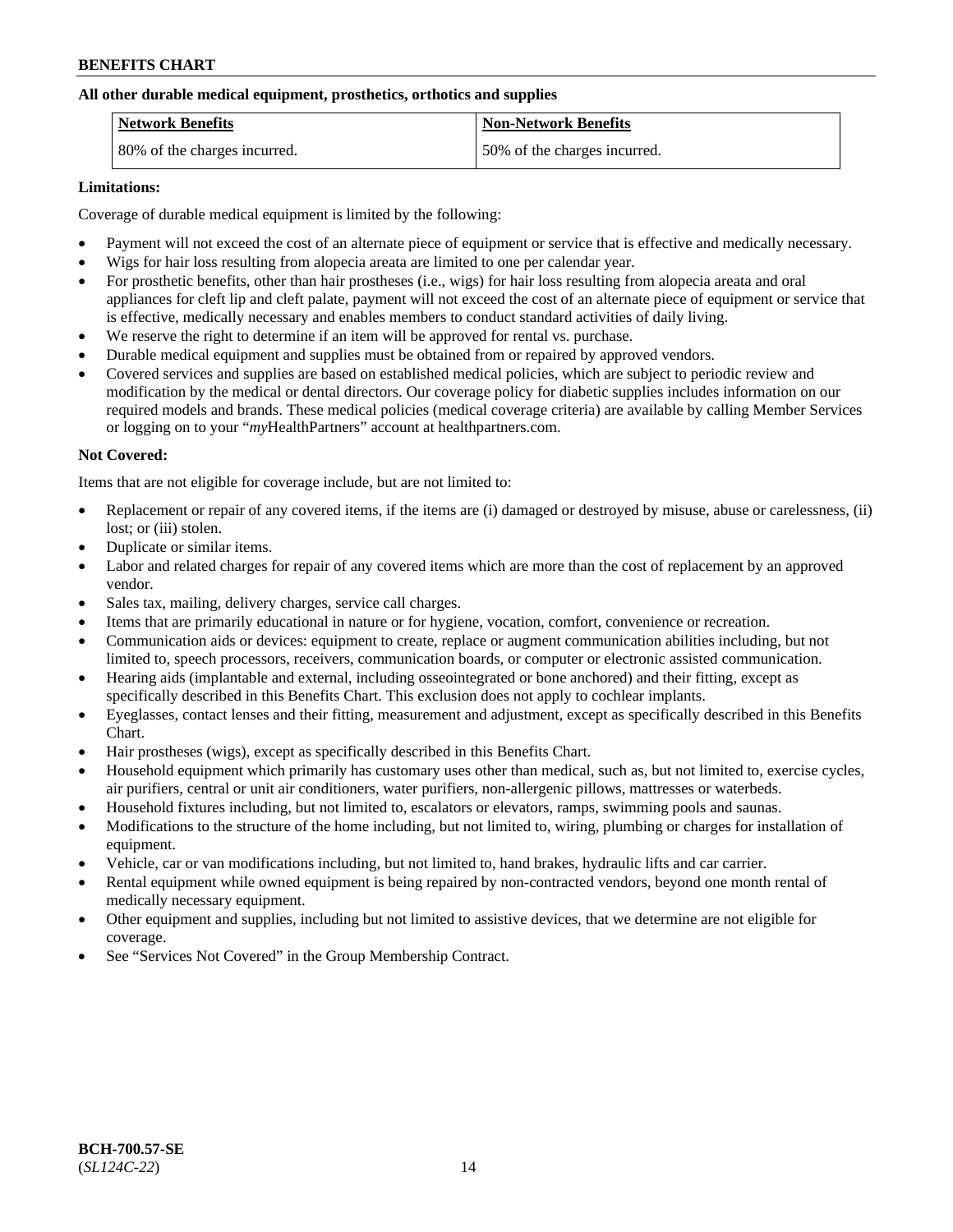## **EMERGENCY AND URGENTLY NEEDED CARE SERVICES**

#### **Covered Services:**

We cover services for emergency care and urgently needed care if the services are otherwise eligible for coverage under this Benefits Chart.

**Urgently needed care.** These are services to treat an unforeseen illness or injury, which are required in order to prevent a serious deterioration in your health, and which cannot be delayed until the next available clinic or office hours.

#### **Urgently needed care at clinics**

| <b>Network Benefits</b>                                                                                         | <b>Non-Network Benefits</b> |
|-----------------------------------------------------------------------------------------------------------------|-----------------------------|
| 100% of the charges incurred, subject to a member<br>copayment of \$25 per visit.<br>Deductible does not apply. | See Network Benefits.       |

**Emergency care.** These are services to treat: (1) the sudden, unexpected onset of illness or injury which, if left untreated or unattended until the next available clinic or office hours, would result in hospitalization, or (2) a condition requiring professional health services immediately necessary to preserve life or stabilize health. Emergency care includes emergency services as defined in Division BB, Title I, Section 102 of the Consolidated Appropriations Act of 2021. Emergency care also includes an immediate response service available on a 24-hour, seven-day-a-week basis for each child, or person, having a psychiatric crisis, a mental health crisis, or a mental health emergency.

When reviewing claims for coverage of emergency services, our medical director will take into consideration a reasonable layperson's belief that the circumstances required immediate medical care that could not wait until the next working day or next available clinic appointment. Emergency care also includes an immediate response service available on a 24-hour, sevenday-a-week basis for each child, or person, having a psychiatric crisis, a mental health crisis, or a mental health emergency.

#### **Emergency care in a hospital emergency room, including professional services of a physician**

| Network Benefits             | Non-Network Benefits  |
|------------------------------|-----------------------|
| 80% of the charges incurred. | See Network Benefits. |

### **Inpatient emergency care in a hospital**

| Network Benefits             | Non-Network Benefits  |
|------------------------------|-----------------------|
| 80% of the charges incurred. | See Network Benefits. |

### **Not Covered:**

See "Services Not Covered" in the Group Membership Contract.

## **GENE THERAPY**

### **Covered Services:**

We cover gene therapy treatment that meets our current medical coverage criteria.

| <b>Network Benefits</b>                                                                                                                                                                                 | <b>Non-Network Benefits</b> |
|---------------------------------------------------------------------------------------------------------------------------------------------------------------------------------------------------------|-----------------------------|
| Coverage level is same as corresponding Network<br>Benefit, depending on type of service provided, such as<br>Office Visits for Illness or Injury, Inpatient or<br><b>Outpatient Hospital Services.</b> | No Coverage.                |

#### **Limitations:**

- Gene therapy must be provided by a designated provider.
- Specific types of gene therapy are limited to therapies and conditions specified in our medical coverage criteria.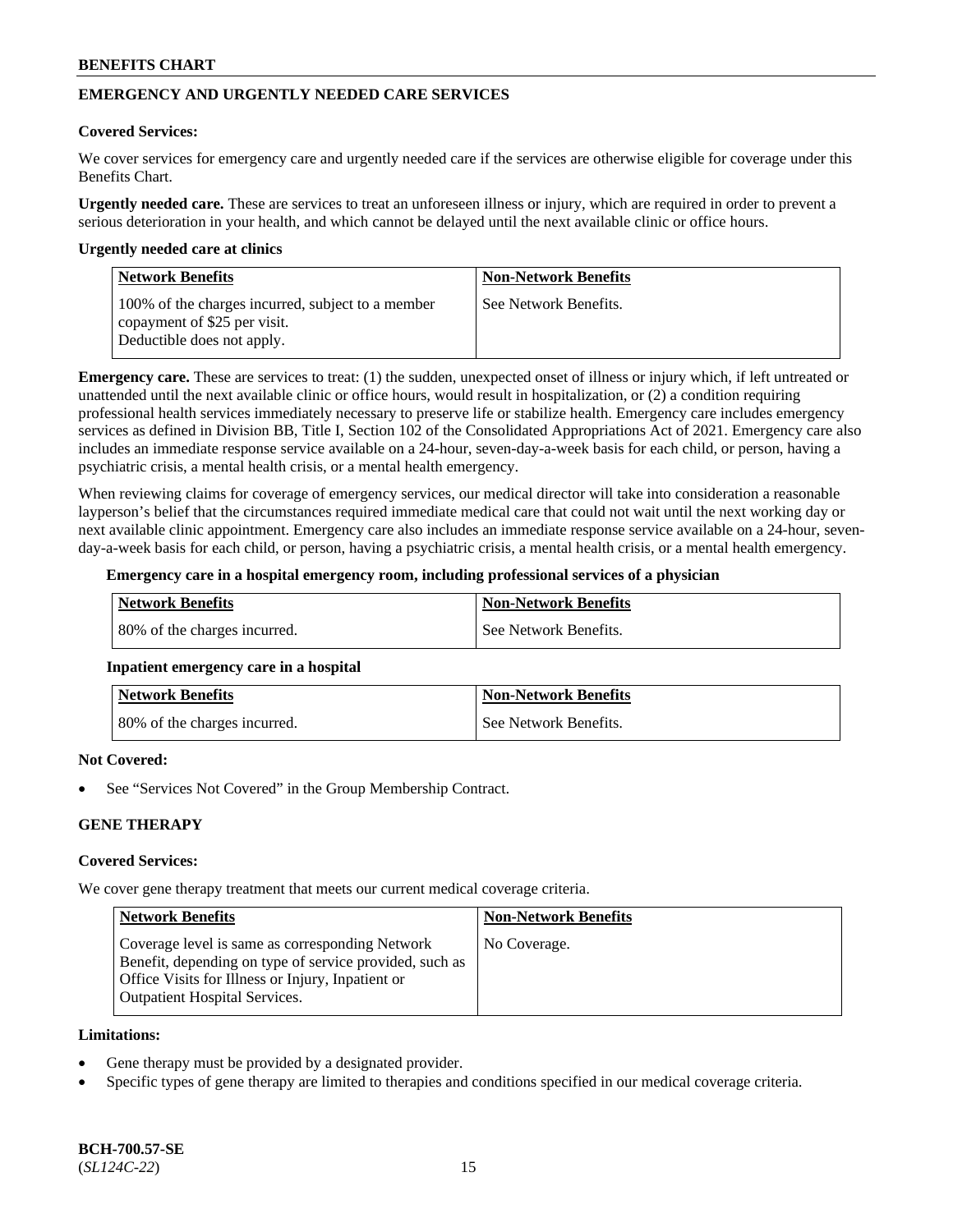## **Not Covered:**

See "Services Not Covered" in the Group Membership Contract.

## **HEALTH EDUCATION**

### **Covered Services:**

We cover education for preventive services and education for the management of chronic health problems (such as diabetes).

| <b>Network Benefits</b>                                     | <b>Non-Network Benefits</b>  |
|-------------------------------------------------------------|------------------------------|
| 100% of the charges incurred.<br>Deductible does not apply. | 50% of the charges incurred. |

### **Not Covered:**

See "Services Not Covered" in the Group Membership Contract.

## **HOME-BASED COMPREHENSIVE HEALTH RISK ASSESSMENT**

#### **Covered Services:**

If you meet our criteria for coverage, you may qualify for our home-based comprehensive health risk assessment program. The program covers a health assessment with a designated nurse practitioner.

| <b>Network Benefits</b>                                     | <b>Non-Network Benefits</b> |
|-------------------------------------------------------------|-----------------------------|
| 100% of the charges incurred.<br>Deductible does not apply. | No Coverage.                |

### **Not Covered:**

See "Services Not Covered" in the Group Membership Contract.

## **HOME HEALTH SERVICES**

### **Covered Services:**

We cover skilled nursing services, physical therapy, occupational therapy, speech therapy, respiratory therapy and other therapeutic services, non-routine prenatal and postnatal services, routine postnatal well child visits (as described in the Medical Coverage Criteria), phototherapy services for newborns, home health aide services and other eligible home health services when provided in your home, if you are homebound (i.e., unable to leave home without considerable effort due to a medical condition. Lack of transportation does not constitute homebound status). For phototherapy services for newborns and high risk pre-natal services, supplies and equipment are included.

We cover total parenteral nutrition/intravenous ("TPN/IV") therapy, equipment, supplies and drugs in connection with IV therapy. IV line care kits are covered under Durable Medical Equipment.

You do not need to be homebound to receive total parenteral nutrition/intravenous ("TPN/IV") therapy.

We cover palliative care benefits. Palliative care includes symptom management, education and establishing goals of care. We waive the requirement that you be homebound for a limited number of home visits for palliative care (as shown in the Benefits Chart), if you have a life-threatening, non-curable condition which has a prognosis of survival of two years or less. Additional palliative care visits are eligible under the home health services benefit if you are homebound and meet all other requirements defined in this section.

Home health services are eligible and covered only when:

- medically necessary; and
- provided as rehabilitative care, terminal care or maternity care; and
- ordered by a physician, and included in the written home care plan.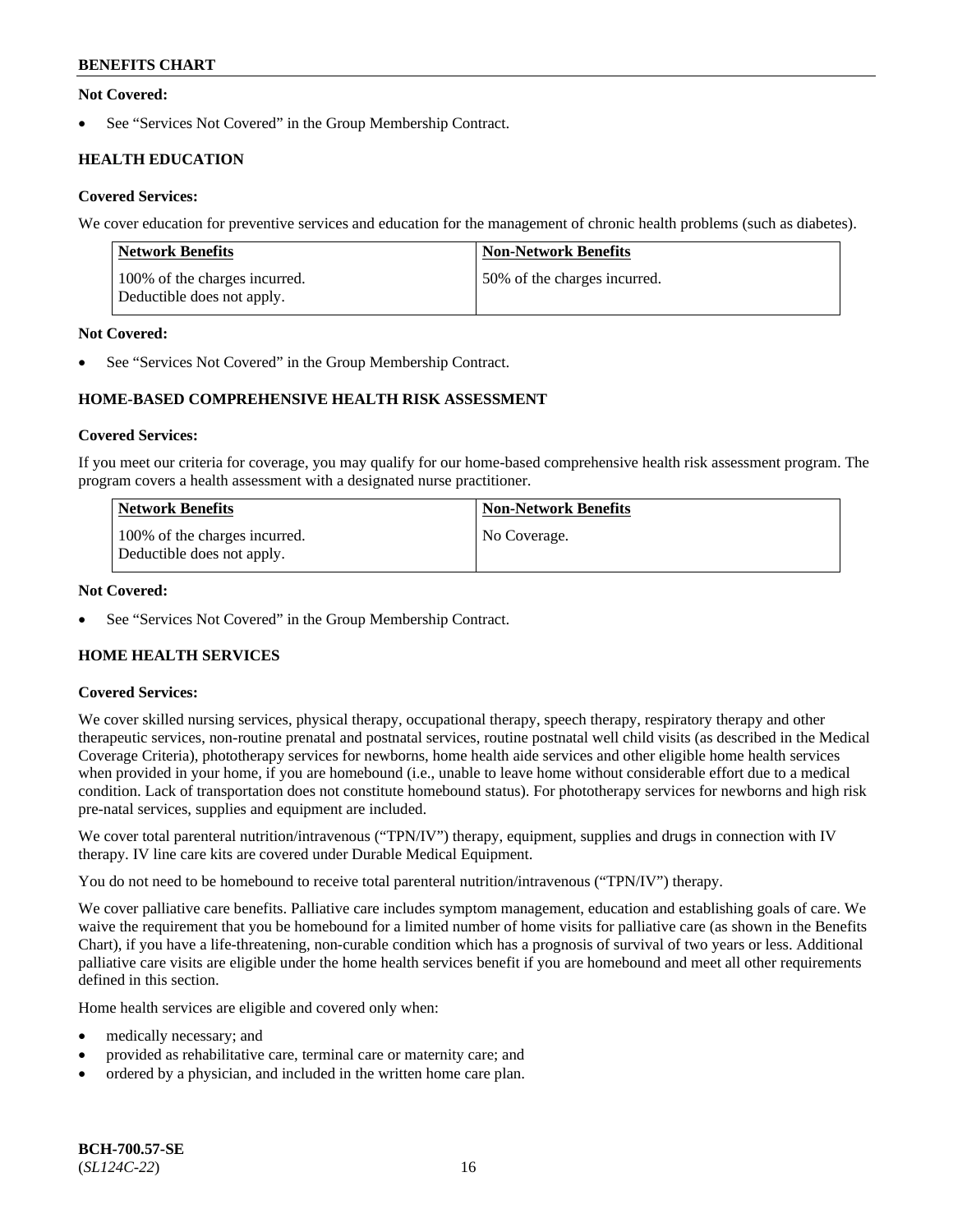## **Physical therapy, occupational therapy, speech therapy, respiratory therapy, home health aide services and palliative care**

| <b>Network Benefits</b>                                                                                                                                                                                                                                                                                                                                                          | <b>Non-Network Benefits</b>  |
|----------------------------------------------------------------------------------------------------------------------------------------------------------------------------------------------------------------------------------------------------------------------------------------------------------------------------------------------------------------------------------|------------------------------|
| 100% of the charges incurred, subject to a member<br>copayment of \$25 per visit.<br>Deductible does not apply.<br>If more than one home health visit occurs in a day, a<br>separate copayment applies to each. For example, if an<br>occupational therapist and a physical therapist visit a<br>member in the same day, a separate copayment will be<br>charged for each visit. | 50% of the charges incurred. |

### **TPN/IV therapy, skilled nursing services, non-routine prenatal/postnatal services, and phototherapy**

| <b>Network Benefits</b>                                     | <b>Non-Network Benefits</b>  |
|-------------------------------------------------------------|------------------------------|
| 100% of the charges incurred.<br>Deductible does not apply. | 50% of the charges incurred. |

Each 24-hour visit (or shifts of up to 24-hour visits) equals one visit and counts toward the Maximum visits for all other services shown below. Any visit that lasts less than 24 hours, regardless of the length of the visit, will count as one visit toward the Maximum visits for all other services shown below. All visits must be medically necessary and benefit eligible.

### **Routine postnatal well child visits**

| <b>Network Benefits</b>                                     | <b>Non-Network Benefits</b>  |
|-------------------------------------------------------------|------------------------------|
| 100% of the charges incurred.<br>Deductible does not apply. | 50% of the charges incurred. |

#### **Maximum visits for palliative care**

If you are eligible to receive palliative care in the home and you are not homebound, there is a maximum of 12 visits per calendar year.

### **Maximum visits for all other services**

| <b>Network Benefits</b>       | <b>Non-Network Benefits</b>  |
|-------------------------------|------------------------------|
| 120 visits per calendar year. | 60 visits per calendar year. |

Each visit provided under the Network Benefits and Non-Network Benefits counts toward the maximums shown under all Maximum visits sections. The routine postnatal well child visit does not count toward the visit limit.

### **Limitations:**

- Home health services are not provided as a substitute for a primary caregiver in the home or as relief (respite) for a primary caregiver in the home. We will not reimburse family members or residents in your home for the above services.
- A service shall not be considered a skilled nursing service merely because it is performed by, or under the direct supervision of, a licensed nurse. Where a service (such as tracheotomy suctioning or ventilator monitoring) or like services, can be safely and effectively performed by a non-medical person (or self-administered), without the direct supervision of a licensed nurse, the service shall not be regarded as a skilled nursing service, whether or not a skilled nurse actually provides the service. The unavailability of a competent person to provide a non-skilled service shall not make it a skilled service when a skilled nurse provides it. Only the skilled nursing component of so-called "blended" services (i.e. services which include skilled and non-skilled components) are covered under this Benefits Chart.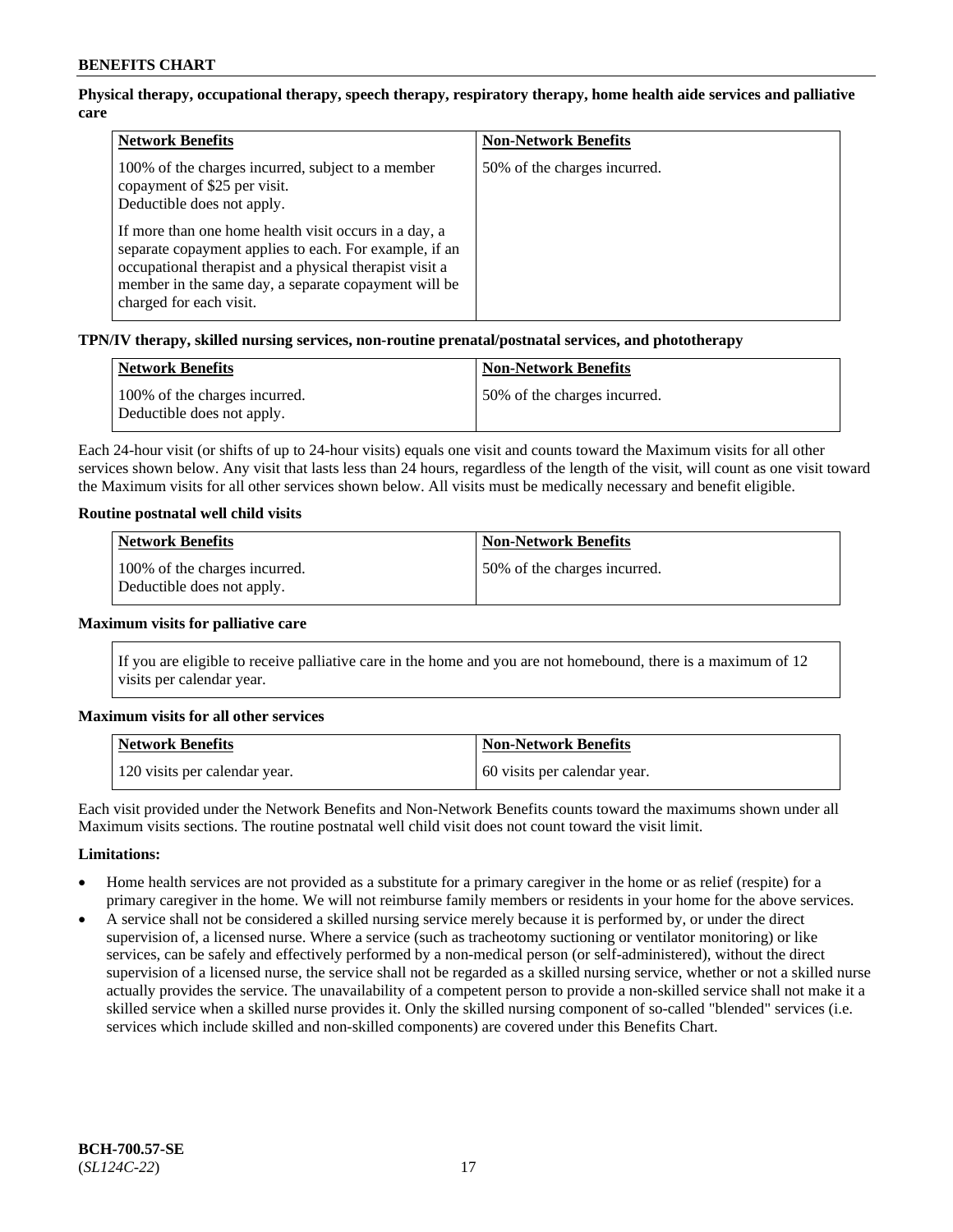## **Not Covered:**

- Financial or legal counseling services.
- Housekeeping or meal services in your home.
- Private duty nursing services. This exclusion does not apply if covered person is also covered under Medical Assistance under 256B.0625, subdivision 7, with the exception of section 256B.0654 subdivision 4.
- Services provided by a family member or enrollee, or a resident in the enrollee's home.
- Vocational rehabilitation and recreational or educational therapy. Recreation therapy is therapy provided solely for the purpose of recreation, including but not limited to: (a) requests for physical therapy or occupational therapy to improve athletic ability, and (b) braces or guards to prevent sports injuries.
- See "Services Not Covered" in the Group Membership Contract.

## **HOME HOSPICE SERVICES**

## **Applicable Definitions:**

**Part-time.** This is up to two hours of service per day, more than two hours is considered continuous care.

**Continuous Care.** This is from two to twelve hours of service per day provided by a registered nurse, licensed practical nurse, or home health aide, during a period of crisis in order to maintain a terminally ill patient at home.

**Appropriate Facility.** This is a nursing home, hospice residence, or other inpatient facility.

**Custodial Care Related to Hospice Services.** This means providing assistance in the activities of daily living and the care needed by a terminally ill patient which can be provided by primary caregiver (i.e., family member or friend) who is responsible for the patient's home care.

## **Covered Services:**

**Home Hospice Program.** We cover the services described below if you are terminally ill and accepted as a home hospice program participant. You must meet the eligibility requirements of the program, and elect to receive services through the home hospice program. The services will be provided in your home, with inpatient care available when medically necessary as described below. If you elect to receive hospice services, you do so in lieu of curative treatment for your terminal illness for the period you are enrolled in the home hospice program.

**Eligibility:** In order to be eligible to be enrolled in the home hospice program, you must: (1) be a terminally ill patient (prognosis of six months or less); (2) have chosen a palliative treatment focus (i.e., emphasizing comfort and supportive services rather than treatment attempting to cure the disease or condition); and (3) continue to meet the terminally ill prognosis as reviewed by our medical director or his or her designee over the course of care. You may withdraw from the home hospice program at any time.

**Eligible Services:** Hospice services include the following services provided in accordance with an approved hospice treatment plan.

- Home Health Services:
	- o Part-time care provided in your home by an interdisciplinary hospice team (which may include a physician, nurse, social worker, and spiritual counselor) and medically necessary home health services are covered.
	- o One or more periods of continuous care in your home or in a setting which provides day care for pain or symptom management, when medically necessary, will be covered.
- Inpatient Services: We cover medically necessary inpatient services.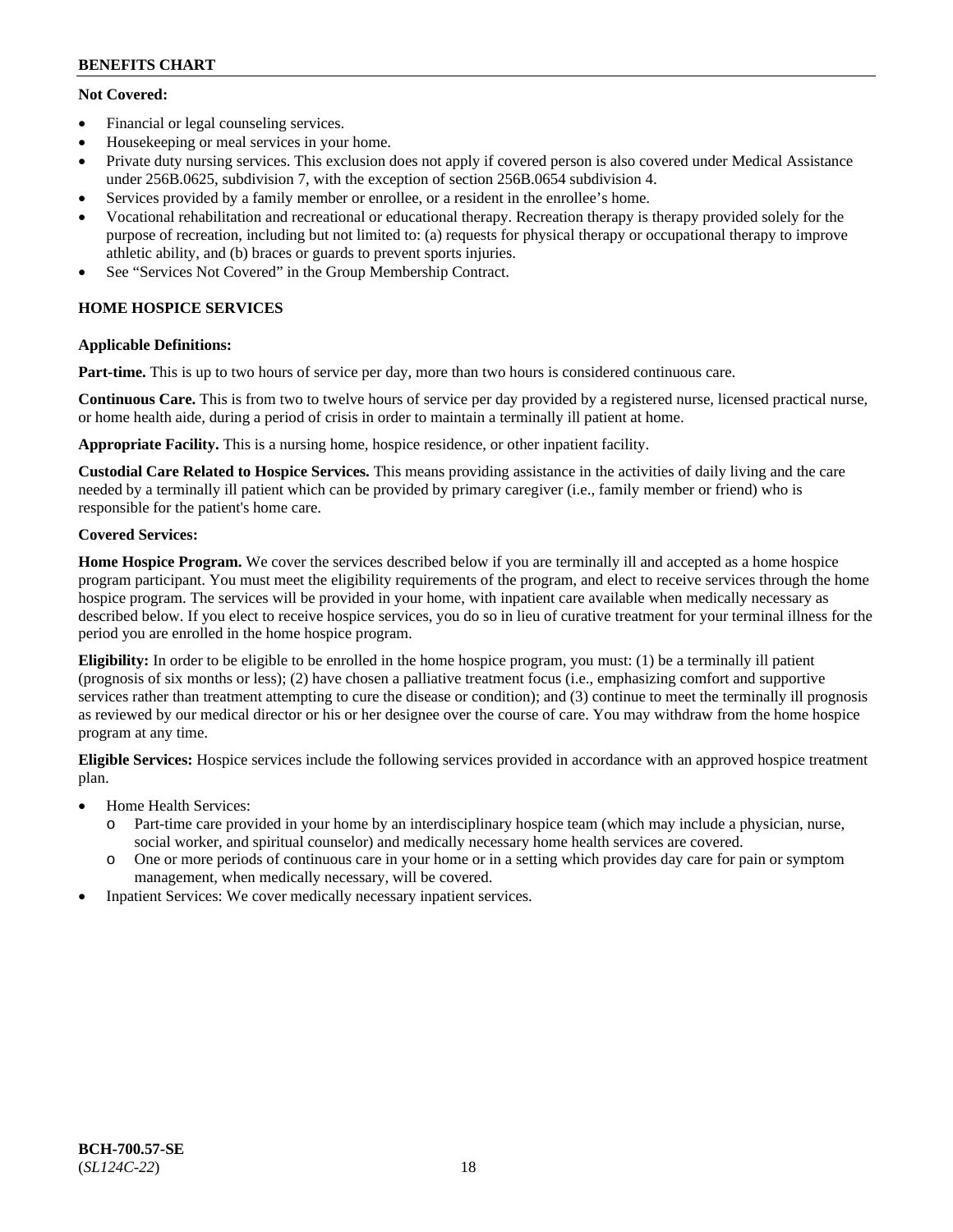- Other Services:
	- Respite care is covered for care in your home or in an appropriate facility, to give your primary caregivers (i.e., family members or friends) rest and/or relief when necessary in order to maintain a terminally ill patient at home.
	- o Medically necessary medications for pain and symptom management.
	- o Semi-electric hospital beds and other durable medical equipment are covered.
	- Emergency and non-emergency care is covered.

| Network Benefits                                            | <b>Non-Network Benefits</b>  |
|-------------------------------------------------------------|------------------------------|
| 100% of the charges incurred.<br>Deductible does not apply. | 50% of the charges incurred. |

Respite care is limited to 5 days per episode, and respite care and continuous care combined are limited to 30 days.

### **Not Covered:**

- Financial or legal counseling services.
- Housekeeping or meal services in your home.
- Custodial or maintenance care related to hospice services, whether provided in the home or in a nursing home.
- Any service not specifically described as covered services under this home hospice services benefits.
- Any services provided by members of your family or residents in your home.
- See "Services Not Covered" in the Group Membership Contract.

## **HOSPITAL AND SKILLED NURSING FACILITY SERVICES**

#### **Covered Services:**

We cover services as described below.

#### **Medical or surgical hospital services**

**Inpatient hospital services:** We cover the following medical or surgical services, for the treatment of acute illness or injury, which require the level of care only provided in an acute care facility. These services must be authorized by a physician.

Inpatient hospital services include: room and board; the use of operating or maternity delivery rooms; intensive care facilities; newborn nursery facilities; general nursing care, anesthesia, laboratory and diagnostic imaging services, radiation therapy, physical therapy, prescription drugs or other medications administered during treatment, blood and blood products (unless replaced), and blood derivatives, and other diagnostic or treatment related hospital services; physician and other professional medical and surgical services provided while in the hospital, including gender confirmation surgery that meets medical coverage criteria.

We cover up to 120 hours of services provided by a private duty nurse or personal care assistant who has provided home care services to a ventilator-dependent patient, solely for the purpose of assuring adequate training of the hospital staff to communicate with that patient.

Services for items for personal convenience, such as television rental, are not covered.

We cover, following a vaginal delivery, a minimum of 48 hours of inpatient care for the mother and newborn child. We cover, following a caesarean section delivery, a minimum of 96 hours of inpatient care for the mother and newborn child. If the duration of inpatient care is less than these minimums, we also cover a minimum of one home visit by a registered nurse for post-delivery care, within four days of discharge of the mother and newborn child. Services provided by the registered nurse include, but are not limited to, parent education, assistance and training in breast and bottle feeding, and conducting any necessary and appropriate clinical tests. We shall not provide any compensation or other non-medical remuneration to encourage a mother and newborn to leave inpatient care before the duration minimums specified.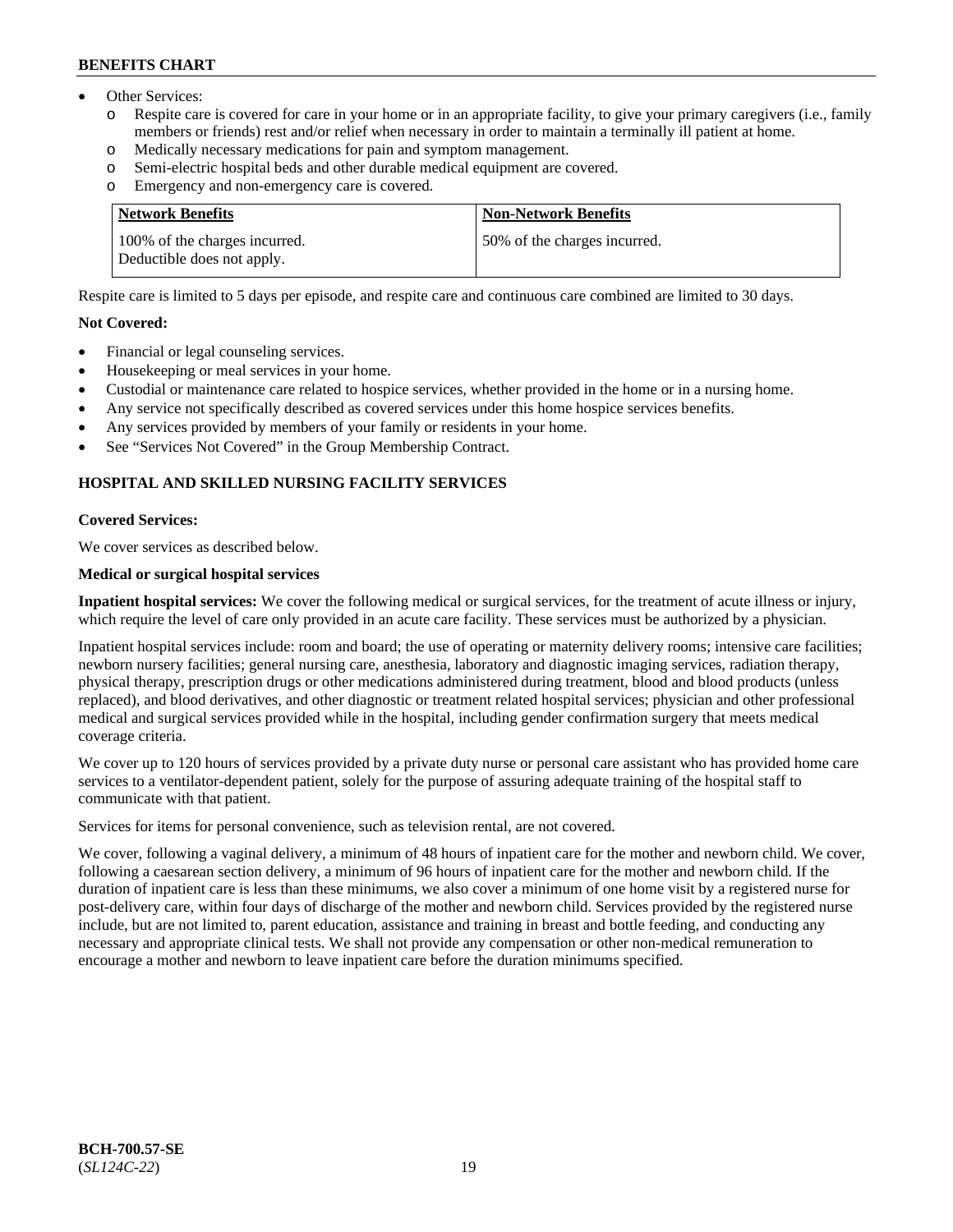Group health plans and health insurance issuers generally may not, under Federal law, restrict benefits for any hospital length of stay in connection with childbirth for the mother of newborn child to less than 48 hours following a vaginal delivery, or less than 96 hours following a caesarean section. However, Federal law generally does not prohibit the mother's or newborn's attending provider, after consulting with the mother, from discharging the mother or her newborn earlier than 48 hours (or 96 hours as applicable). In any case plans and issuers may not, under Federal law, require that a provider obtain authorization from the plan or the insurance issuer for prescribing a length of stay not in excess of 48 hours (or 96 hours).

| <b>Network Benefits</b>      | <b>Non-Network Benefits</b>  |
|------------------------------|------------------------------|
| 80% of the charges incurred. | 50% of the charges incurred. |

Each member's admission or confinement, including that of a newborn child, is separate and distinct from the admission or confinement of any other member.

**Outpatient hospital, ambulatory care or surgical facility services:** We cover the following medical and surgical services, for diagnosis or treatment of illness or injury on an outpatient basis. These services must be authorized by a physician.

Outpatient services include: use of operating rooms, maternity delivery rooms or other outpatient departments, rooms or facilities; and the following outpatient services: general nursing care, anesthesia, laboratory and diagnostic imaging services, radiation therapy, physical therapy, drugs administered during treatment, blood and blood products (unless replaced), and blood derivatives, and other diagnostic or treatment related outpatient services; physician and other professional medical and surgical services provided while an outpatient, including gender confirmation surgery that meets medical coverage criteria.

For Network Benefits, non-emergent, scheduled outpatient Magnetic Resonance Imaging (MRI) and Computed Tomography (CT) must be provided at a designated facility. Your physician and facility will obtain or verify authorization for these services with HealthPartners, as needed.

To see the benefit level for diagnostic imaging services, laboratory services and physical therapy, see benefits under Diagnostic Imaging Services, Laboratory Services and Physical Therapy in this Benefits Chart.

| <b>Network Benefits</b>      | <b>Non-Network Benefits</b>  |
|------------------------------|------------------------------|
| 80% of the charges incurred. | 50% of the charges incurred. |

### **Skilled nursing facility care**

We cover room and board, daily skilled nursing and related ancillary services for post-acute treatment and rehabilitative care of illness or injury that meets medical coverage criteria.

| Network Benefits                              | <b>Non-Network Benefits</b>                   |
|-----------------------------------------------|-----------------------------------------------|
| 80% of the charges incurred.                  | 50% of the charges incurred.                  |
| Limited to 120 day maximum per calendar year. | Limited to 120 day maximum per calendar year. |

Each day of services provided under the Network Benefits and Non-Network Benefits combined, counts toward the maximums shown above.

### **Not Covered:**

- Services for items for personal convenience, such as television rental.
- See "Services Not Covered" in the Group Membership Contract.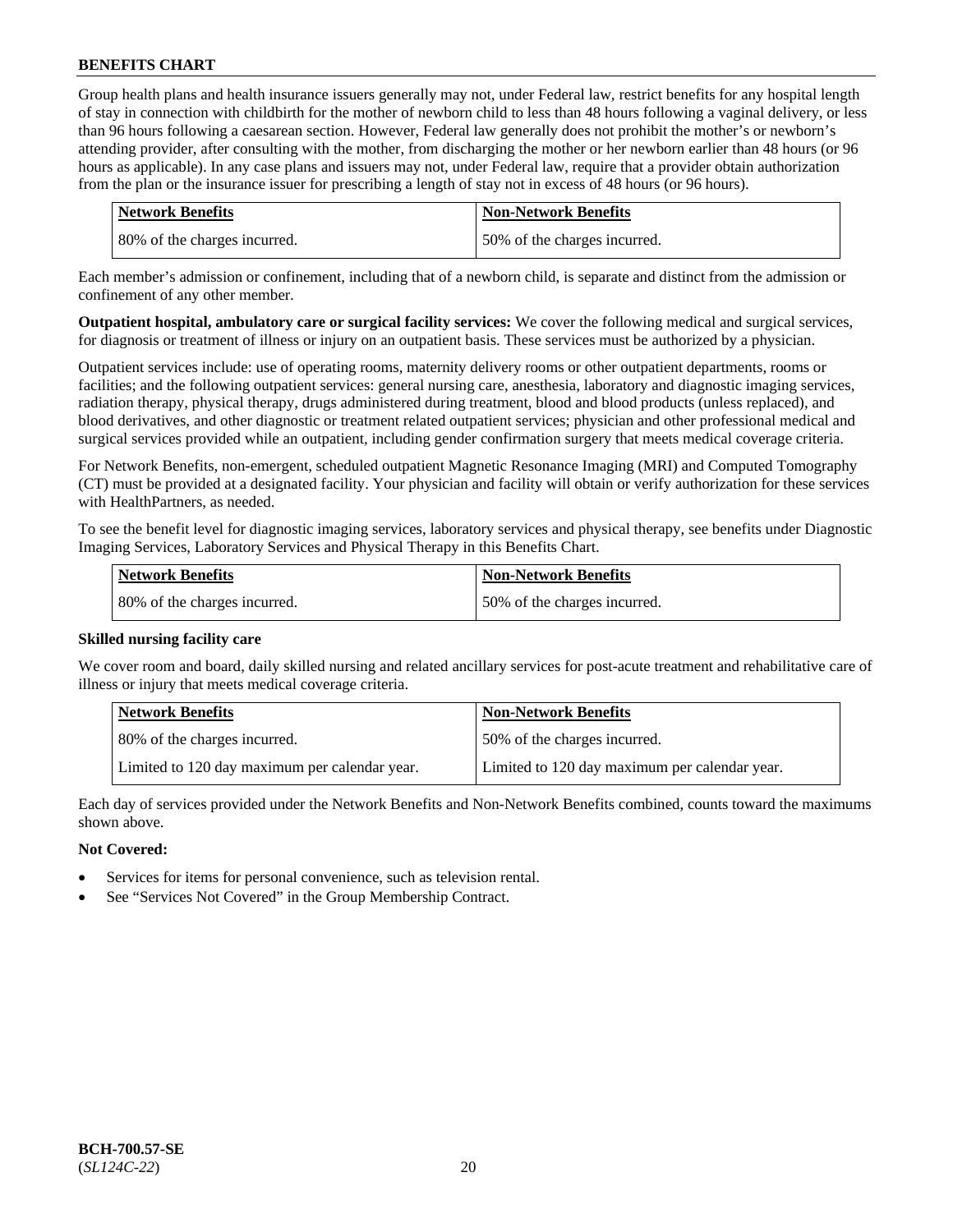## **INFERTILITY DIAGNOSIS**

## **Covered Services:**

We cover the diagnosis of infertility. These services include diagnostic procedures and tests provided in connection with an infertility evaluation, office visits and consultations to diagnose infertility.

| Network Benefits                                           | <b>Non-Network Benefits</b> |
|------------------------------------------------------------|-----------------------------|
| 80% of the charges incurred.<br>Deductible does not apply. | See Network Benefits.       |

Coverage is limited to office visits and consultations to diagnose infertility. Treatment is not covered.

## **Not Covered:**

- Infertility/fertility treatment, including but not limited to, office visits, laboratory services and diagnostic imaging services and fertility drugs; reversal of sterilization; and sperm, ova or embryo acquisition, retrieval or storage; however, we do cover office visits and consultations to diagnose infertility.
- Services related to the establishment of surrogate pregnancy and fees for a surrogate. However, pregnancy and maternity services are covered for a member under this Benefits Chart, including a surrogate pregnancy.
- See "Services Not Covered" in the Group Membership Contract.

## **LABORATORY SERVICES**

#### **Covered Services:**

We cover laboratory tests when ordered by a provider and provided in a clinic or outpatient hospital facility.

To see the benefit level for inpatient hospital or skilled nursing facility services, see benefits under Inpatient Hospital and Skilled Nursing Facility Services in this Benefits Chart.

**Prostate-specific antigen (PSA) testing.** We cover prostate cancer screening for men 40 years of age or over who are symptomatic or in a high-risk category and for all men 50 years of age or older.

| Network Benefits                                            | <b>Non-Network Benefits</b>  |
|-------------------------------------------------------------|------------------------------|
| 100% of the charges incurred.<br>Deductible does not apply. | 50% of the charges incurred. |

### **All other laboratory services**

### **Services for illness or injury**

| Network Benefits                                            | <b>Non-Network Benefits</b>  |
|-------------------------------------------------------------|------------------------------|
| 100% of the charges incurred.<br>Deductible does not apply. | 50% of the charges incurred. |

### **Preventive services**

Laboratory services associated with preventive services are covered at the benefit level shown in the "Preventive Services" section of this Benefits Chart.

### **Not Covered:**

See "Services Not Covered" in the Group Membership Contract.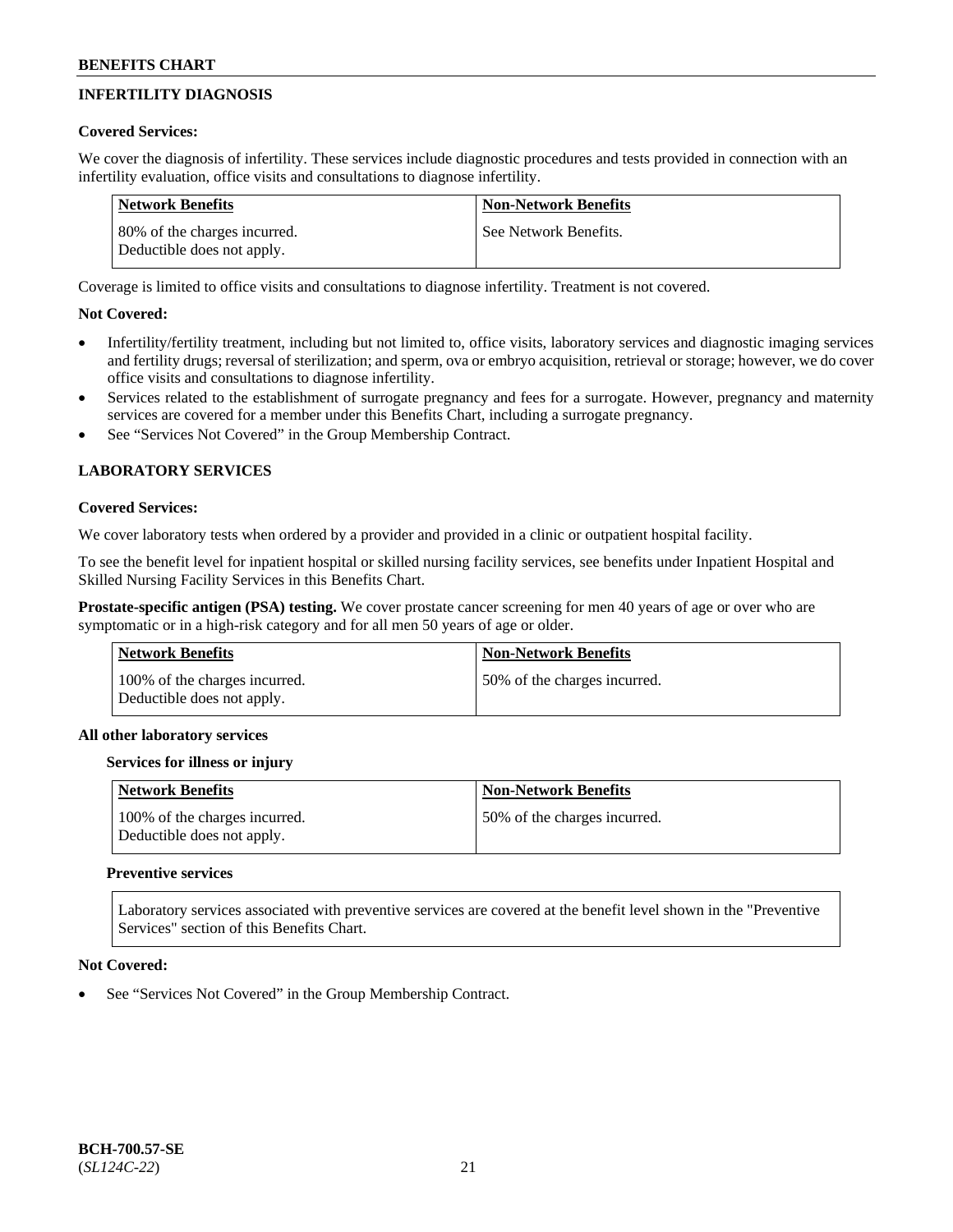## **LYME DISEASE SERVICES**

#### **Covered Services:**

We cover services for the treatment of Lyme disease.

| <b>Network Benefits</b>                                | <b>Non-Network Benefits</b>                                  |
|--------------------------------------------------------|--------------------------------------------------------------|
| Coverage level is same as corresponding Network        | Coverage level is same as corresponding Non-Network          |
| Benefit, depending on type of service provided such as | Benefit, depending on type of service provided, such as      |
| Office Visits for Illness or Injury, Inpatient or      | Office Visits for Illness or Injury, Inpatient or Outpatient |
| <b>Outpatient Hospital Services.</b>                   | Hospital Services.                                           |

#### **Not Covered:**

See "Services Not Covered" in the Group Membership Contract.

## **MASTECTOMY RECONSTRUCTION BENEFIT**

#### **Covered Services:**

We cover reconstruction of the breast on which the mastectomy has been performed; surgery and reconstruction of the other breast to produce symmetrical appearance, and prostheses and physical complications of all stages of mastectomy, including lymphedemas.

| <b>Network Benefits</b>                                 | <b>Non-Network Benefits</b>                             |
|---------------------------------------------------------|---------------------------------------------------------|
| Coverage level is same as corresponding Network         | Coverage level is same as corresponding Non-Network     |
| Benefit, depending on type of service provided, such as | Benefit, depending on type of service provided, such as |
| Office Visits for Illness or Injury, Inpatient or       | Office Visits for Illness or Injury, Inpatient or       |
| <b>Outpatient Hospital Services.</b>                    | <b>Outpatient Hospital Services.</b>                    |

#### **Not Covered:**

See "Services Not Covered" in the Group Membership Contract.

### **MEDICATION THERAPY DISEASE MANAGEMENT PROGRAM**

#### **Covered Services:**

If you meet our criteria for coverage, you may qualify for our Medication Therapy Disease Management Program.

The program covers consultations with a designated pharmacist.

Covered services are based on established medical policies, which are subject to periodic review and modification by the medical directors. These medical policies (medical coverage criteria) are available online at [healthpartners.com](https://www.healthpartners.com/hp/index.html) or by calling Member Services.

| <b>Network Benefits</b>                                     | <b>Non-Network Benefits</b> |
|-------------------------------------------------------------|-----------------------------|
| 100% of the charges incurred.<br>Deductible does not apply. | No Coverage.                |

### **Not Covered:**

See "Services Not Covered" in the Group Membership Contract.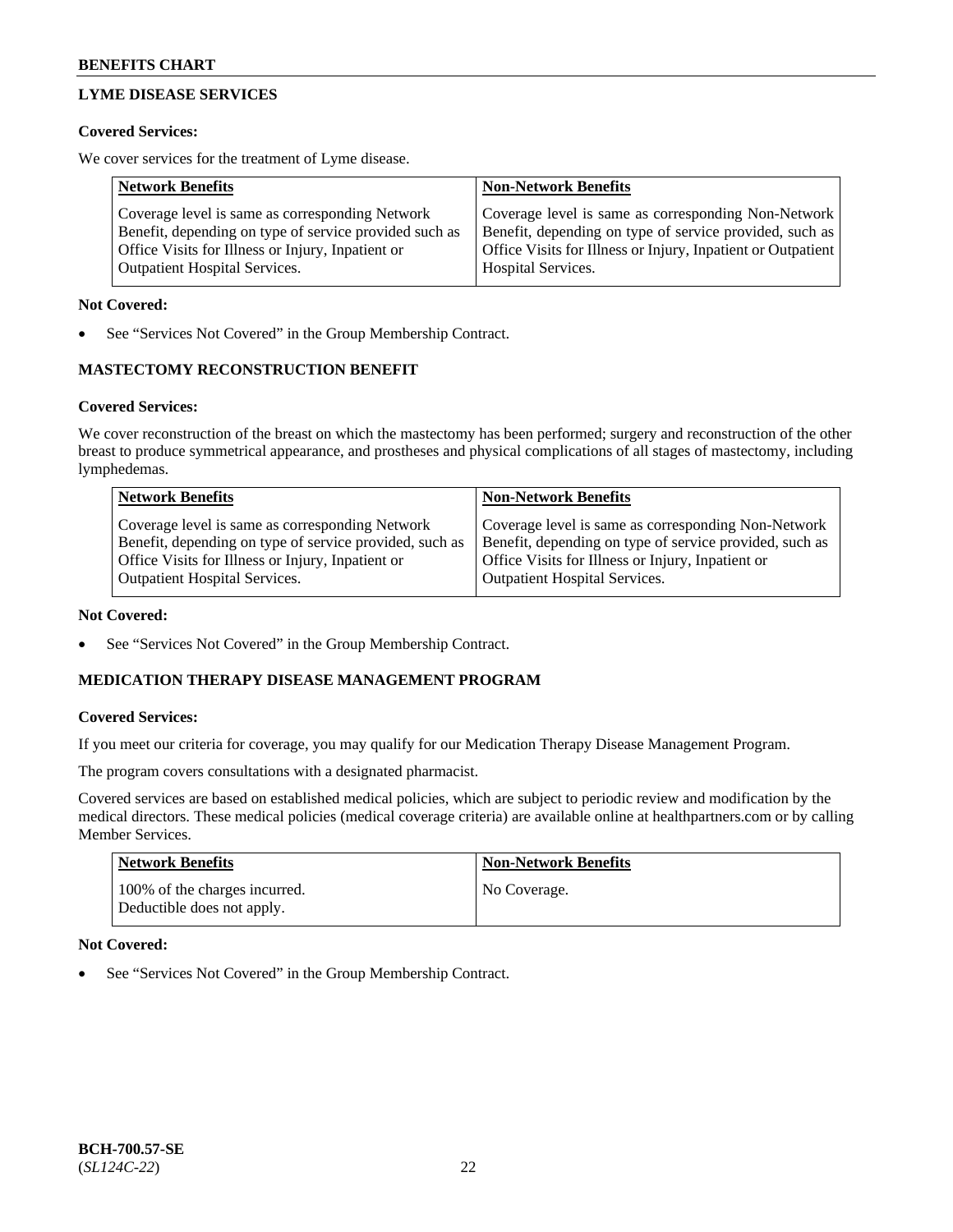## **OFFICE VISITS FOR ILLNESS OR INJURY**

### **Covered Services:**

We cover the following when medically necessary: professional medical and surgical services and related supplies, including biofeedback, of physicians and other health care providers; blood and blood products (unless replaced) and blood derivatives.

We cover diagnosis and treatment of illness or injury to the eyes. Where contact or eyeglass lenses are prescribed as medically necessary for the post-operative treatment of cataracts or for the treatment of aphakia, acute or chronic corneal pathology, or keratoconous, we cover the initial evaluation, lenses and fitting. Members must pay for lens replacement beyond the initial pair.

We also provide coverage for the initial physical evaluation of a child if it is ordered by a Minnesota juvenile court.

Services received via video, e-visit or telephone are covered under the "Telehealth/Telemedicine Services" section.

#### **Office Visits**

| Network Benefits                                                                                                | <b>Non-Network Benefits</b>  |
|-----------------------------------------------------------------------------------------------------------------|------------------------------|
| 100% of the charges incurred, subject to a member<br>copayment of \$25 per visit.<br>Deductible does not apply. | 50% of the charges incurred. |

#### **Convenience clinics**

| <b>Network Benefits</b>                                                                                         | <b>Non-Network Benefits</b>  |
|-----------------------------------------------------------------------------------------------------------------|------------------------------|
| 100% of the charges incurred, subject to a member<br>copayment of \$10 per visit.<br>Deductible does not apply. | 50% of the charges incurred. |

#### **Injections administered in a physician's office, other than immunizations**

#### **Allergy injections**

| <b>Network Benefits</b>                                                                                                  | <b>Non-Network Benefits</b>  |
|--------------------------------------------------------------------------------------------------------------------------|------------------------------|
| 100% of the charges incurred, subject to a member<br>copayment of \$2 per date of service.<br>Deductible does not apply. | 50% of the charges incurred. |

#### **All other injections**

| Network Benefits                                                                                                         | <b>Non-Network Benefits</b>  |
|--------------------------------------------------------------------------------------------------------------------------|------------------------------|
| 100% of the charges incurred, subject to a member<br>copayment of \$2 per date of service.<br>Deductible does not apply. | 50% of the charges incurred. |

#### **Not Covered:**

- Court ordered treatment, except as described in this Benefits Chart under "Mental Health Services" and "Office Visits for Illness or Injury" or as otherwise required by law.
- See "Services Not Covered" in the Group Membership Contract.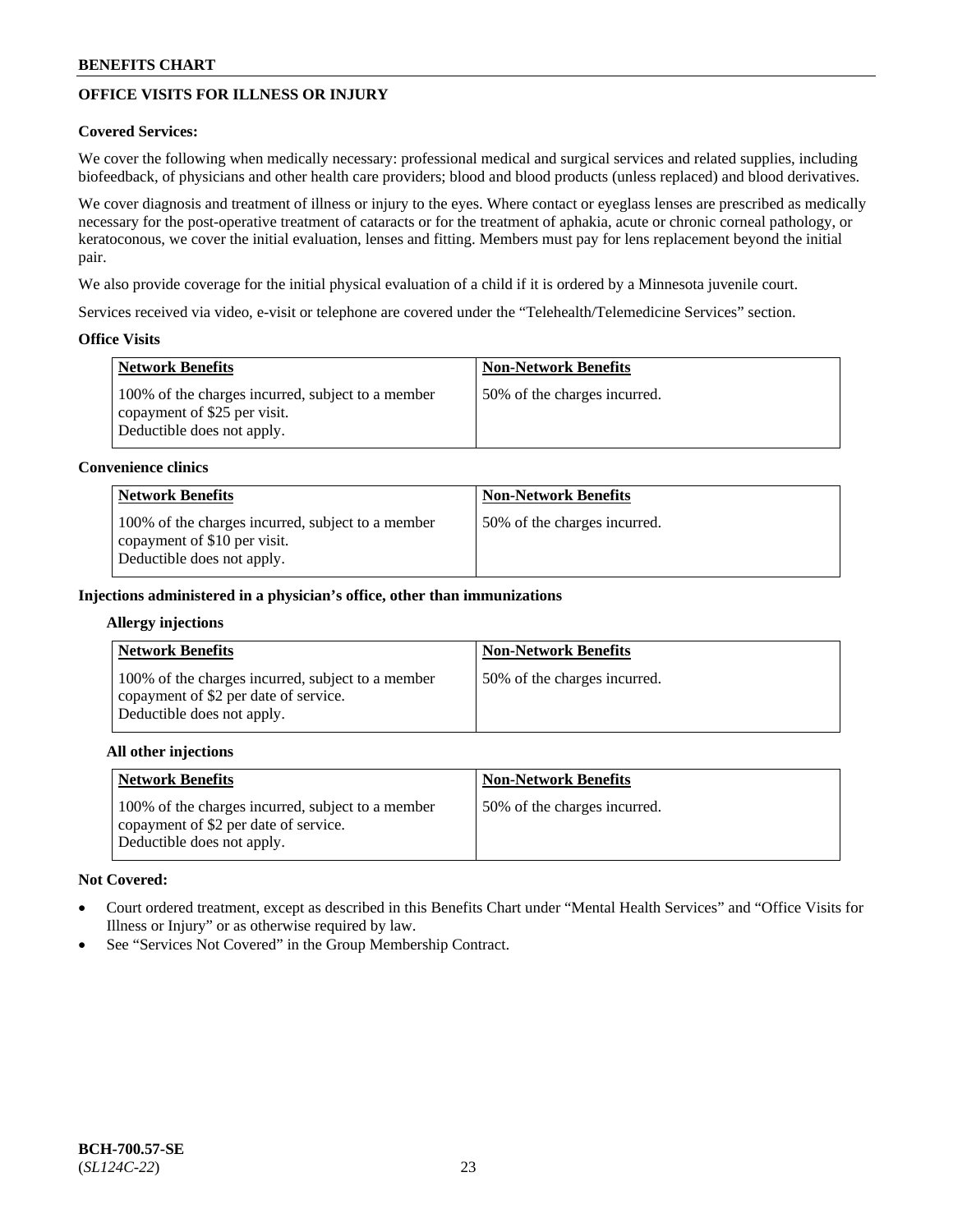### **PEDIATRIC AUTOIMMUNE NEUROPSYCHIATRIC DISORDERS ASSOCIATED WITH STREPTOCOCCAL INFECTIONS (PANDAS) AND PEDIATRIC ACUTE-ONSET NEUROPSYCHIATRIC SYNDROME (PANS) TREATMENT**

### **Definitions:**

**Pediatric acute-onset neuropsychiatric syndrome.** This means a class of acute-onset obsessive compulsive or tic disorders or other behavioral changes presenting in children and adolescents that are not otherwise explained by another known neurologic or medical disorder.

**Pediatric autoimmune neuropsychiatric disorders associated with streptococcal infections.** This means a condition in which a streptococcal infection in a child or adolescent causes the abrupt onset of clinically significant obsessions, compulsions, tics, or other neuropsychiatric symptoms or behavioral changes, or a relapsing and remitting course of symptom severity.

#### **Covered Services:**

We cover treatment for pediatric autoimmune neuropsychiatric disorders associated with streptococcal infections (PANDAS) and for treatment for pediatric acute-onset neuropsychiatric syndrome (PANS). Treatments that must be covered under this section must be recommended by the member's licensed health care professional and include but are not limited to antibiotics, medication and behavioral therapies to manage neuropsychiatric symptoms, plasma exchange, and immunoglobulin.

| <b>Network Benefits</b>                                 | <b>Non-Network Benefits</b>                             |
|---------------------------------------------------------|---------------------------------------------------------|
| Coverage level is same as corresponding Network         | Coverage level is same as corresponding Non-Network     |
| Benefit, depending on type of service provided, such as | Benefit, depending on type of service provided, such as |
| Office Visits for Illness or Injury, Inpatient or       | Office Visits for Illness or Injury, Inpatient or       |
| <b>Outpatient Hospital Services.</b>                    | <b>Outpatient Hospital Services.</b>                    |

#### **Not Covered:**

See "Services Not Covered" in the Group Membership Contract.

### **PEDIATRIC EYEWEAR**

#### **Covered Services:**

We cover pediatric eyewear for children.

Routine eye exams are covered under the "Preventive Services" section.

| Network Benefits             | Non-Network Benefits |
|------------------------------|----------------------|
| 80% of the charges incurred. | No Coverage.         |

#### **Limitations:**

- Coverage under this provision will continue until the end of the month in which the child turns age 19.
- Limited to one of the following per calendar year:
	- o one pair of eyeglasses including one set of prescription lenses, frames from our designated eyewear collection, and antiscratch coating; or
		- o one pair of non-disposable contact lenses; or
		- o a one-year supply of disposable contact lenses
- Contact lens fittings are limited to two per calendar year.

### **Not Covered:**

- Frames that are not included in our designated eyewear collection. However, one pair of lenses will be covered if a member chooses frames outside the designated eyewear collection.
- More than one pair of lenses or frames or non-disposable contacts per calendar year, regardless of the reason. This includes replacement of eyeglasses or contact lenses due to loss, breakage, theft, or change in prescription.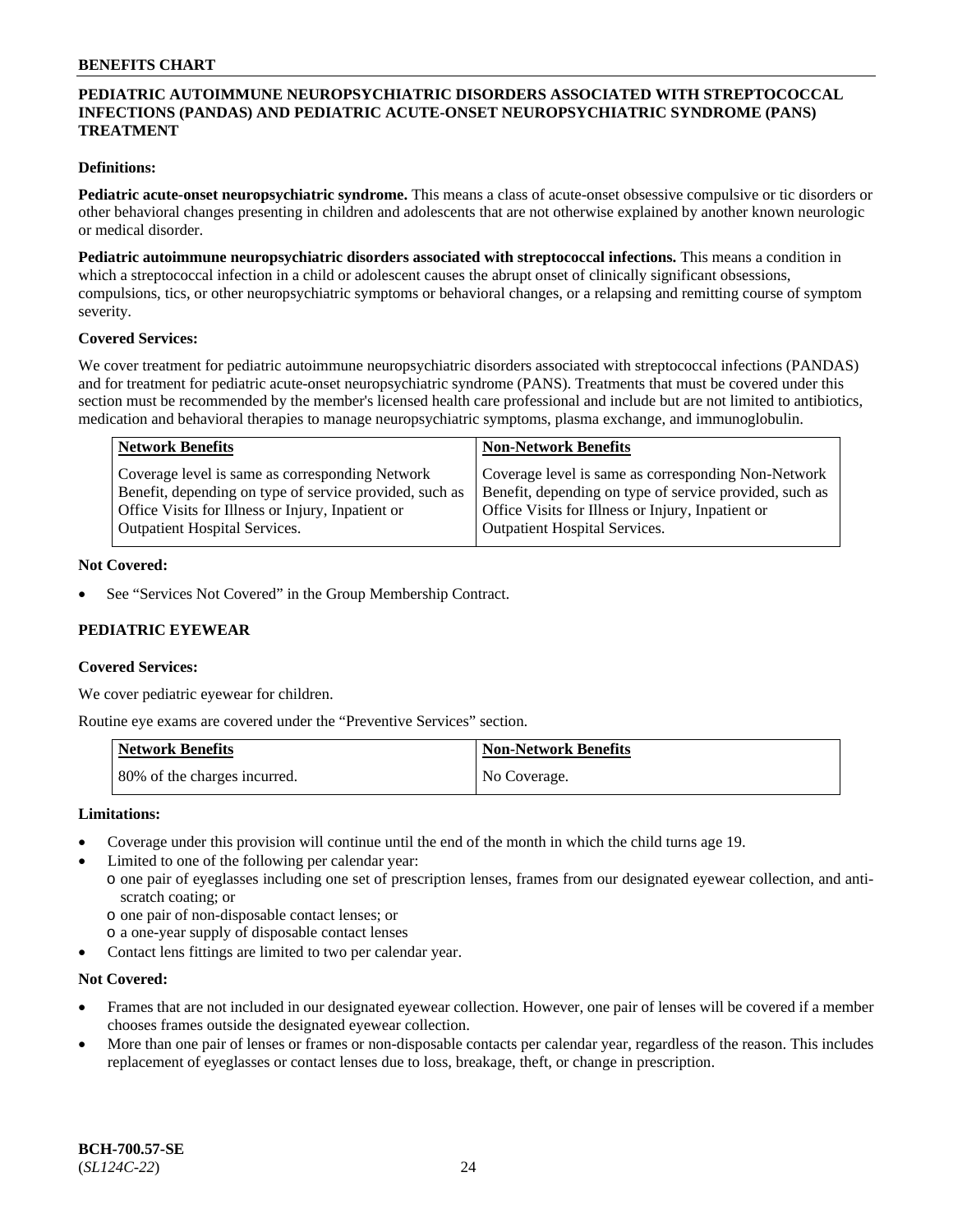- Safety glasses or goggles for sports or vocational reasons.
- Upgrades including, but not limited to, UV protection and no-line multifocal lenses.
- See "Services Not Covered" in the Group Membership Contract.

## **PHYSICAL THERAPY, OCCUPATIONAL THERAPY AND SPEECH THERAPY**

#### **Covered Services:**

We cover the following physical therapy, occupational therapy and speech therapy services:

- rehabilitative care to correct the effects of illness or injury;
- habilitative care rendered for congenital, developmental or medical conditions which have significantly limited the successful initiation of normal speech and normal motor development.

Massage therapy which is performed in conjunction with other treatment/modalities by a physical occupational therapist, is part of a prescribed treatment plan and is not billed separately is covered.

We cover services provided in a clinic. We also cover physical therapy provided in an outpatient hospital facility. To see the benefit level for inpatient hospital or skilled nursing facility services, see benefits under Inpatient Hospital and Skilled Nursing Facility Services.

#### **Rehabilitative care**

| <b>Network Benefits</b>                                                                                         | <b>Non-Network Benefits</b>                                                                                               |
|-----------------------------------------------------------------------------------------------------------------|---------------------------------------------------------------------------------------------------------------------------|
| 100% of the charges incurred, subject to a member<br>copayment of \$25 per visit.<br>Deductible does not apply. | 50% of the charges incurred.<br>Physical and Occupational Therapy combined are<br>limited to 20 visits per calendar year. |
|                                                                                                                 | Speech Therapy is limited to 20 visits per calendar year.                                                                 |

### **Habilitative care**

| <b>Network Benefits</b>                           | <b>Non-Network Benefits</b>                        |
|---------------------------------------------------|----------------------------------------------------|
| 100% of the charges incurred, subject to a member | 50% of the charges incurred.                       |
| copayment of \$25 per visit.                      | Physical, Occupational and Speech Therapy combined |
| Deductible does not apply.                        | are limited to 20 visits per calendar year.        |

## **Not Covered:**

- Massage therapy for the purpose of comfort or convenience of the member.
- See "Services Not Covered" in the Group Membership Contract.

## **PORT WINE STAIN REMOVAL SERVICES**

#### **Covered Services:**

We cover port wine stain removal services.

| <b>Network Benefits</b>                                | <b>Non-Network Benefits</b>                                  |
|--------------------------------------------------------|--------------------------------------------------------------|
| Coverage level is same as corresponding Network        | Coverage level is same as corresponding Non-Network          |
| Benefit, depending on type of service provided such as | Benefit, depending on type of service provided, such as      |
| Office Visits for Illness or Injury, Inpatient or      | Office Visits for Illness or Injury, Inpatient or Outpatient |
| <b>Outpatient Hospital Services.</b>                   | Hospital Services.                                           |

#### **Not Covered:**

See "Services Not Covered" in the Group Membership Contract.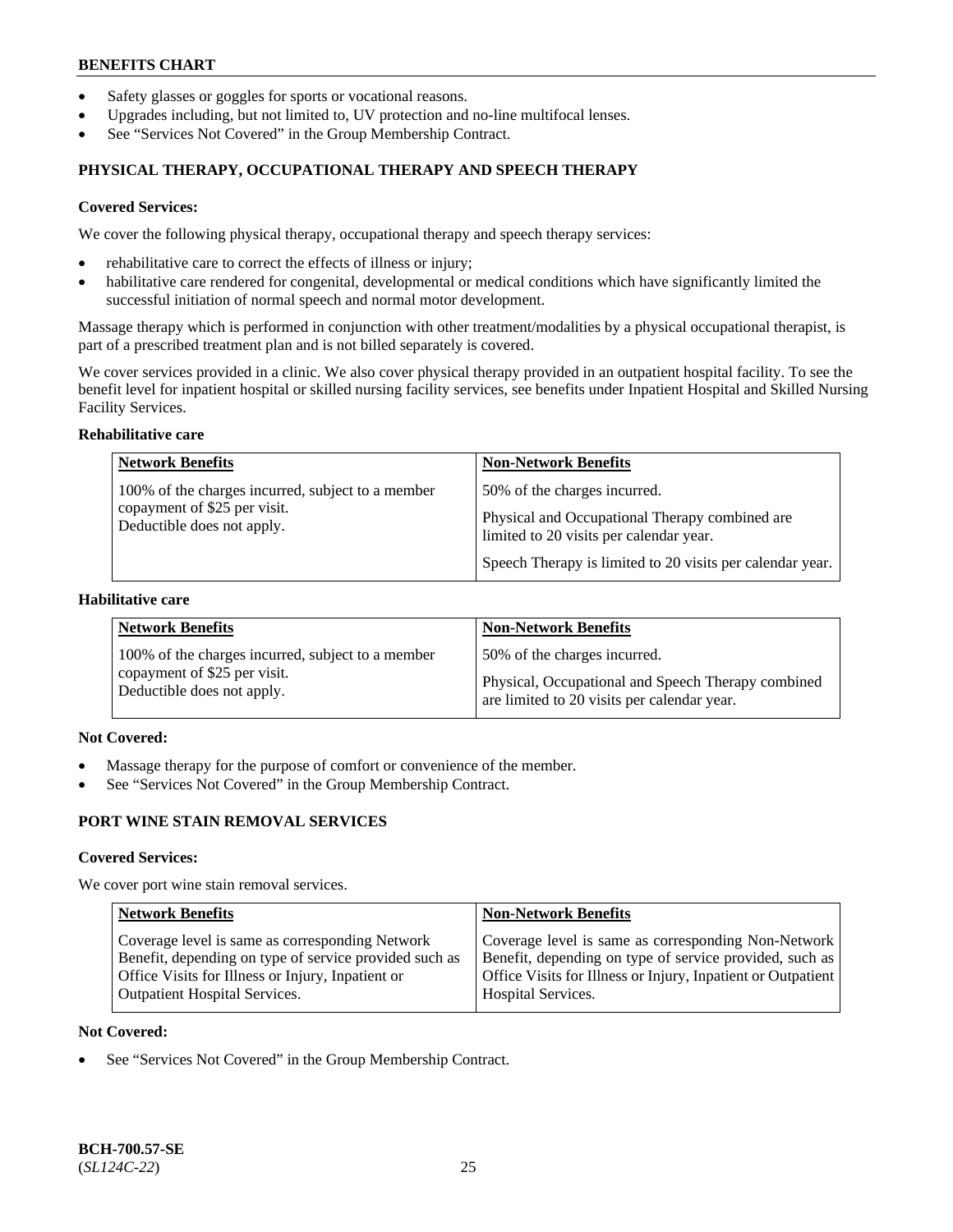## **PRE-DIABETES DISEASE MANAGEMENT PROGRAM**

#### **Covered Services:**

If you meet our criteria for coverage, you may qualify for the Pre-diabetes Disease Management Program through Omada Health. The program covers group health coaching which focuses on weight loss, exercise, behavior modification and health education at select locations determined by the plan.

| <b>Network Benefits</b>                                     | <b>Non-Network Benefits</b> |
|-------------------------------------------------------------|-----------------------------|
| 100% of the charges incurred.<br>Deductible does not apply. | Not applicable.             |

#### **Not Covered:**

See "Services Not Covered" in the Group Membership Contract.

### **PRESCRIPTION DRUG SERVICES**

#### **Covered Services:**

We cover prescription drugs and medications that can be self-administered or are administered in a physician's office. We cover off-label use of formulary drugs to treat cancer if the drug is recognized for the treatment of cancer in any authoritative compendia used by the Medicare program.

We cover orally administered anticancer drugs at the applicable benefit level under outpatient drugs below. We are in compliance with Minnesota Statute 62A.3075 because we do not cover orally administered anticancer drugs under our specialty drug benefit.

We will refill a prescription for eye drops covered under this Benefits Chart if the member requests a refill and original prescription specified that additional quantities would be needed, providing the refill request does not exceed the quantities needed, and the following conditions are met:

- If the member requests a 30-day refill supply, the request must be made between 21 and 30 days of the later of (a) the original date that the prescription was distributed to the member or (b) the date that the most recent refill was distributed to the member; or
- If the member requests a 90-day refill supply, the request must be made between 75 and 90 days of the later of (a) the original date that the prescription was distributed to the member or (b) the date that the most recent refill was distributed to the member.

A licensed pharmacist may prescribe and dispense self-administered hormonal contraceptives, nicotine replacement medications, and opiate antagonists for the treatment of an acute opiate overdose in accordance with section 151.37, subdivision 14, 15, or 16, under the same terms of coverage that would apply had the prescription drug been prescribed by a licensed physician, physician assistant, or advanced practice nurse practitioner. If the plan excludes coverage for selfadministered hormonal contraceptives, they will not be covered under this provision.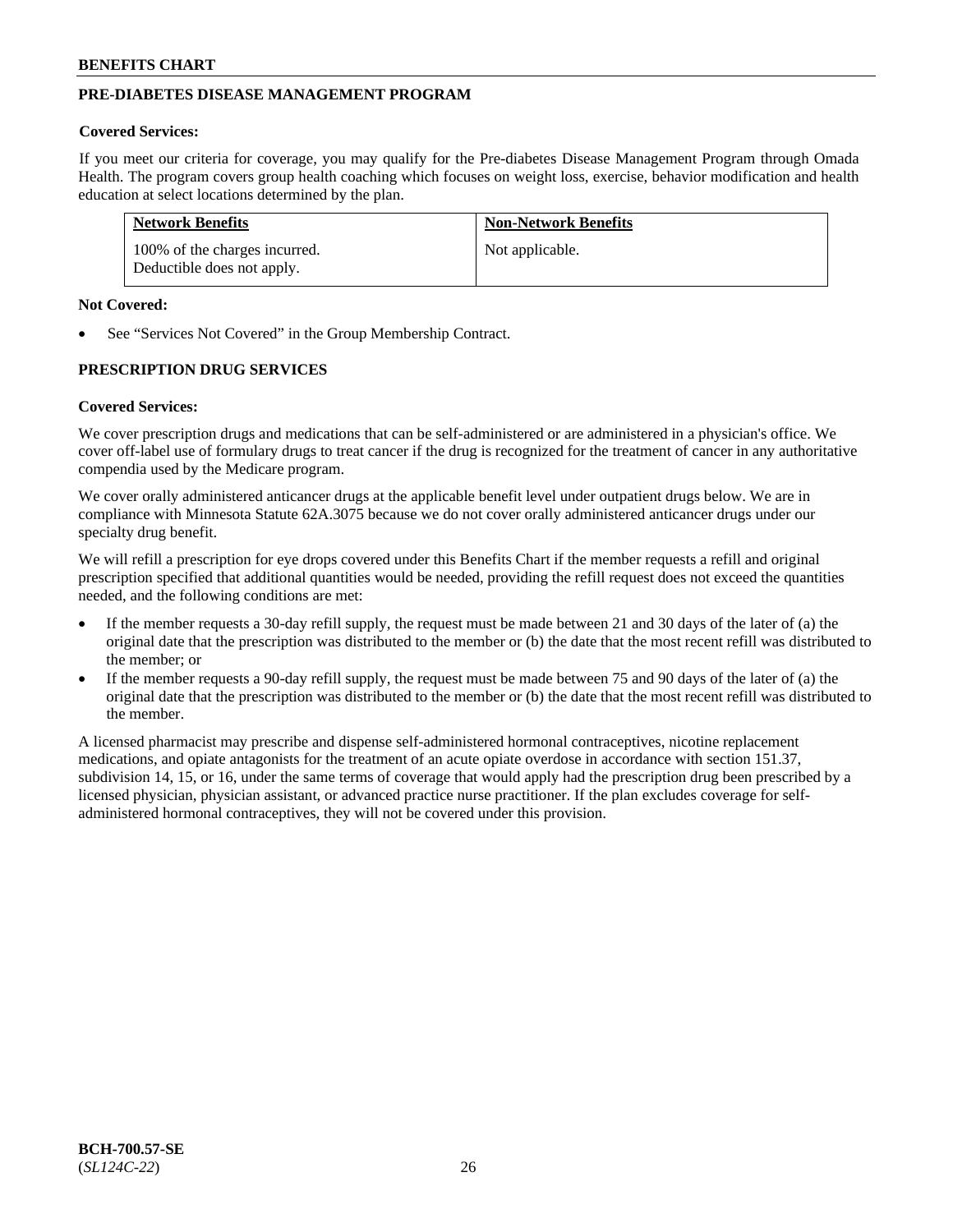### **For Network Benefits, drugs and medications must be obtained at a Network Pharmacy.**

**If a member copayment is required, you must pay one member copayment for each 31-day supply, or portion thereof, unless otherwise indicated below.**

#### **Outpatient drugs (except as specified below)**

| <b>Network Benefits</b>                                                                                          | <b>Non-Network Benefits</b>  |
|------------------------------------------------------------------------------------------------------------------|------------------------------|
| 100% of the charges incurred, subject to a member<br>copayment of \$5 for generic low cost formulary<br>drugs.   | 50% of the charges incurred. |
| 100% of the charges incurred, subject to a member<br>copayment of \$25 for generic high cost formulary<br>drugs. |                              |
| 100% of the charges incurred, subject to a member<br>copayment of \$60 for brand name formulary drugs.           |                              |
| In no event will your cost for a formulary insulin drug<br>exceed \$25.                                          |                              |
| Non-formulary drugs are covered at 100% of the<br>charges incurred, subject to a member copayment of<br>\$150.   |                              |
| Deductible does not apply.                                                                                       |                              |

**Cost-Sharing Limits for Insulin:** We are required to limit your cost-sharing on prescription insulin to no more than the net price of the prescription insulin drug. This requirement applies at the point of sale, including deductible payments and the costsharing amounts charged once the deductible is met.

**Cost-sharing.** This means a deductible payment, copayment, or coinsurance amount that you must pay for covered prescription insulin in accordance with the terms and conditions of this health plan.

**Net price.** This means our cost for prescription insulin, including any rebates or discounts received by or accrued directly or indirectly to us from a drug manufacturer or pharmacy benefit manager.

### **Mail order drugs**

| <b>Network Benefits</b>                                                                                                                                                                                                                               | <b>Non-Network Benefits</b>                                                                                                |
|-------------------------------------------------------------------------------------------------------------------------------------------------------------------------------------------------------------------------------------------------------|----------------------------------------------------------------------------------------------------------------------------|
| For your convenience, you may also get up to a 93-day<br>supply of outpatient prescription drugs that can be self-<br>administered through the designated mail order service.<br>Specialty Drugs are not available through the mail order<br>service. | See Network Mail Order Drugs benefit.<br>Mail order drugs are only available through the<br>designated mail order service. |

### **Specialty Drugs that are self-administered**

| <b>Network Benefits</b>                                                                                                                    | <b>Non-Network Benefits</b> |
|--------------------------------------------------------------------------------------------------------------------------------------------|-----------------------------|
| 80% of the charges incurred.<br>Deductible does not apply.                                                                                 | No Coverage.                |
| For Network Benefits, specialty drugs are limited to<br>drugs on the specialty drug list and must be obtained<br>from a designated vendor. |                             |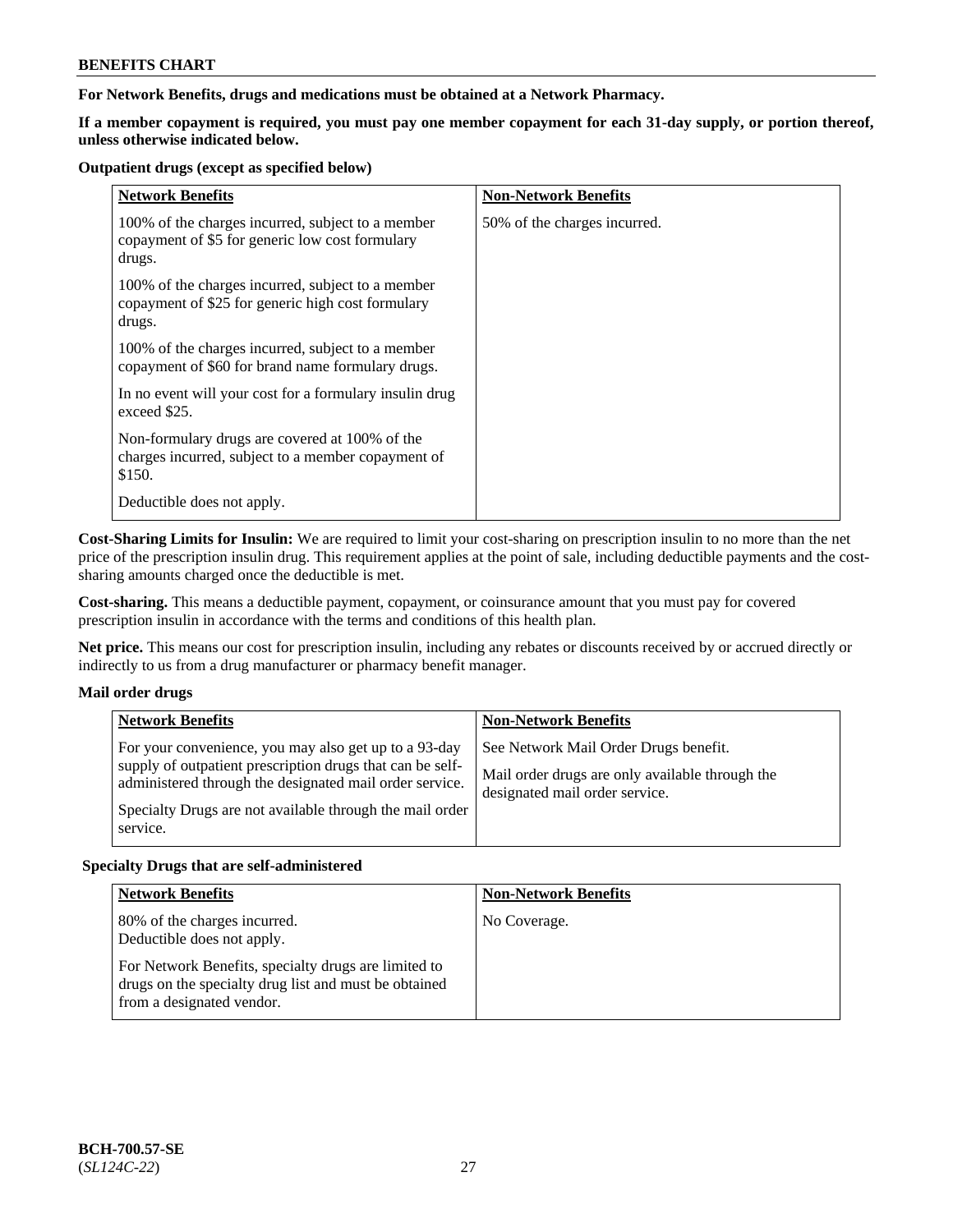## **Drugs for the treatment of growth deficiency**

| <b>Network Benefits</b>                                                                                                                            | <b>Non-Network Benefits</b>  |
|----------------------------------------------------------------------------------------------------------------------------------------------------|------------------------------|
| 80% of the charges incurred.<br>Deductible does not apply.                                                                                         | 50% of the charges incurred. |
| For Network Benefits, growth deficiency drugs are<br>limited to drugs on the specialty drug list and must be<br>obtained from a designated vendor. |                              |

**Tobacco cessation drugs are covered for all FDA – approved tobacco cessation drugs for a minimum of 90 days**

| <b>Network Benefits</b>                                     | <b>Non-Network Benefits</b>  |
|-------------------------------------------------------------|------------------------------|
| 100% of the charges incurred.<br>Deductible does not apply. | 50% of the charges incurred. |

#### **Contraceptive drugs**

| <b>Network Benefits</b>                                                                                                                                        | <b>Non-Network Benefits</b>  |
|----------------------------------------------------------------------------------------------------------------------------------------------------------------|------------------------------|
| 100% of the charges incurred for formulary drugs.<br>Deductible does not apply.                                                                                | 50% of the charges incurred. |
| If a physician requests that a non-formulary<br>contraceptive drug be dispensed as written the drug will<br>be covered at 100%, not subject to the deductible. |                              |

**ACA preventive medications.** We cover preventive medications currently recommended by USPSTF with an A or B rating if they are prescribed by your medical provider and they are listed on our Commercial ACA Preventive Drug List. Preventive medications are subject to periodic review and modification. Changes would be effective in accordance with the federal rules and reflected in our current medical coverage criteria for preventive care services.

| Network Benefits                                            | <b>Non-Network Benefits</b>  |
|-------------------------------------------------------------|------------------------------|
| 100% of the charges incurred.<br>Deductible does not apply. | 50% of the charges incurred. |

### **Limitations:**

- Certain drugs may require prior authorization as indicated on the formulary. HealthPartners may require prior authorization for the drug and also the site where the drug will be provided. Certain drugs are subject to our utilization review process and quantity limits, as indicated on our formulary.
- Certain non-formulary drugs require prior authorization. In addition, certain drugs may be subject to any quantity limits applied as part of our trial program. The trial drug program applies to new prescriptions for certain drugs which have high toxicity, low tolerance, high costs and/or high potential for waste. Trial drugs are indicated on the formulary and/or the Specialty Drug List. Your first fill of a trial drug may be limited to less than a month supply. If the drug is well tolerated and effective, you will receive the remainder of your first month supply.
- If a member requests a brand name drug when there is a generic equivalent, the brand name drug will be covered up to the charge that would apply to the generic drug, minus any required copayment. If a physician requests that a brand name drug be dispensed as written, the drug will be paid at the non-formulary benefit.
- We may require members to try over-the-counter (OTC) drug alternatives before approving more costly formulary prescription drugs.
- Unless otherwise specified in the "Prescription Drug Services" section, you may receive up to a 31-day supply per prescription.
- A 93-day supply will be covered and dispensed only at pharmacies that participate in our extended day supply program
- New prescriptions to treat certain chronic conditions are limited to a 31-day supply.
- No more than a 31-day supply of Specialty Drugs will be covered and dispensed at a time, unless it's a manufacturer supplied drug that cannot be split that supplies the member with more than a 31-day supply.
- The member copayment for a drug will not exceed the cost of the drug.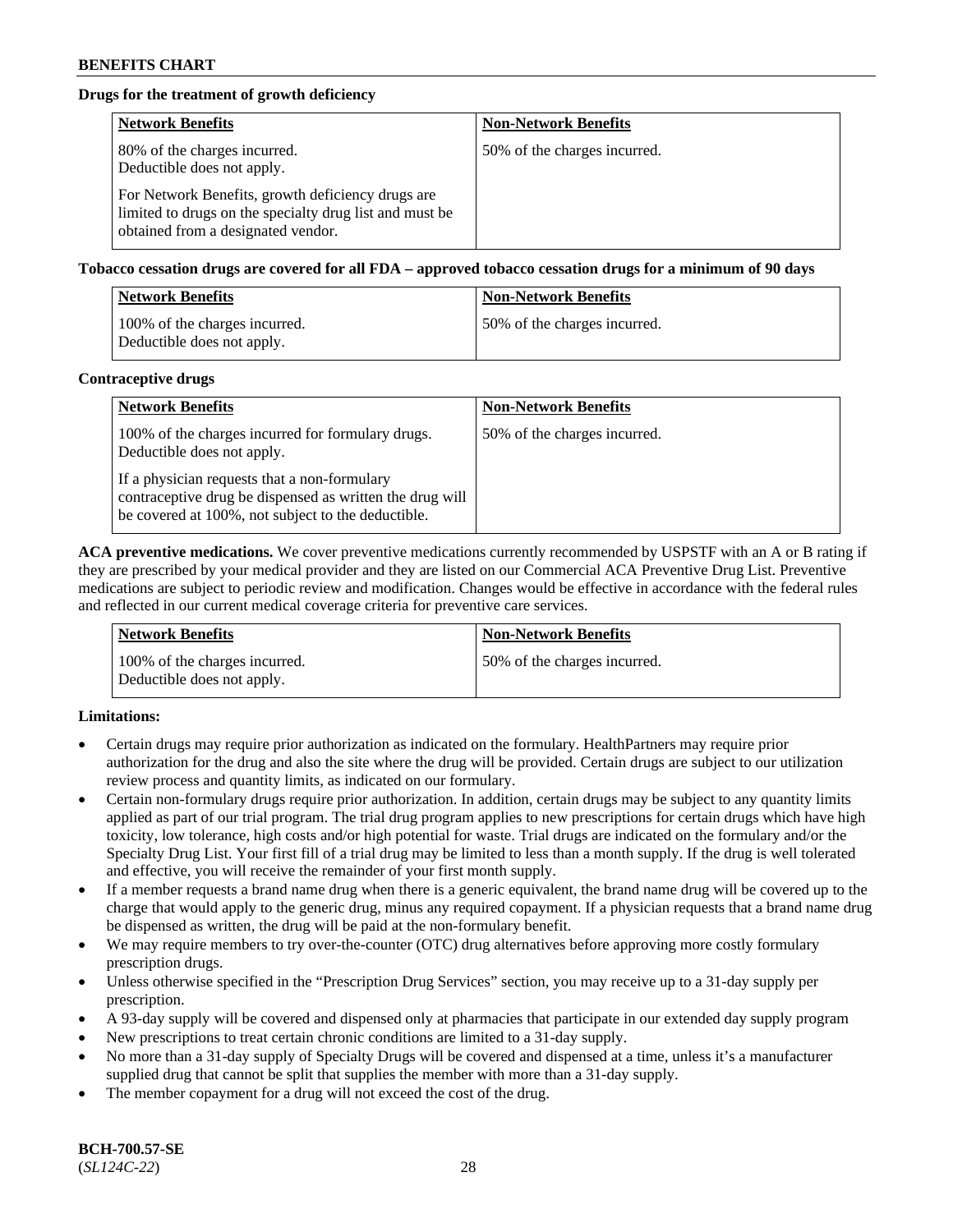## **Not Covered:**

- Replacement of prescription drugs, medications, equipment and supplies due to loss, damage or theft.
- Nonprescription (over the counter) drugs or medications, including, but not limited to, vitamins, supplements, homeopathic remedies, and non-FDA approved drugs unless listed on the formulary and prescribed by a physician or legally authorized health care provider under applicable state and federal law. We cover off-label use of drugs to treat cancer as specified in the "Prescription Drug Services" section of this Benefits Chart. This exclusion does not include over-the-counter contraceptives for women as allowed under the Affordable Care Act when the member obtains a prescription for the item. In addition, if the member obtains a prescription, this exclusion does not include aspirin to prevent cardiovascular disease for men and women of certain ages; folic acid supplements for women who may become pregnant; fluoride chemoprevention supplements for children without fluoride in their water source; and iron supplements for children ages 6-12 months who are at risk of anemia.
- Drugs on the Excluded Drug List. The Excluded Drug List includes select drugs within a therapy class that are not eligible for coverage. This includes drugs that may be excluded for certain indications. However, you may request coverage for a drug on the Excluded Drug List by requesting an exception to the formulary under the formulary exception process described in the definition of formulary in this Benefits Chart. The Excluded Drug List is available at [healthpartners.com](http://www.healthpartners.com/)
- Drugs that are newly approved by the FDA until they are reviewed and approved by HealthPartners Pharmacy and Therapeutics Committee. However, you may request coverage for a drug that is newly approved by the FDA by requesting an exception to the formulary under the formulary exception process described in the definition of formulary in the Benefits Chart.
- All drugs used for sexual dysfunction.
- Fertilty drugs.
- Medical cannabis.
- Medical devices approved by the FDA will not be covered under the "Prescription Drug Services" section unless they are on our formulary. Covered medical devices are generally submitted and reimbursed under your medical benefits.
- See "Services Not Covered" in the Group Membership Contract.

## **PREVENTIVE SERVICES**

### **Applicable Definitions:**

**Routine Preventive Services** are routine healthcare services that include screenings, check-ups and counseling to prevent illness, disease or other health problems before symptoms occur.

**Diagnostic Services** are services to help a provider understand your symptoms, diagnose illness and decide what treatment may be needed. They may be the same services that are listed as preventive services, but they are being used as diagnostic services. Your provider will determine if these services are preventive or diagnostic. These services are not preventive if received as part of a visit to diagnose, manage or maintain an acute or chronic medical condition, illness or injury. When that occurs, unless otherwise indicated below, standard deductibles, copayments or coinsurance apply.

### **Covered Services:**

We cover preventive services that meet any of the requirements under the Affordable Care Act (ACA) shown in the bulleted items below. These preventive services are covered at 100% under the network benefits with no deductible, copayments or coinsurance. (If a preventive service is not required by the ACA and it is covered at a lower benefit level or if a group qualifies for an exemption or accommodation for certain benefits under the ACA, it will be specified below). Preventive benefits mandated under the ACA are subject to periodic review and modification. Changes would be effective in accordance with the federal rules. Preventive services mandated by the ACA include:

- Evidence-based items or services that have in effect a rating of A or B in the current recommendations of the United States Preventive Services Task Force with respect to the individual;
- Immunizations for routine use in children, adolescents, and adults that have in effect a recommendation from the Advisory Committee on Immunization Practices of the Centers for Disease Control and Prevention with respect to the individual;
- With respect to infants, children, and adolescents, evidence-informed preventive care and screenings provided for in comprehensive guidelines supported by the Health Resources and Services Administration; and
- With respect to women, preventive care and screenings provided for in comprehensive guidelines supported by the Health Resources and Services Administration.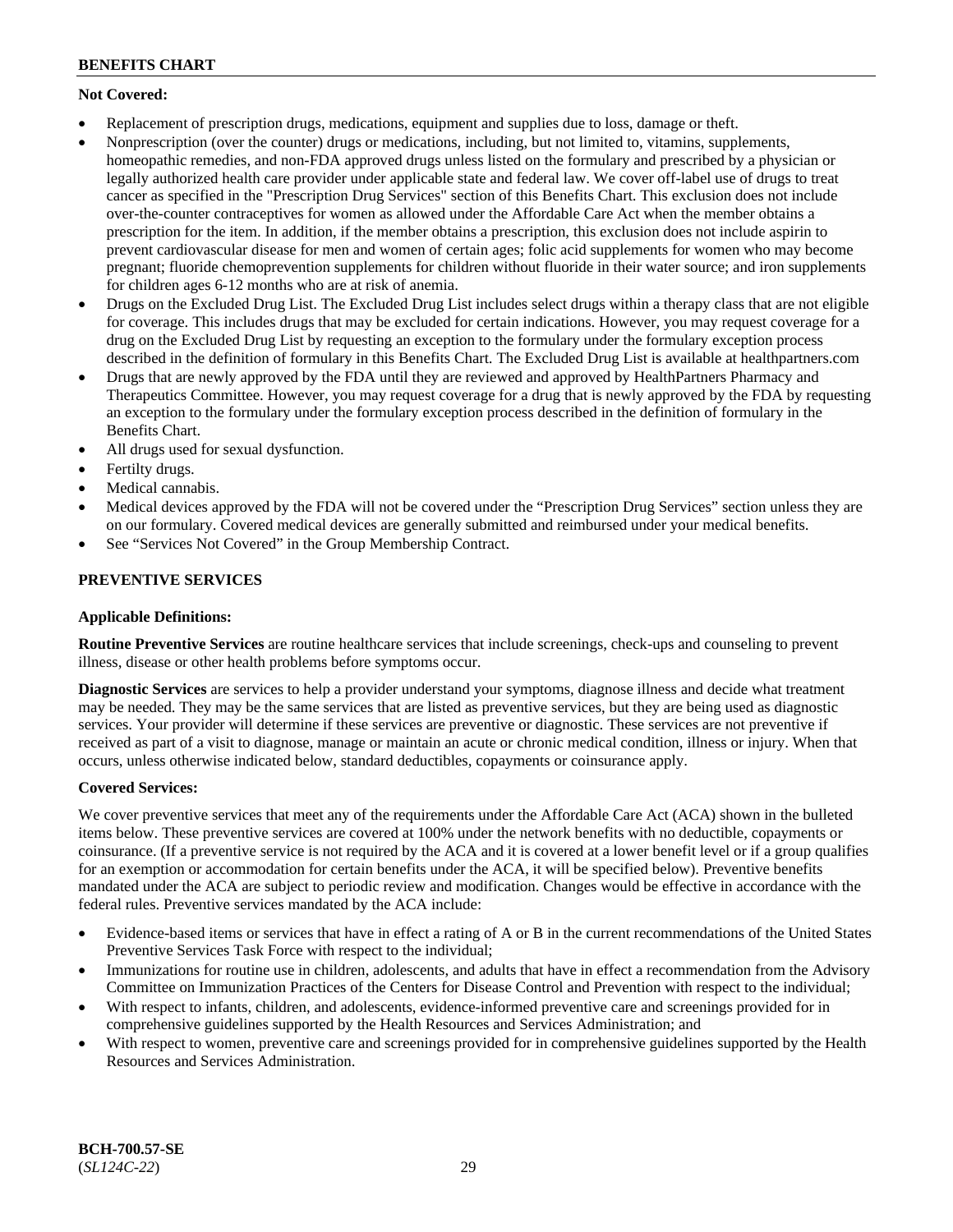Covered services are based on established medical policies, which are subject to periodic review and modification by the medical or dental directors. These medical policies (medical coverage criteria) are available by calling Member Services, or logging on to your "*my*HealthPartners" account at [healthpartners.com.](http://www.healthpartners.com/)

A complete list of preventive care services recommended under the U.S. Preventive Task Force (USPSTF) is available online at [uspreventiveservicestaskforce.org/Page/Name/uspstf-a-and-b-recommendations.](https://www.uspreventiveservicestaskforce.org/Page/Name/uspstf-a-and-b-recommendations-by-date/)

HHS: [healthcare.gov/coverage/preventive-care-benefits](https://www.healthcare.gov/coverage/preventive-care-benefits/)

CDC: [cdc.gov/vaccines/schedules/index.html](https://www.cdc.gov/vaccines/schedules/index.html)

#### **ACA and state mandated preventive services are covered as follows:**

**Routine health exams and periodic health assessments.** A physician or health care provider will counsel you as to how often health assessments are needed based on age, sex and health status. This includes screening for tobacco use, at least two tobacco cessation attempts per year (for those who use tobacco products), all FDA approved tobacco cessation medications including over-the-counter drugs (as shown in the "Prescription Drug Services" Section) and at least four counseling sessions of at least ten minutes each for tobacco cessation.

| Network Benefits                                            | <b>Non-Network Benefits</b>  |
|-------------------------------------------------------------|------------------------------|
| 100% of the charges incurred.<br>Deductible does not apply. | 50% of the charges incurred. |

**Child health supervision services**. This includes pediatric preventive services, such as fluoride chemoprevention for children without fluoride in their water source, newborn screenings, appropriate immunizations, developmental assessments and laboratory services appropriate to the age of the child from birth to 72 months, and appropriate immunizations until the end of the month in which the child turns 19, as defined by the Standards of Child Health Care issued by the American Academy of Pediatrics. We cover at least five child health supervision visits from birth to 12 months, three child health supervision visits from 12 months to 24 months, once a year from 24 months to 72 months.

| Network Benefits                                            | <b>Non-Network Benefits</b>  |
|-------------------------------------------------------------|------------------------------|
| 100% of the charges incurred.<br>Deductible does not apply. | 50% of the charges incurred. |

**Routine prenatal care and exams.** This includes the comprehensive package of medical and psychosocial support provided throughout a pregnancy, including risk assessment, serial surveillance, prenatal education, and use of specialized skills and technology when needed, as defined by Standards for Obstetric-Gynecologic Services issued by the American College of Obstetricians and Gynecologists.

| <b>Network Benefits</b>                                     | Non-Network Benefits         |
|-------------------------------------------------------------|------------------------------|
| 100% of the charges incurred.<br>Deductible does not apply. | 50% of the charges incurred. |

**Routine postnatal care.** This includes health exams, assessments, education and counseling relating to the period immediately after childbirth

| <b>Network Benefits</b>                                     | <b>Non-Network Benefits</b>  |
|-------------------------------------------------------------|------------------------------|
| 100% of the charges incurred.<br>Deductible does not apply. | 50% of the charges incurred. |

**Routine screening procedures for cancer.** This includes colorectal screening, digital rectal examinations, or other cancer screenings recommended by the USPSTF with an A or B rating. Women's preventive health services below describes additional routine screening procedures for cancer.

| <b>Network Benefits</b>                                     | <b>Non-Network Benefits</b>  |
|-------------------------------------------------------------|------------------------------|
| 100% of the charges incurred.<br>Deductible does not apply. | 50% of the charges incurred. |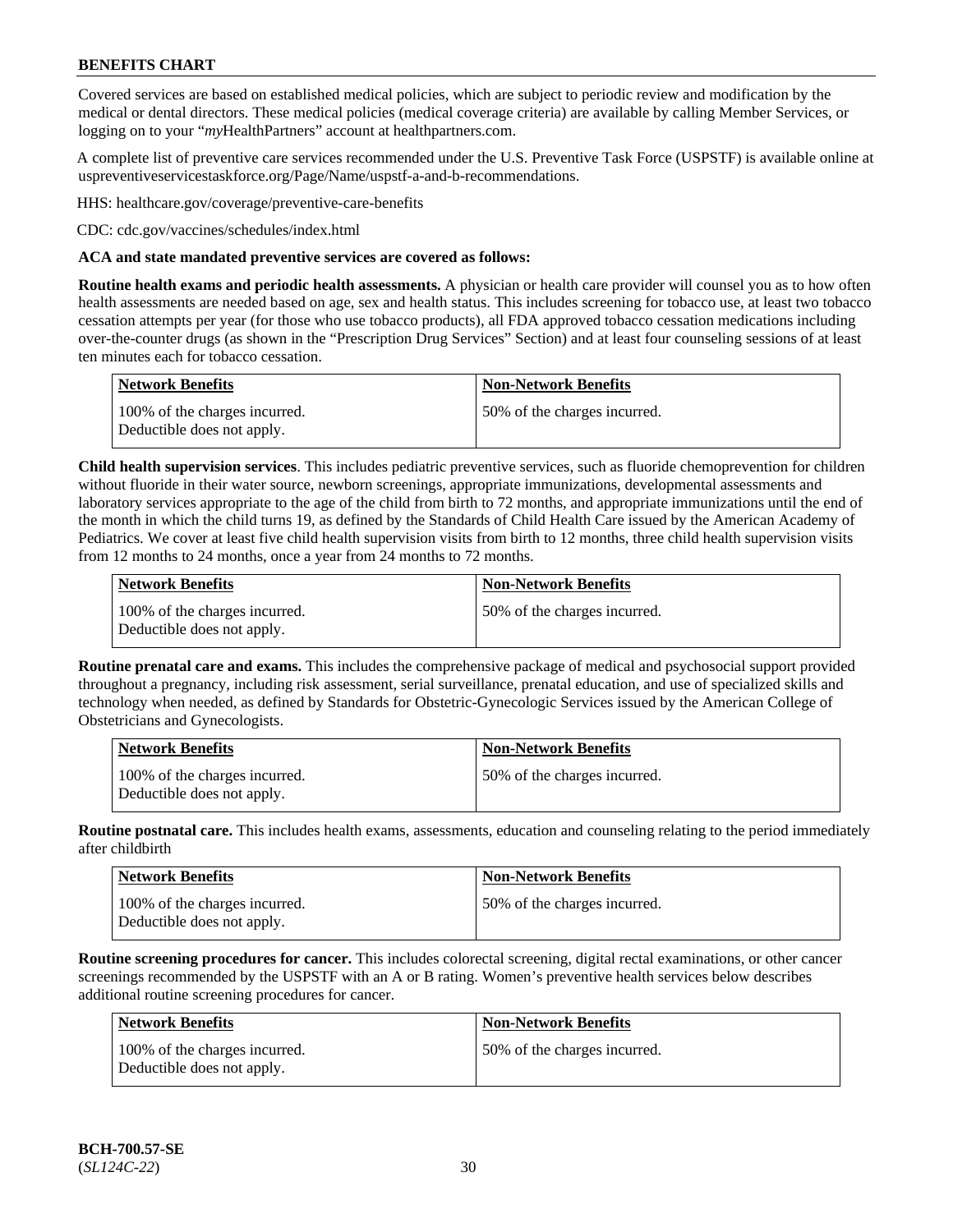**Professional voluntary family planning services.** This includes services to prevent or delay a pregnancy, including counseling and education. Services must be provided by a licensed provider.

| <b>Network Benefits</b>                                     | <b>Non-Network Benefits</b> |
|-------------------------------------------------------------|-----------------------------|
| 100% of the charges incurred.<br>Deductible does not apply. | See Network Benefits.       |

### **Adult immunizations**

| <b>Network Benefits</b>                                     | <b>Non-Network Benefits</b>  |
|-------------------------------------------------------------|------------------------------|
| 100% of the charges incurred.<br>Deductible does not apply. | 50% of the charges incurred. |

**Women's preventive services.**This includes mammograms\*, screenings for cervical cancer (pap smears), breast pumps, human papillomavirus (HPV) testing; counseling for sexually transmitted infections, counseling and screening for human immunodeficiency virus (HIV), and all FDA approved contraceptive methods as prescribed by a doctor, sterilization procedures, education and counseling (see the "Prescription Drug Services" section for coverage of oral contraceptive drugs). For women whose family history is associated with an increased risk for BRCA1 or BRCA2 gene mutations, we cover genetic counseling and BRCA screening without cost sharing, if appropriate and as determined by a physician

**\***Preventive mammogram screening includes digital breast tomosynthesis (3D mammograms) for members at risk for breast cancer.

"At risk for breast cancer" means: (1) having a family history with one or more first- or second-degree relatives with breast cancer; (2) testing positive for BRCA1 or BRCA2 mutations; (3) having heterogeneously dense breasts or extremely dense breasts based on the Breast Imaging Reporting and Data System established by the American College of Radiology; or (4) having a previous diagnosis of breast cancer.

| Network Benefits                                            | <b>Non-Network Benefits</b>  |
|-------------------------------------------------------------|------------------------------|
| 100% of the charges incurred.<br>Deductible does not apply. | 50% of the charges incurred. |

**Obesity screening and management.** We cover obesity screening and counseling for all ages during a routine preventive care exam. If you are age 18 or older and have a body mass index of 30 or more, we also cover intensive obesity management to help you lose weight. Your primary care doctor can coordinate these services.

| <b>Network Benefits</b>                                     | <b>Non-Network Benefits</b>   |
|-------------------------------------------------------------|-------------------------------|
| 100% of the charges incurred.<br>Deductible does not apply. | 150% of the charges incurred. |

**In addition to any ACA or state mandated preventive services referenced above, we cover the following eligible services:**

### **Routine eye and hearing exams**

| Network Benefits                                            | <b>Non-Network Benefits</b>  |
|-------------------------------------------------------------|------------------------------|
| 100% of the charges incurred.<br>Deductible does not apply. | 50% of the charges incurred. |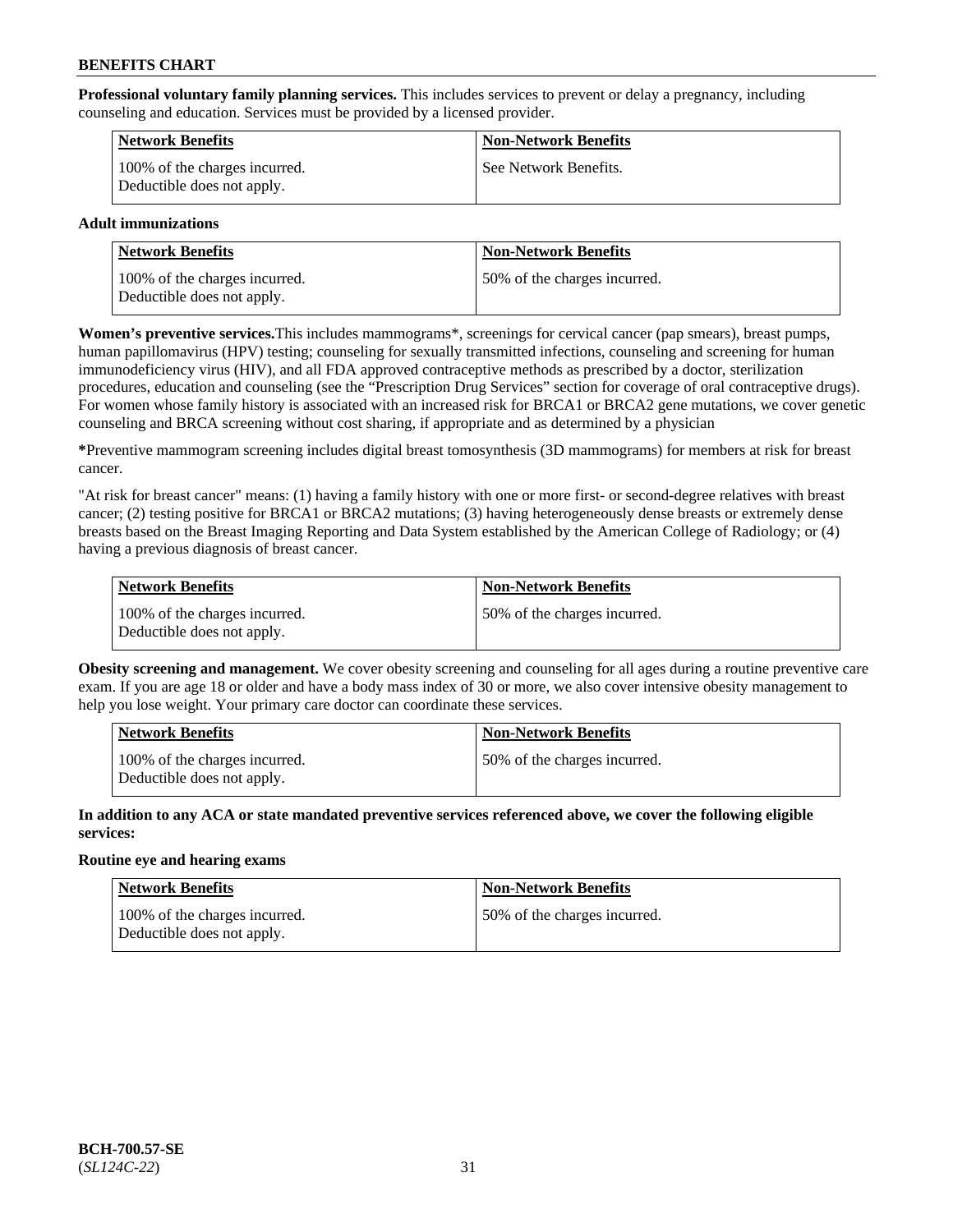**Ovarian cancer surveillance tests for women who are at risk.** "At risk for ovarian cancer" means (1) having a family history that includes any of the following: one or more first-degree or second-degree relatives with ovarian cancer, clusters of female relatives with breast cancer or nonpolyposis colorectal cancer; or (2) testing positive for BRCA1 or BRCA2 mutations. "Surveillance tests for ovarian cancer" means annual screening using: CA-125 serum tumor marker testing, transvaginal ultrasound, pelvic examination or other proven ovarian cancer screening tests currently being evaluated by the federal Food and Drug Administration or by the National Cancer Institute.

| <b>Network Benefits</b>                                                                                                                                                                                                          | <b>Non-Network Benefits</b>                                                                                                                                                                                                          |
|----------------------------------------------------------------------------------------------------------------------------------------------------------------------------------------------------------------------------------|--------------------------------------------------------------------------------------------------------------------------------------------------------------------------------------------------------------------------------------|
| Coverage level is same as corresponding Network<br>Benefit, depending on type of service provided, such<br>as Diagnostic Imaging Services, Laboratory Services<br>Office Visits for Illness or Injury or Preventive<br>Services. | Coverage level is same as corresponding Non-Network<br>Benefit, depending on type of service provided, such as<br>Diagnostic Imaging Services, Laboratory Services<br>Office Visits for Illness or Injury or Preventive<br>Services. |
|                                                                                                                                                                                                                                  |                                                                                                                                                                                                                                      |

#### **Limitations:**

• Services are not preventive if received as part of a visit to diagnose, manage or maintain an acute or chronic medical condition, illness or injury. When that occurs, unless otherwise indicated above, standard deductibles, copayments or coinsurance apply.

#### **Not Covered:**

See "Services Not Covered" in the Group Membership Contract.

## **SPECIFIED NON-NETWORK SERVICES**

## **Covered Services:**

We cover the following services when you elect to receive them from a non-network provider, at the same level of coverage we provide when you elect to receive the services from a network provider:

- Voluntary family planning of the conception and bearing of children.
- The provider visit(s) and test(s) necessary to make a diagnosis of infertility.
- Testing and treatment of sexually transmitted diseases (other than HIV).
- Testing for AIDS or other HIV-related conditions.

| <b>Network Benefits</b>                                                                                                                            | <b>Non-Network Benefits</b>                    |
|----------------------------------------------------------------------------------------------------------------------------------------------------|------------------------------------------------|
| Coverage level is same as corresponding Network<br>Benefit, depending on type of service provided, such as<br>Office Visits for Illness or Injury. | See Network Benefits for the services covered. |

#### **Not Covered:**

See "Services Not Covered" in the Group Membership Contract.

### **TELEHEALTH/TELEMEDICINE SERVICES**

#### **Definitions:**

**Telehealth, Telemedicine, or Virtual Care.** This is a means of communication between a health care professional and a patient. This includes the use of secure electronic information, imaging, and communication technologies, including:

- interactive audio or audio-video
- interactive audio with store-and-forward technology
- chat-based and email-based systems
- physician-to-physician consultation
- patient education
- data transmission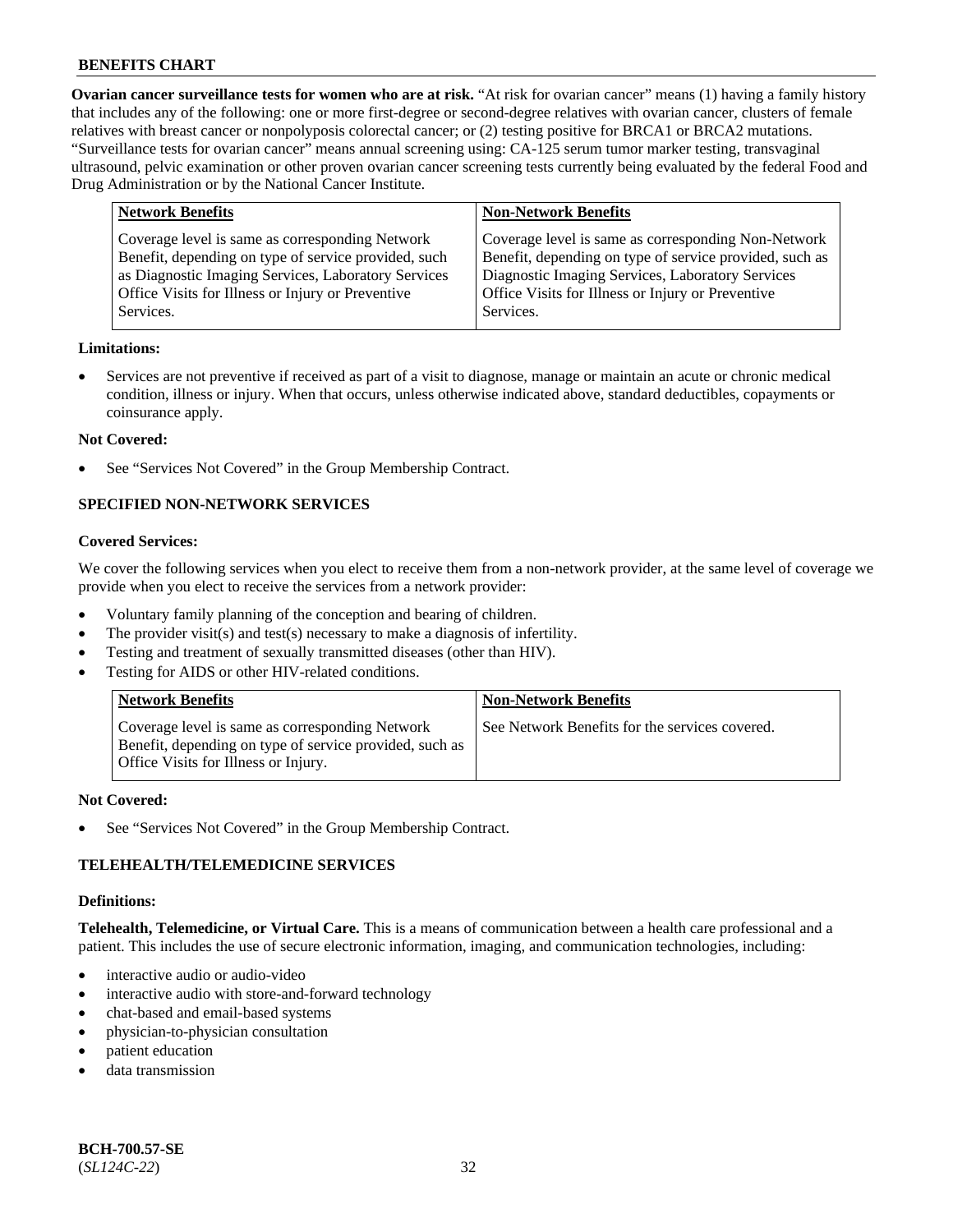- data interpretation
- digital diagnostics (algorithm-enabled diagnostic support)
- digital therapeutics (the use of personal health devices and sensors, either alone or in combination with conventional drug therapies, for disease prevention and management)

## Services can be delivered:

Synchronously: the patient and health care professional are engaging with one another at the same time; or Asynchronously: the patient and health care professional engage with each other at different points in time.

**Telephone Visits.** Live, synchronous, interactive encounters over the telephone between a patient and a healthcare provider.

**E-visit or chat-based visits.** Asynchronous online or mobile app encounters to discuss a patient's personal health information, vital signs, and other physiologic data or diagnostic images. The healthcare provider reviews and delivers a consultation, diagnosis, prescription or treatment plan after reviewing the patient's visit information.

**Virtuwell<sup>®</sup>**. This is an online service for you to receive a diagnosis and treatment for certain conditions, such as a cold, flu, ear pain and sinus infections. You may access the Virtuwell website at [virtuwell.com.](https://www.virtuwell.com/)

**Video Visits.** Live, synchronous, interactive encounters using secure web-based video between a patient and a healthcare provider.

## **Covered Services:**

The Plan covers the following methods of receiving care for services that would be eligible under the Plan if the service were provided in person.

#### **Scheduled telephone visits**

| <b>Network Benefits</b>                                                                                         | <b>Non-Network Benefits</b>  |
|-----------------------------------------------------------------------------------------------------------------|------------------------------|
| 100% of the charges incurred, subject to a member<br>copayment of \$10 per visit.<br>Deductible does not apply. | 50% of the charges incurred. |

### **E-visits**

### **Access to online care through Virtuwell at [virtuwell.com](https://www.virtuwell.com/)**

| Network Benefits                                            | <b>Non-Network Benefits</b> |
|-------------------------------------------------------------|-----------------------------|
| 100% of the charges incurred.<br>Deductible does not apply. | Not Applicable.             |

### **All other E-visits**

| <b>Network Benefits</b>                                                                                         | <b>Non-Network Benefits</b>  |
|-----------------------------------------------------------------------------------------------------------------|------------------------------|
| 100% of the charges incurred, subject to a member<br>copayment of \$10 per visit.<br>Deductible does not apply. | 50% of the charges incurred. |

### **Video visits**

| <b>Network Benefits</b>                                | <b>Non-Network Benefits</b>                            |
|--------------------------------------------------------|--------------------------------------------------------|
| Coverage level is same as corresponding Network        | Coverage level is same as corresponding Non-Network    |
| Benefit, depending upon type of service provided, such | Benefit, depending upon type of service provided, such |
| as Office Visits for Illness or Injury.                | as Office Visits for Illness or Injury.                |

### **Not Covered:**

See "Services Not Covered" in the Group Membership Contract.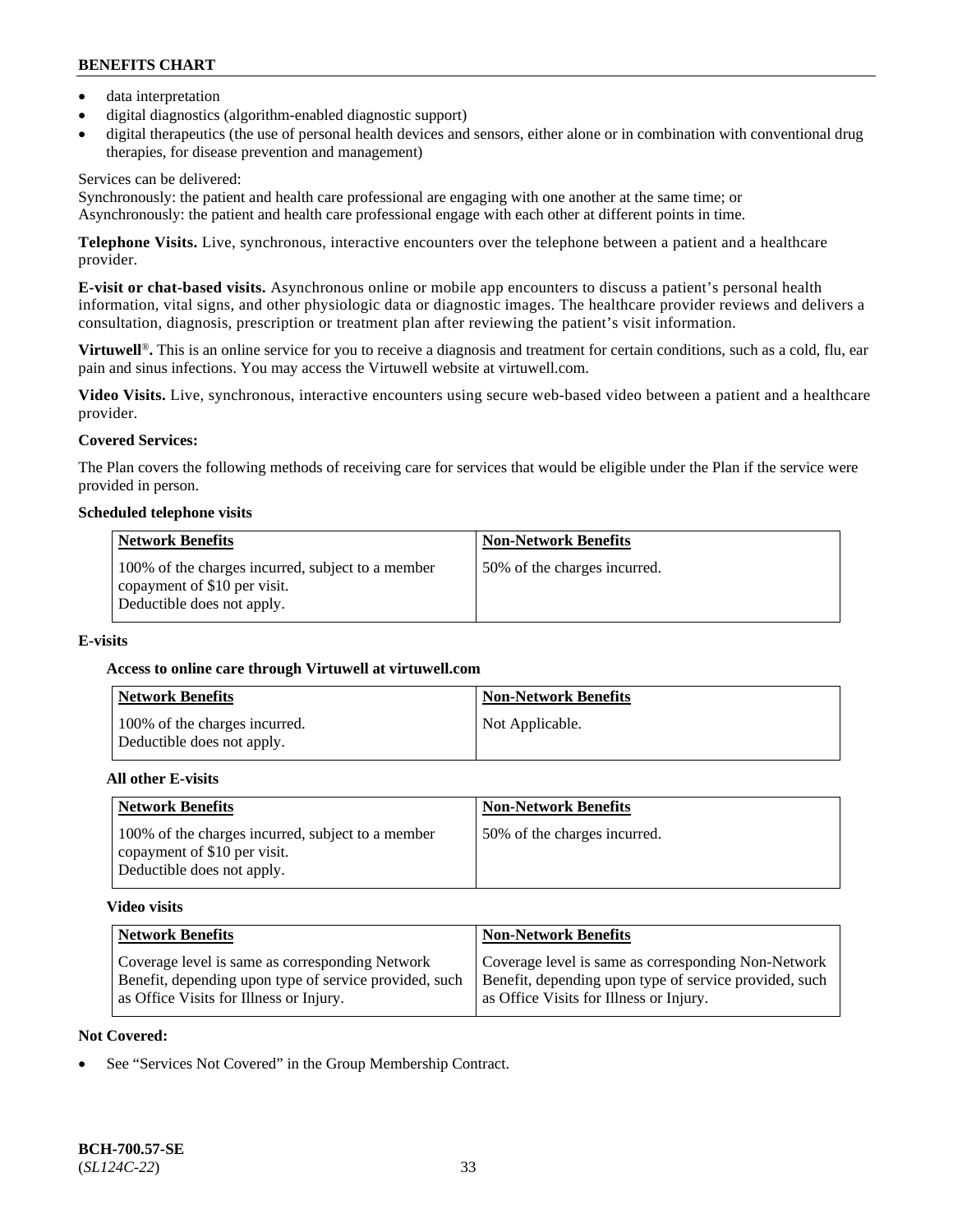## **TRANSPLANT SERVICES**

#### **Applicable Definitions:**

**Autologous.** This is when the source of cells is from the individual's own marrow or stem cells.

**Allogeneic.** This is when the source of cells is from a related or unrelated donor's marrow or stem cells.

**Autologous Bone Marrow Transplant.** This is when the bone marrow is harvested from the individual and stored. The patient undergoes treatment which includes tumor ablation with high-dose chemotherapy and/or radiation. The bone marrow is reinfused (transplanted).

**Allogeneic Bone Marrow Transplant.** This is when the bone marrow is harvested from the related or unrelated donor and stored. The patient undergoes treatment which includes tumor ablation with high-dose chemotherapy and/or radiation. The bone marrow is reinfused (transplanted).

**Autologous/Allogeneic Stem Cell Support.** This is a treatment process that includes stem cell harvest from either bone marrow or peripheral blood, tumor ablation with high-dose chemotherapy and/or radiation, stem cell reinfusion, and related care. Autologous/allogeneic bone marrow transplantation and high dose chemotherapy with peripheral stem cell rescue/support are considered to be autologous/allogeneic stem cell support.

**Designated Transplant Center.** This is any health care provider, group or association of health care providers designated by us to provide services, supplies or drugs for specified transplants for our members.

**Transplant Services.** This is transplantation (including retransplants) of the human organs or tissue listed below, including all related post-surgical treatment and drugs and multiple transplants for a related cause. Transplant services do not include other organ or tissue transplants or surgical implantation of mechanical devices functioning as a human organ, except surgical implantation of an FDA approved Ventricular Assist Device (VAD) or total artificial heart, functioning as a temporary bridge to heart transplantation.

Prior authorization is required prior to consultation to support coordination of care and benefits.

#### **Covered Services:**

We cover eligible transplant services (as defined above) while you are covered under this Benefits Chart. Transplants that will be considered for coverage are limited to the following:

- Kidney transplants for end-stage disease.
- Cornea transplants for end-stage disease.
- Heart transplants for end-stage disease.
- Lung transplants or heart/lung transplants for: (1) primary pulmonary hypertension; (2) Eisenmenger's syndrome; (3) endstage pulmonary fibrosis; (4) alpha 1 antitrypsin disease; (5) cystic fibrosis; and (6) emphysema.
- Liver transplants for: (1) biliary atresia in children; (2) primary biliary cirrhosis; (3) post-acute viral infection (including hepatitis A, hepatitis B antigen e negative and hepatitis C) causing acute atrophy or post-necrotic cirrhosis; (4) primary sclerosing cholangitis; (5) alcoholic cirrhosis; and (6) hepatocellular carcinoma.
- Allogeneic bone marrow transplants or peripheral stem cell support associated with high dose chemotherapy for: (1) acute myelogenous leukemia; (2) acute lymphocytic leukemia; (3) chronic myelogenous leukemia; (4) severe combined immunodeficiency disease; (5) Wiskott-Aldrich syndrome; (6) aplastic anemia; (7) sickle cell anemia; (8) non-relapsed or relapsed non-Hodgkin's lymphoma; (9) multiple myeloma; and (10) testicular cancer.
- Autologous bone marrow transplants or peripheral stem cell support associated with high-dose chemotherapy for: (1) acute leukemias; (2) non-Hodgkin's lymphoma; (3) Hodgkin's disease; (4) Burkitt's lymphoma; (5) neuroblastoma; (6) multiple myeloma; (7) chronic myelogenous leukemia; and (8) non-relapsed non-Hodgkin's lymphoma.
- Pancreas transplants for simultaneous pancreas-kidney transplants for diabetes, pancreas after kidney, living related segmental simultaneous pancreas kidney transplantation and pancreas transplant alone.

For Network Benefits, charges for transplant services must be incurred at a designated transplant center.

The transplant-related treatment provided, including expenses incurred for directly related donor services, shall be subject to and in accordance with the provisions, limitations, maximum and other terms of this Benefits Chart.

Medical and hospital expenses of the donor are covered only when the recipient is a member and the transplant and directly related donor expenses have been prior authorized for coverage. Treatment of medical complications that may occur to the donor are not covered. Donors are not considered members, and are therefore not eligible for the rights afforded to members under the Contract.